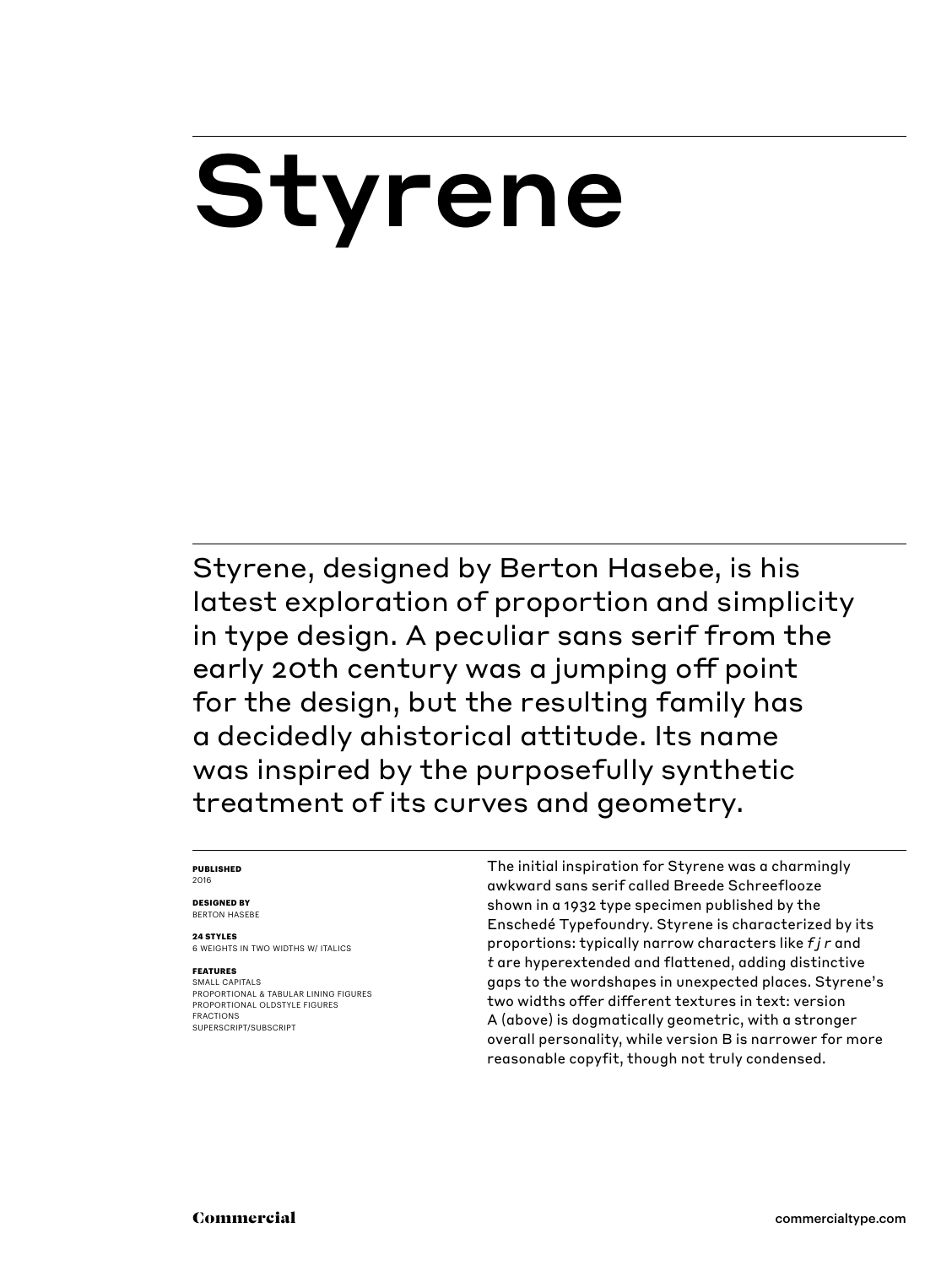Styrene A Thin *Styrene A Thin Italic* Styrene A Light *Styrene A Light Italic* Styrene A Regular *Styrene A Regular Italic* Styrene A Medium *Styrene A Medium Italic* **Styrene A Bold** *Styrene A Bold Italic* Styrene A Black *Styrene A Black Italic*

Styrene B Thin *Styrene B Thin Italic* Styrene B Light *Styrene B Light Italic* Styrene B Regular *Styrene B Regular Italic* Styrene B Medium *Styrene B Medium Italic* **Styrene B Bold** *Styrene B Bold Italic* Styrene B Black *Styrene B Black Italic*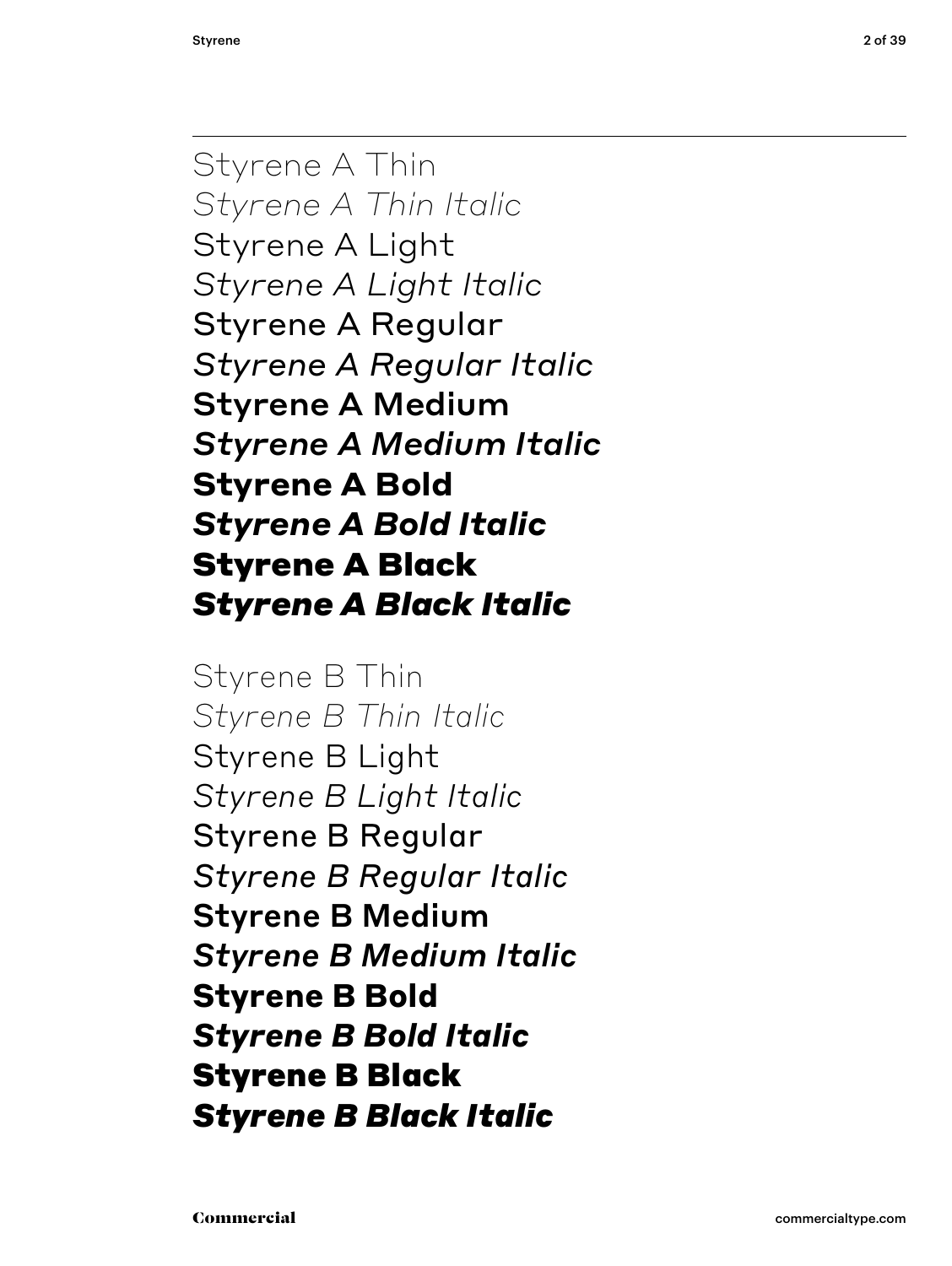

STYRENE A LIGHT ITALIC, 70 PT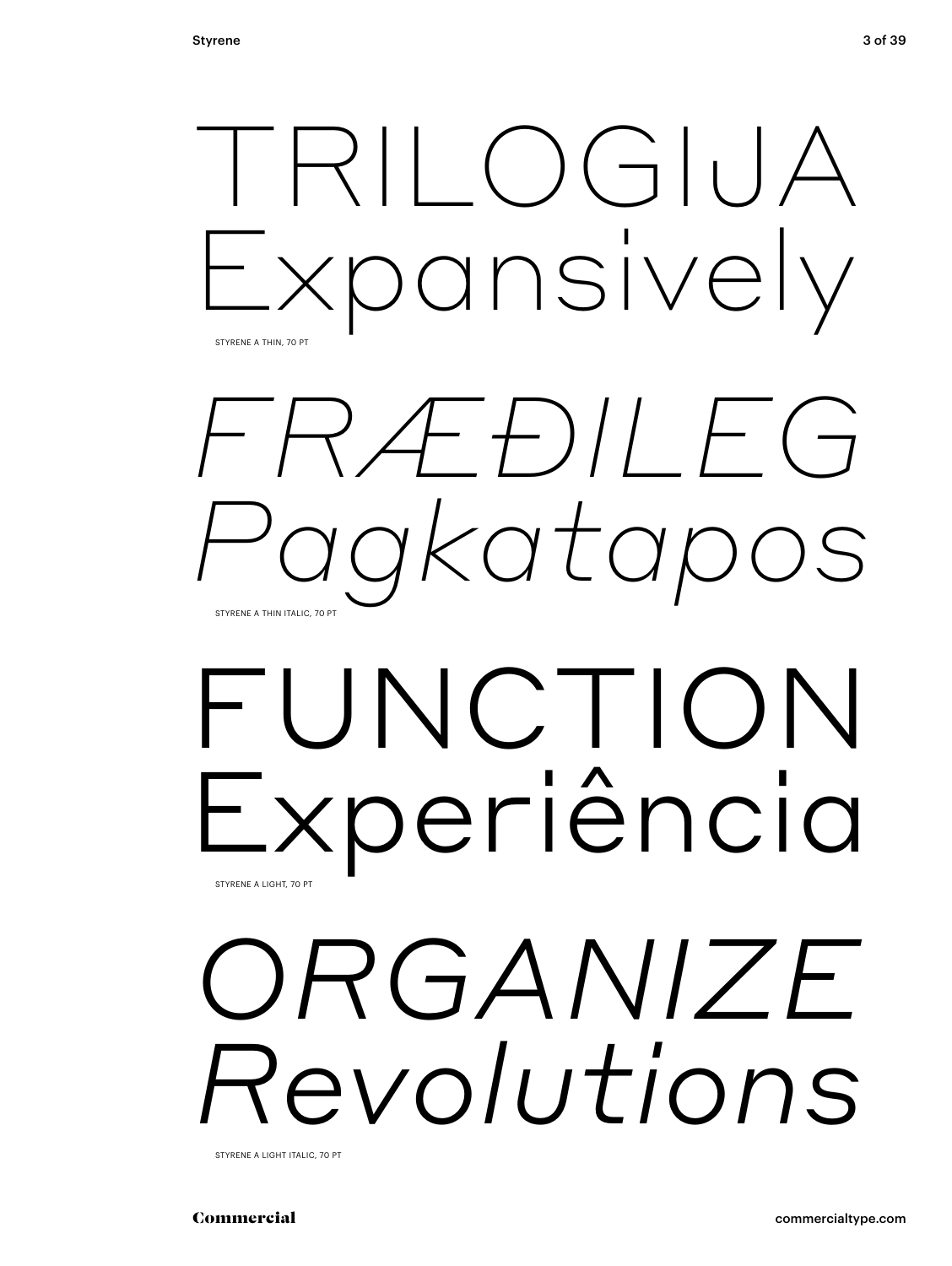# FISCALITÀ Påfølgende STYRENE A REGULAR, 70 PT

# *MOMENTS Astounding*

STYRENE A REGULAR ITALIC, 70 PT [ALTERNATE u]

# AUGMENT Chaotische STYRENE A MEDIUM, 70 PT [ALTERNATE a]

*ČASOPISU Expressing* STYRENE A MEDIUM ITALIC, 70 PT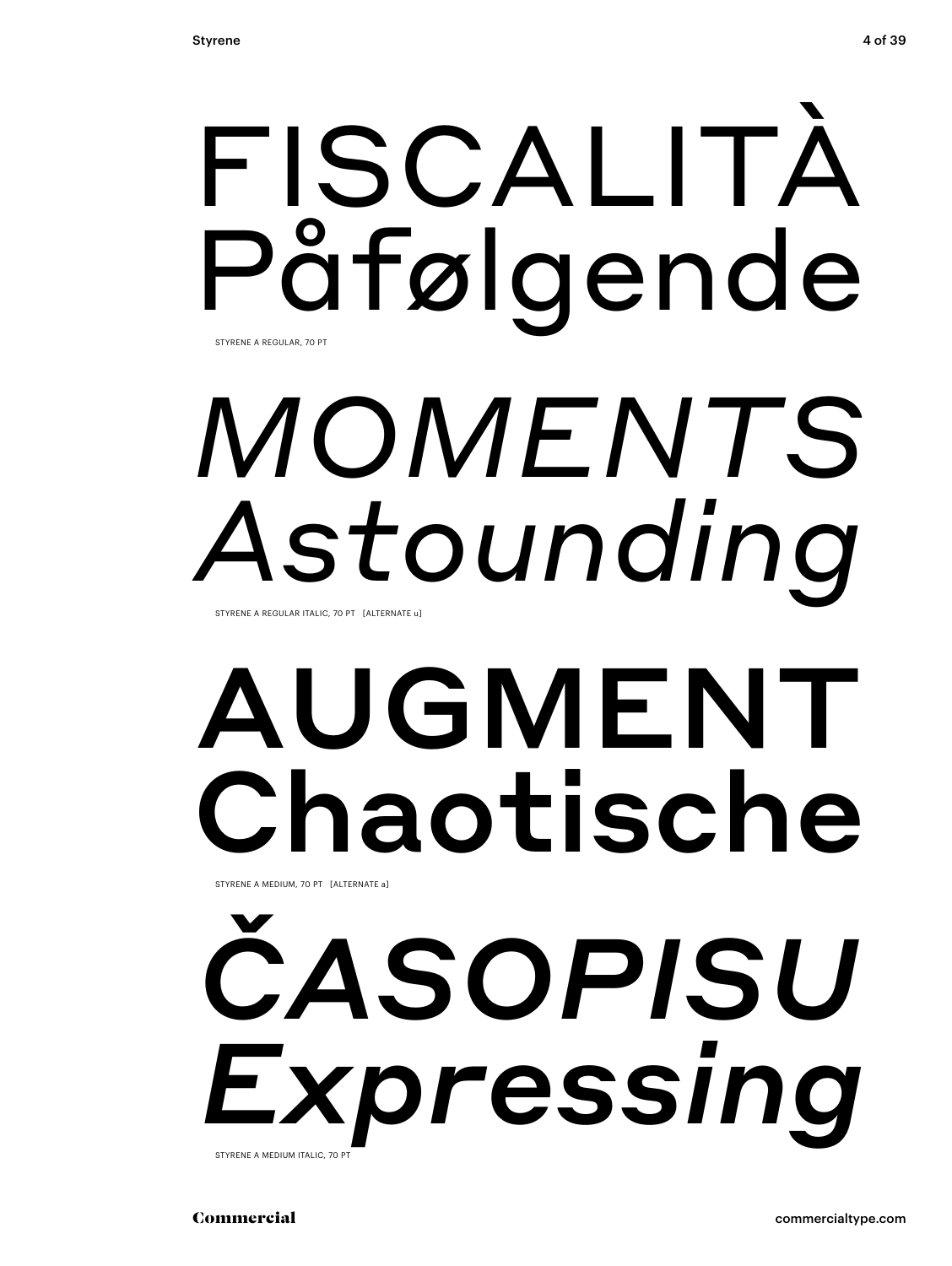# **GEÇIRDIĞI Agronomía** STYRENE A BOLD, 70 PT [ALTERNATE a]

# *INTERNAL Börtönéről*

STYRENE A BOLD ITALIC, 70 PT

# ÆTIOLOGI Schließlich STYRENE A BLACK, 70 PT

# *LIONIZING Exchanges*

STYRENE A BLACK ITALIC, 70 PT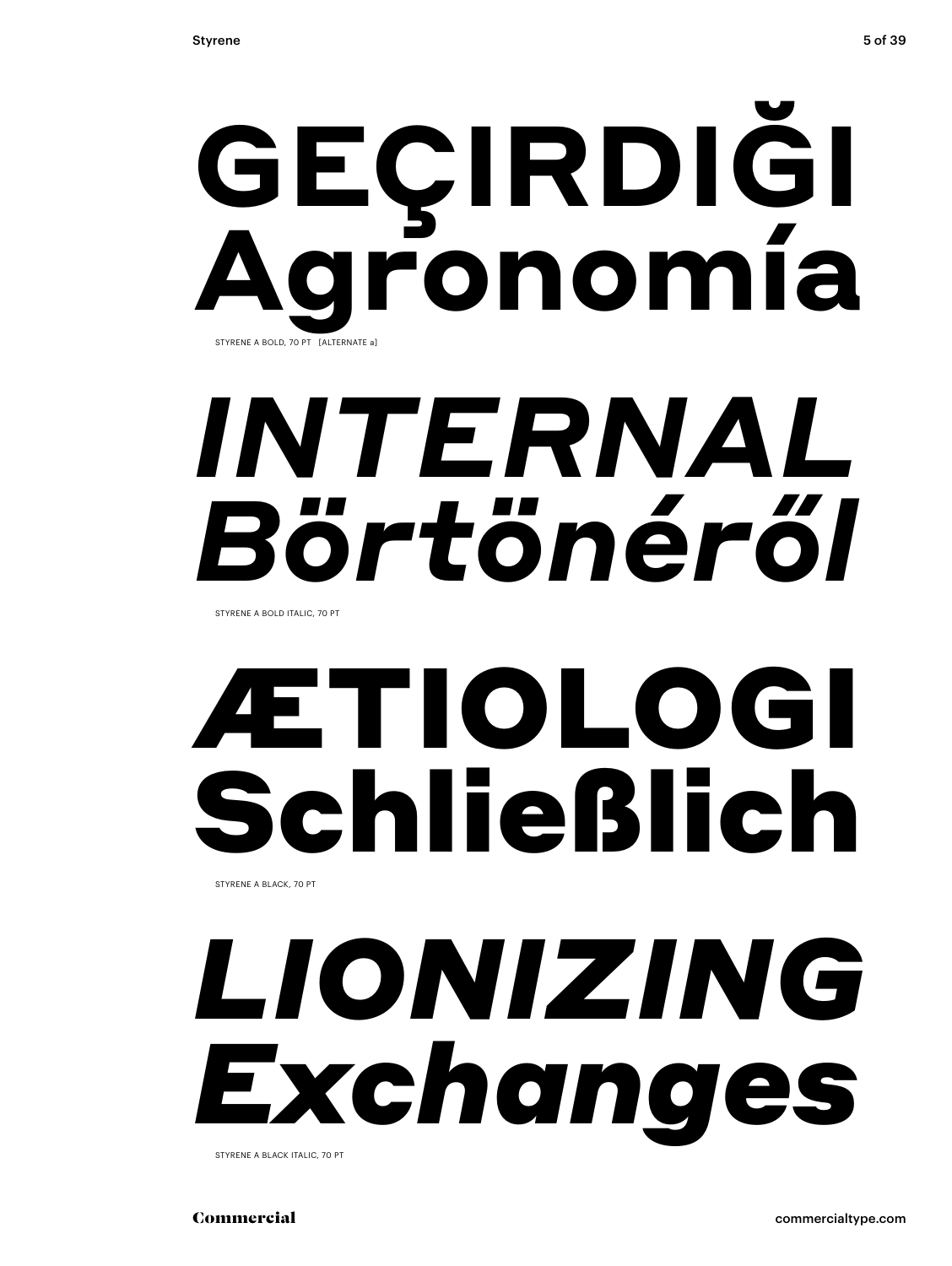

STYRENE B THIN, 70 PT

# *DELIVERED Taidemaalari*

STYRENE B THIN ITALIC, 70 PT

# PRIORITĂȚI Idéologiques STYRENE B LIGHT, 70 PT [ALTERNATE u]

# *UNDERDOG Opinioniated*

STYRENE B LIGHT ITALIC, 70 PT [ALTERNATE a]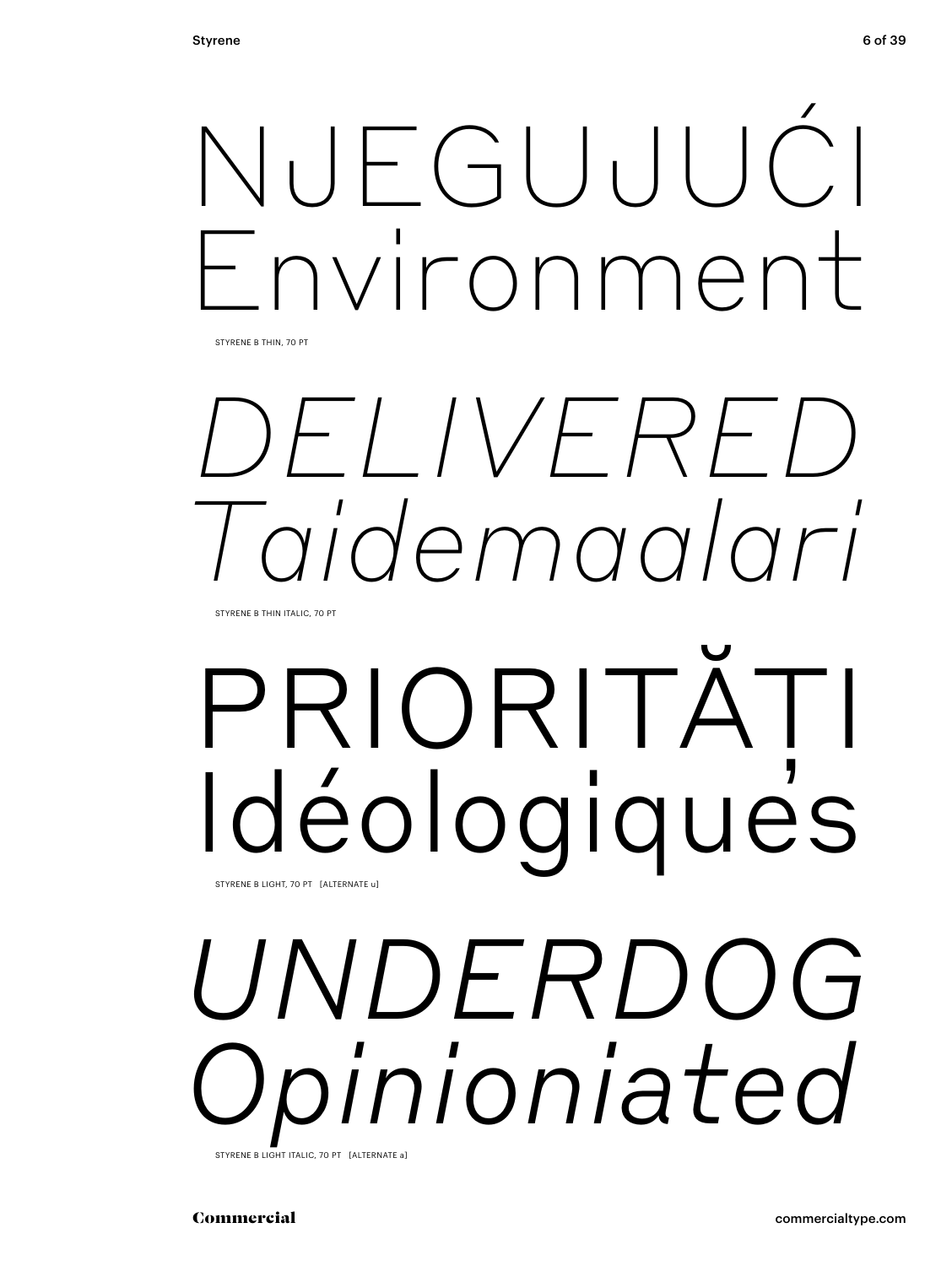## PERPETUA Botaničarka STYRENE B REGULAR, 70 PT

# *STIPULATE Przedstawił*

STYRENE B REGULAR ITALIC, 70 PT

# ANCÊTRES Clandestine STYRENE B MEDIUM, 70 PT

# *RENDERED Redemption*

STYRENE B MEDIUM ITALIC, 70 PT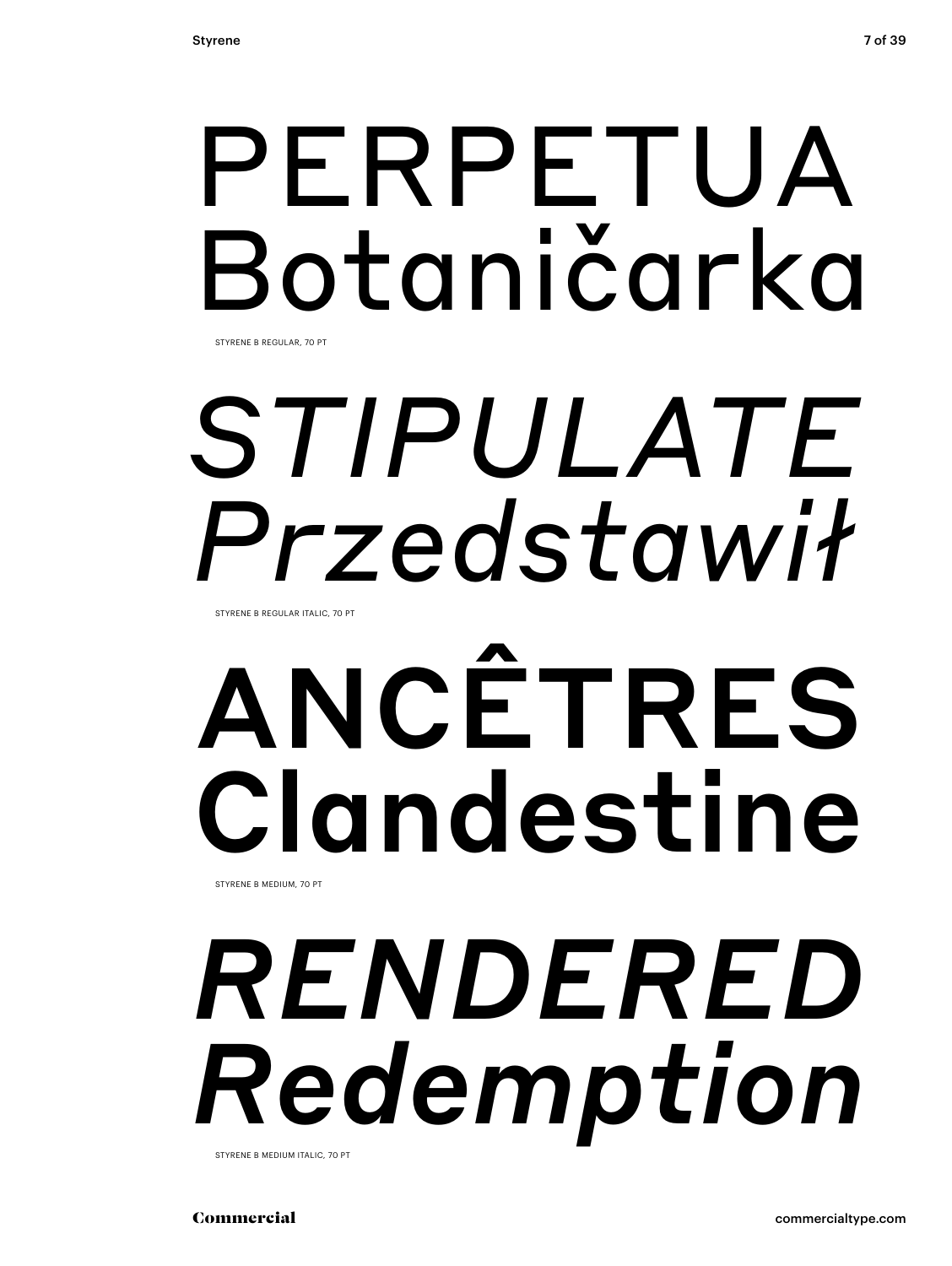# **MOKUPUNI Regelmäßig** *ALEDAÑOS Syndication* STYRENE B BOLD, 70 PT STYRENE B BOLD ITALIC, 70 PT

# RESOLUTE Asukasluku

STYRENE B BLACK, 70 PT [ALTERNATE a]

# *SÚČASŤOU Allégorique*

STYRENE B BLACK ITALIC, 70 PT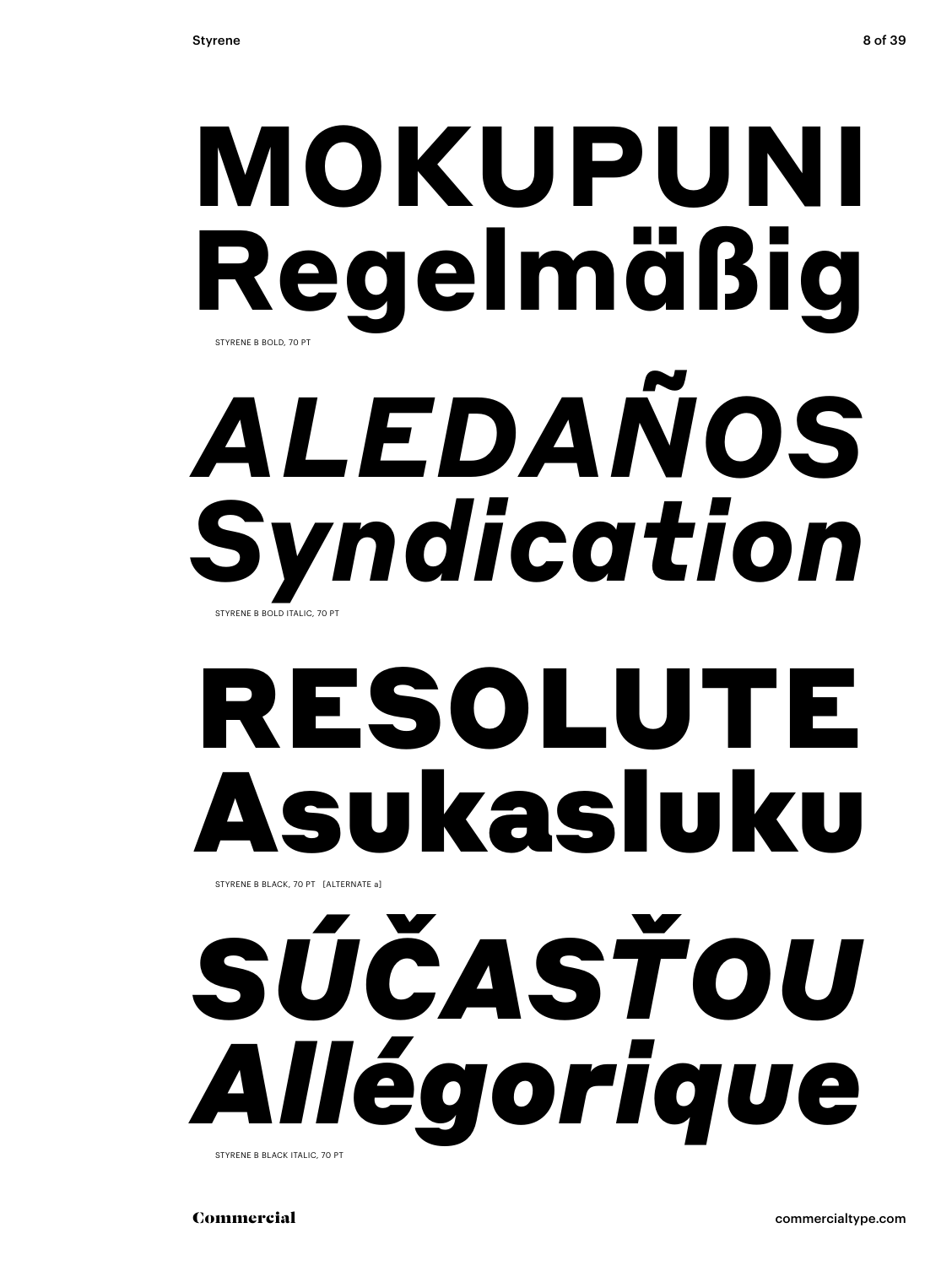Made with aluminum UN NÉO-RÉALISTE esigned Exclusively

**STYRENE A THIN, THIN ITALIC, 40 PT** 

## Aia ma Haleakalā ka UNFETTERED ART *Utilitarian structure*

STYRENE A LIGHT, LIGHT ITALIC, 40 PT [ALTERNATE u]

## Medžio arba metalo CĂTRE TATĂL SĂU *Økologi og landbruk*

STYRENE A REGULAR, REGULAR ITALIC, 40 PT

## Sociedad Educativa COUNCILS OF 1914 *The Court of Kublai*

STYRENE A MEDIUM, MEDIUM ITALIC, 40 PT [ALTERNATE a u]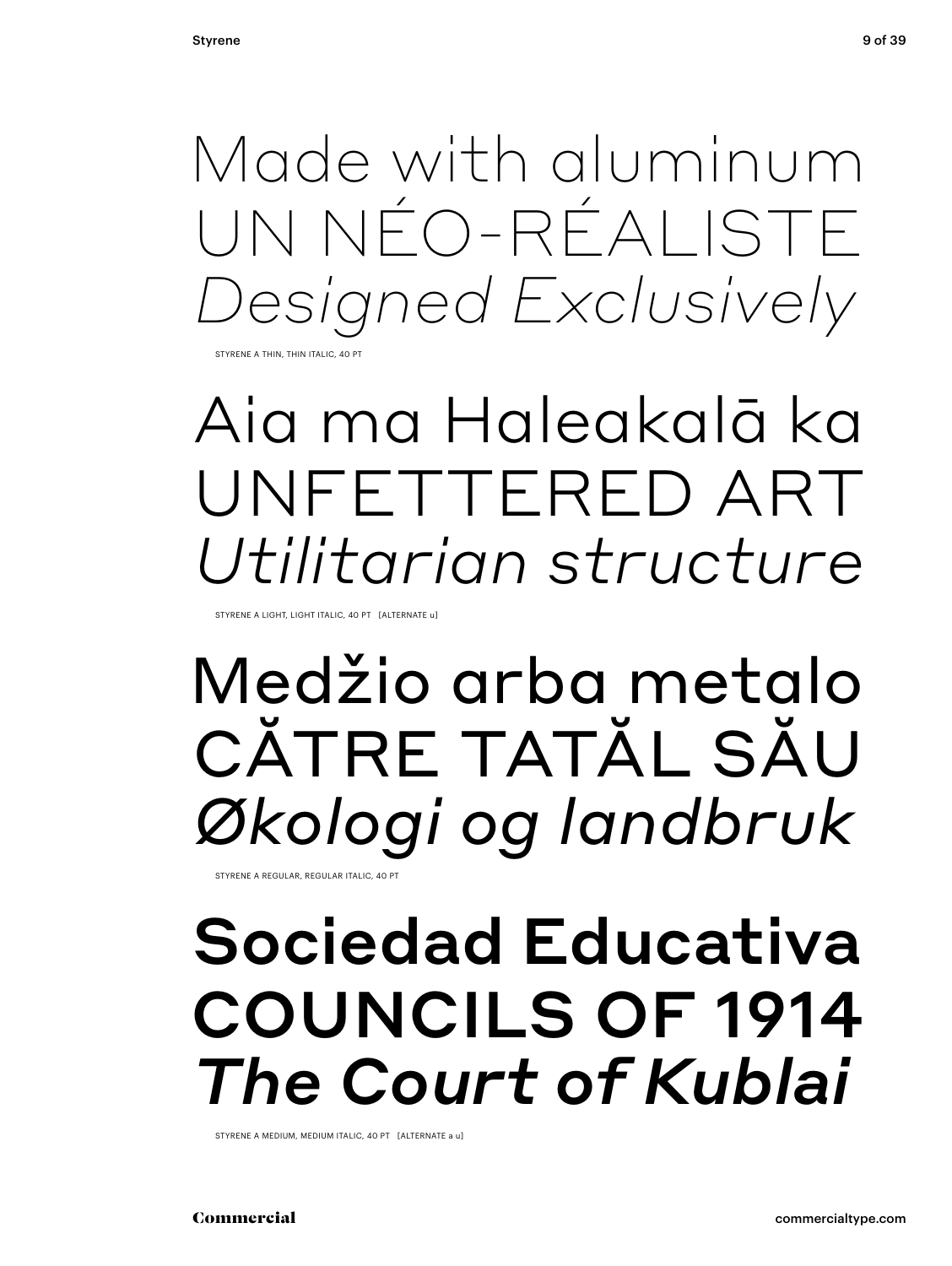## **Upon her accession INTRIGUING AREA** *Esejističko-kritičke*

STYRENE A BOLD, BOLD ITALIC, 40 PT

## Najvyššia jednotka QUINZE CANÇÕES *Materials scientist*

STYRENE A BLACK, BLACK ITALIC, 40 PT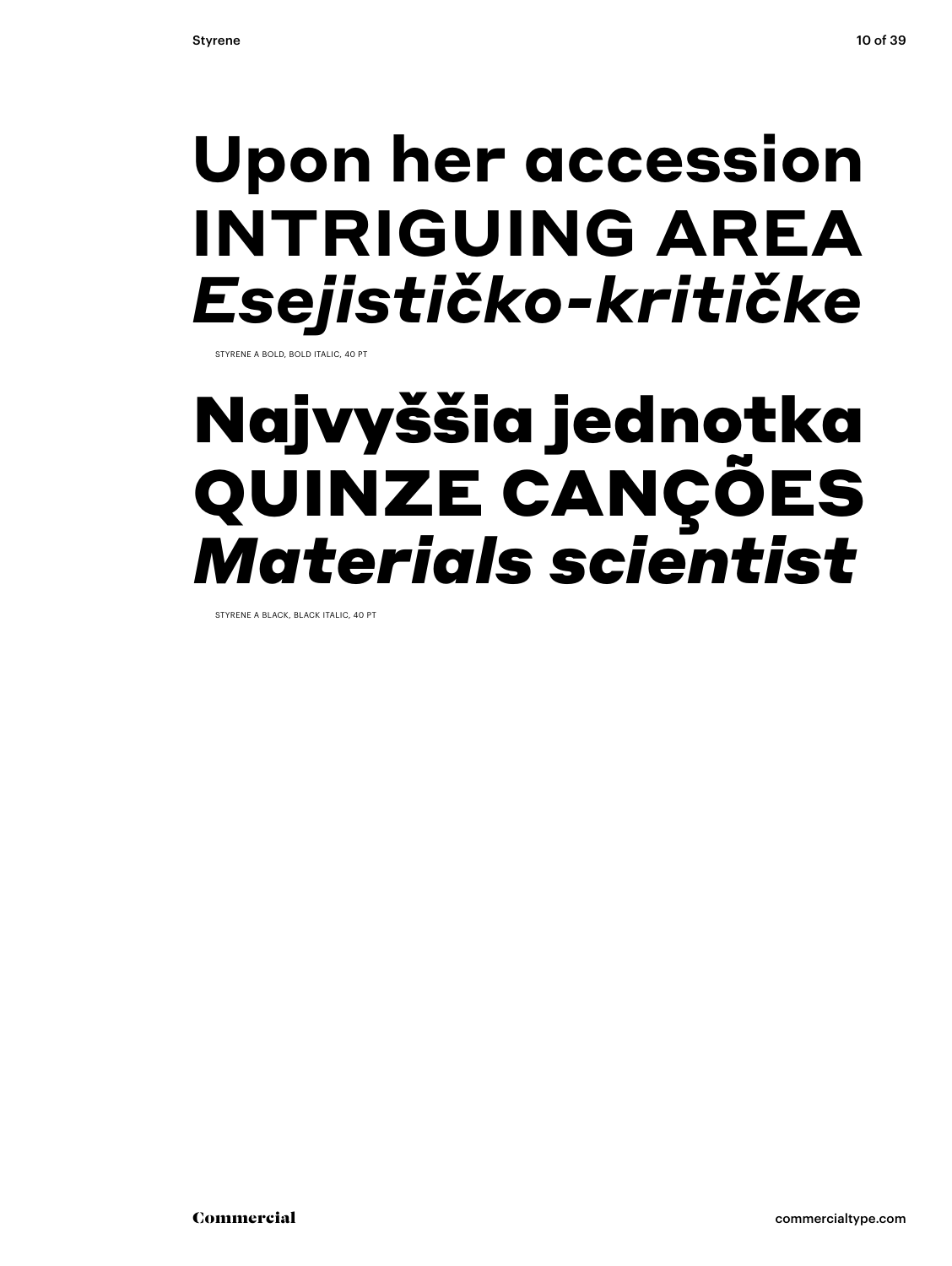Limited edition of 145 REALISTIC VISUALS *Relations de voisinage*

STYRENE B THIN, THIN ITALIC, 40 PT

Rapid prototyping lab STØRRE FINANSIEL *Havia 27.465 pessoas* 

STYRENE B LIGHT, LIGHT ITALIC, 40 PT

## February referendum LA ENTIDAD LEGAL *Turbocharged Engine*

STYRENE B REGULAR, REGULAR ITALIC, 40 PT

## Neue Polytechnische VAST CONTINENTS *Itsenäisyydestä 1941*

STYRENE B MEDIUM, MEDIUM ITALIC, 40 PT [ALTERNATE a 4]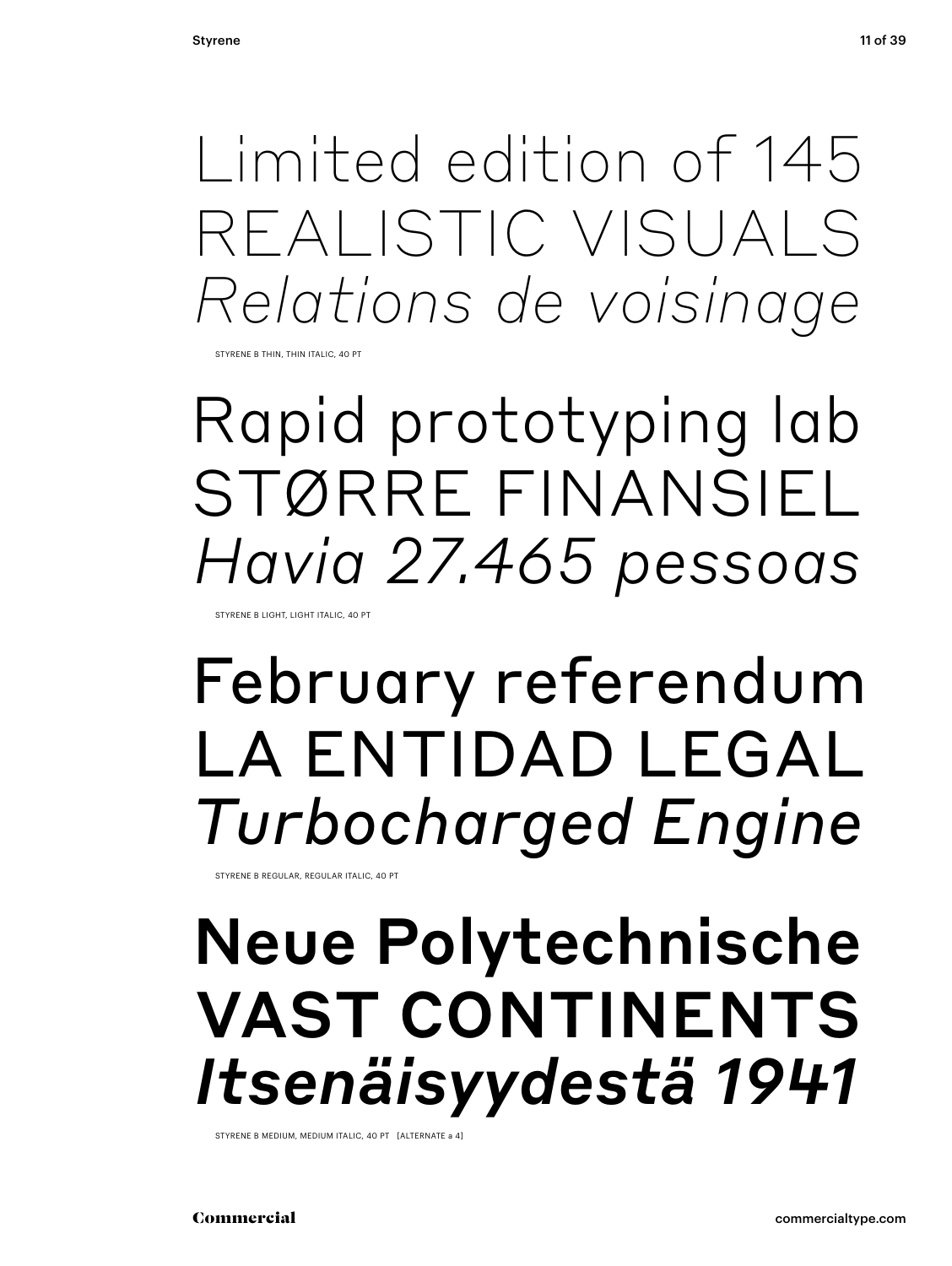## **Írt még életrajzokat WHIMSICAL STORY** *New works of fiction*

STYRENE B BOLD, BOLD ITALIC, 40 PT

## The Fastest Variant SAISTOŠI IKVIENAI *Avrupa Sosyal Şartı*

STYRENE B BLACK, BLACK ITALIC, 40 PT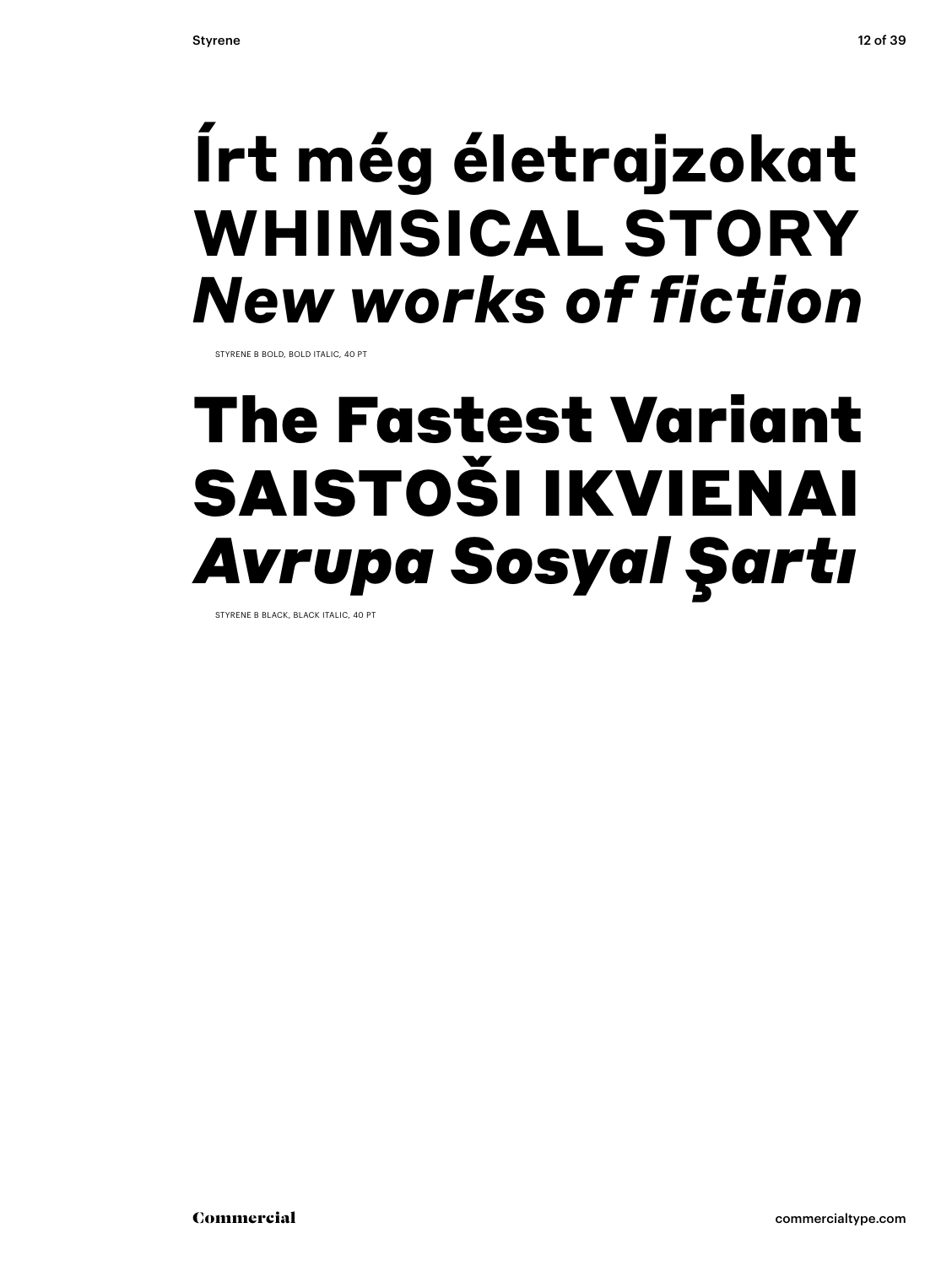PADUNUNGÉ KIRA-KIRA ANA 1 YUTA JIWA Publikumszeitschriften und Fachzeitschriften *DI LA CUSTITUZZIONI SPAGNOLA DÔ 2001 Genom Lissabonfördraget, som trädde i kraft* STYRENE A THIN, THIN ITALIC, 18 PT

CONCEPTOS CLAVE DE ESTAS MODELOS Un artesán consciente de que realizaba unha *THE GENERIC TERM FOR HIGH DIPLOMAT Tournai war früher ein bedeutendes Zentrum* STYRENE A LIGHT, LIGHT ITALIC, 18 PT

FOR 250 YEARS THERE WAS NO CAPITAL Some traditional Venetian and Italian forms *A SERIES OF HALLUCINATORY EPISODES Ay nagbigay ng inspirasyon sa halos lahat ng* STYRENE A REGULAR, REGULAR ITALIC, 18 PT

GRAND & PRESTIGIOUS GERMAN OPERA On je pokušao postići "lijepu jednostavnost" *A FOURTH REPUBLIC WAS ESTABLISHED Continuation of the institutional structures* STYRENE A MEDIUM, MEDIUM ITALIC, 18 PT

**PARA CADA 770 EUROS GASTOS EM 1999 By 1124, the native line of kings had ceased** *OVER 11% OF ELECTRICITY PRODUCTION Il termine venne usato già nell'antica Roma*

STYRENE A BOLD, BOLD ITALIC, 18 PT

SEM NÁÐI TIL ÚRTAKS 1.187.165 FRAKKA Rhapsodizing about their value & freedom *ISTOTNĄ KWESTIĄ ROZSTRZYGNIĘTĄ W Le contexte historique est important pour*

STYRENE A BLACK, BLACK ITALIC, 18 PT [ALTERNATE a u]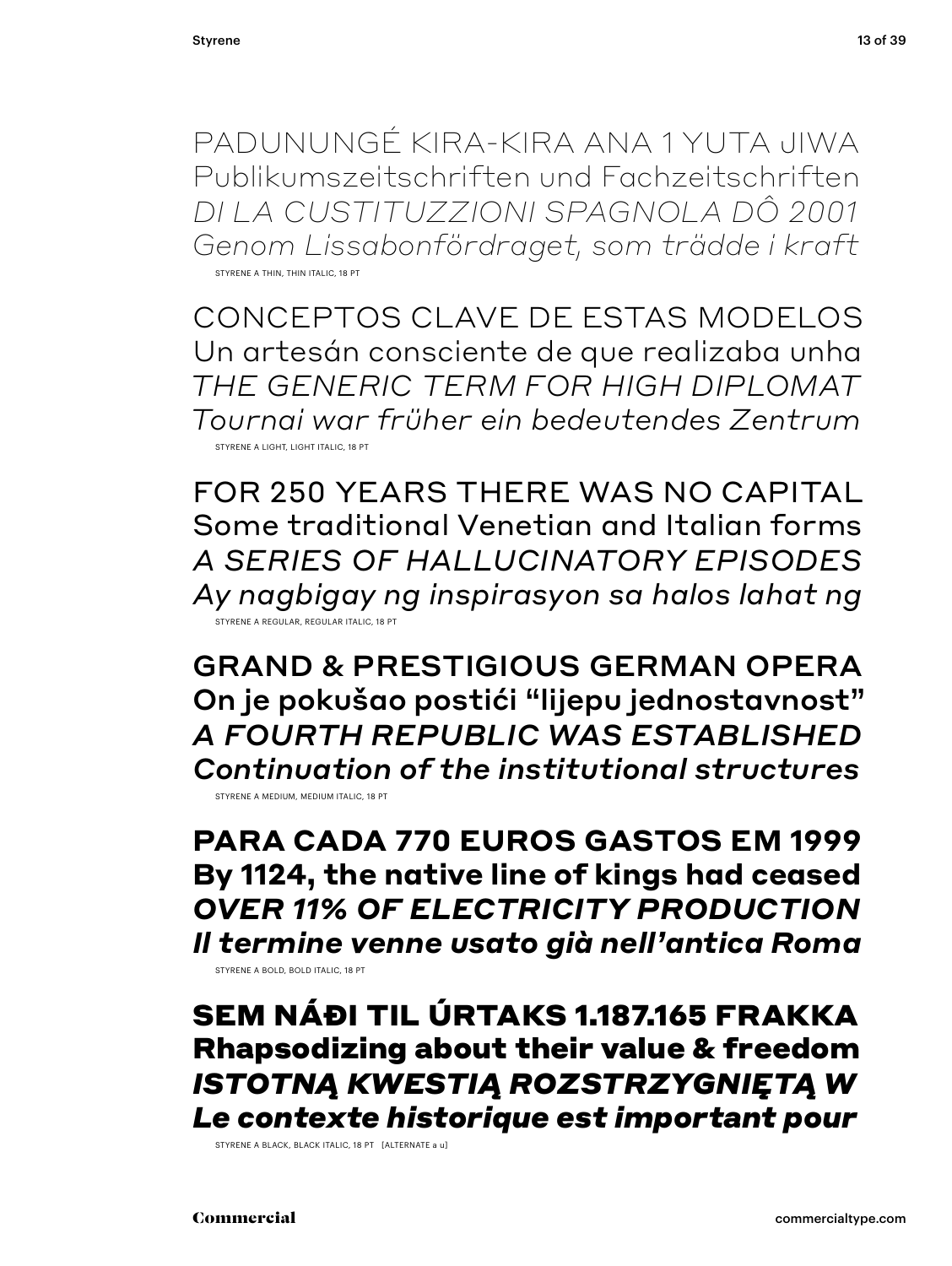FIBRĂ TEXTILĂ OBȚINUTĂ, PRIN EGRENARE Nearly 300 prior solutions proposed by the W3C *POZIVAN JE NA KONFERENCIJE I RASPRAVE In 1747 trouwt hij met de Argentijnse vertaalster* STYRENE B THIN, THIN ITALIC, 18 PT [ALTERNATE 4]

INTRODUCED IN 1942 FOR THE F-726 DRIVE Friðarverðlaunin eru veitt af norska Stórþinginu *SEMANTICALLY STRUCTURED KNOWLEDGE Solemnly declared by the final seven institutions* STYRENE B LIGHT, LIGHT ITALIC, 18 PT

THE TERM ITSELF CAN CAUSE CONFUSION Padėti įtvirtinti demokratinį stabilumą remiant *WILAYAH SELUAS 670 KILOMETER PERSEGI Over 110 authors have tried to trace the origins* STYRENE B REGULAR, REGULAR ITALIC, 18 PT

HIRUGARREN ESTATU HONETARA BILTZEN Metastasian ideal had been firmly established *THE AREA CONSISTS OF 4 MUNICIPALITIES Geëxperimenteerd worden met de werking van* STYRENE B MEDIUM, MEDIUM ITALIC, 18 PT

**5 PRINCIPLES OF POPULAR SOVEREIGNTY Skúma význam textov rôznych osôb, ktoré sú** *PUBLISHED BY DUCKWORTH IN EARLY 1971 Quand certaines de ces listes ont été révélées* STYRENE B BOLD, BOLD ITALIC, 18 PT

LA CLASSE DES TRAVAILLEURS SALARIÉS Secretaris-generaal van de Raad van Europa *GLOBAL YIELD WAS OVER 4 MILLION TONS La codificación de los contenidos semánticos*

STYRENE B BLACK, BLACK ITALIC, 18 PT [ALTERNATE a]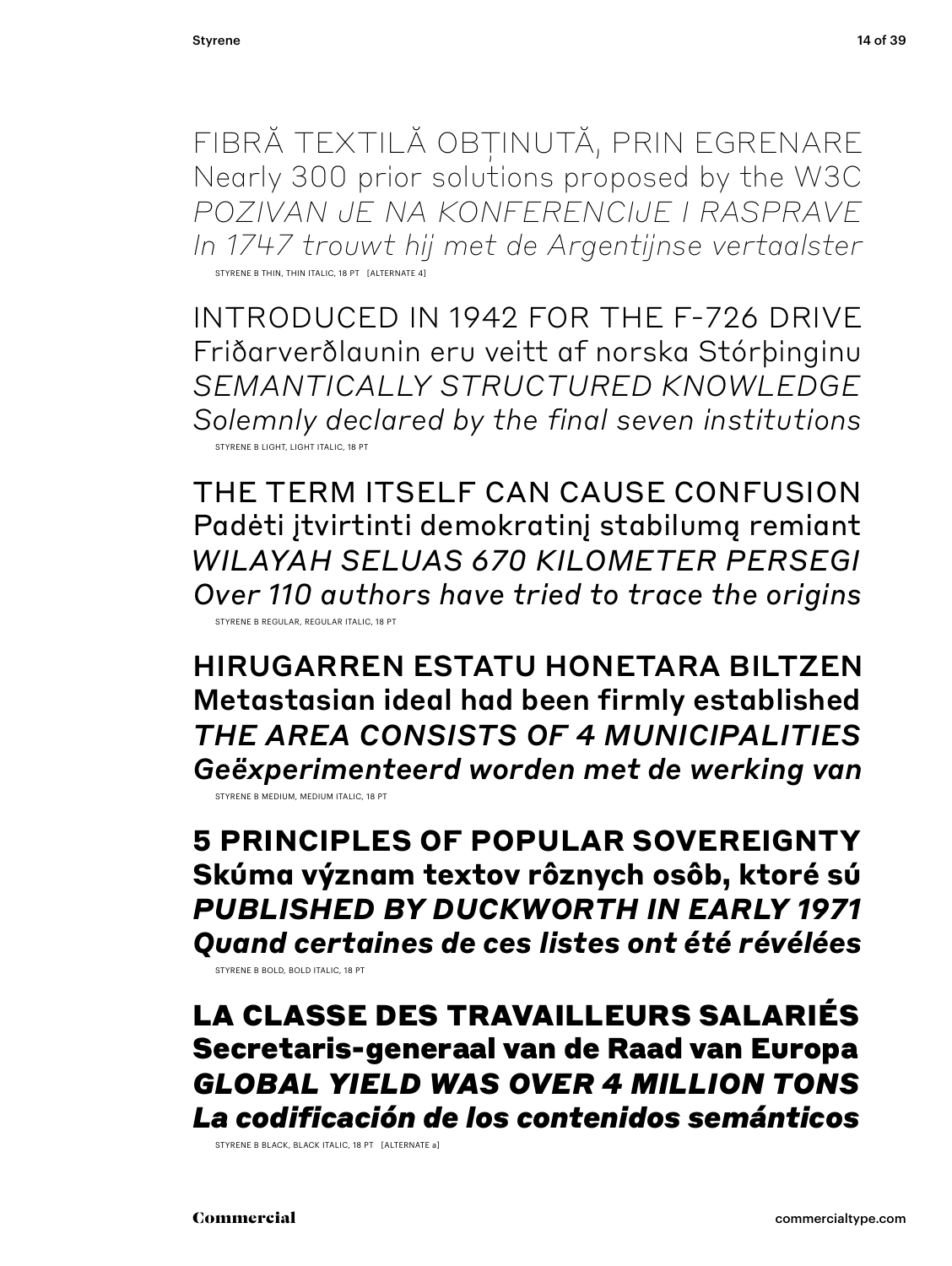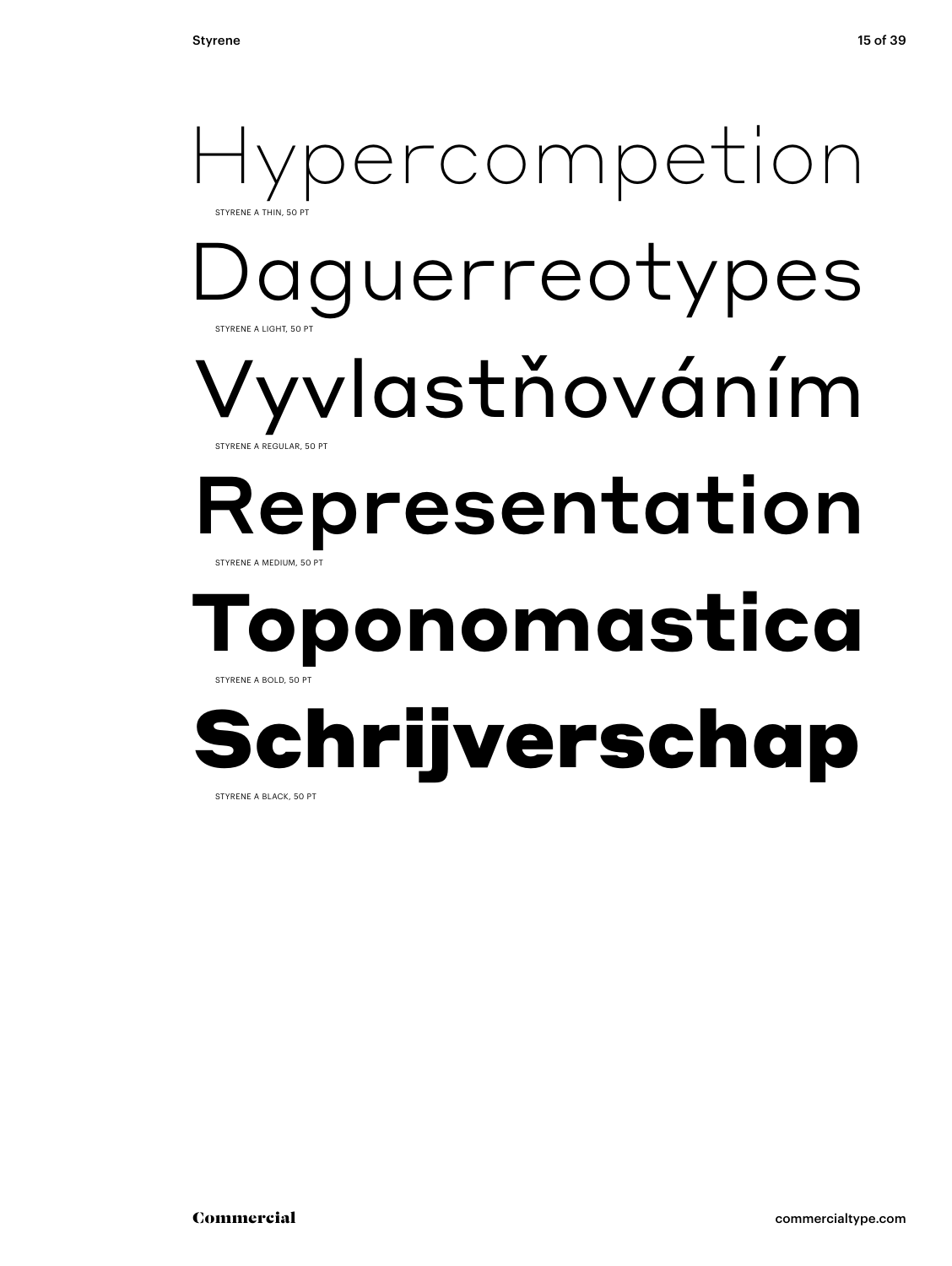

STYRENE A BLACK ITALIC, 50 PT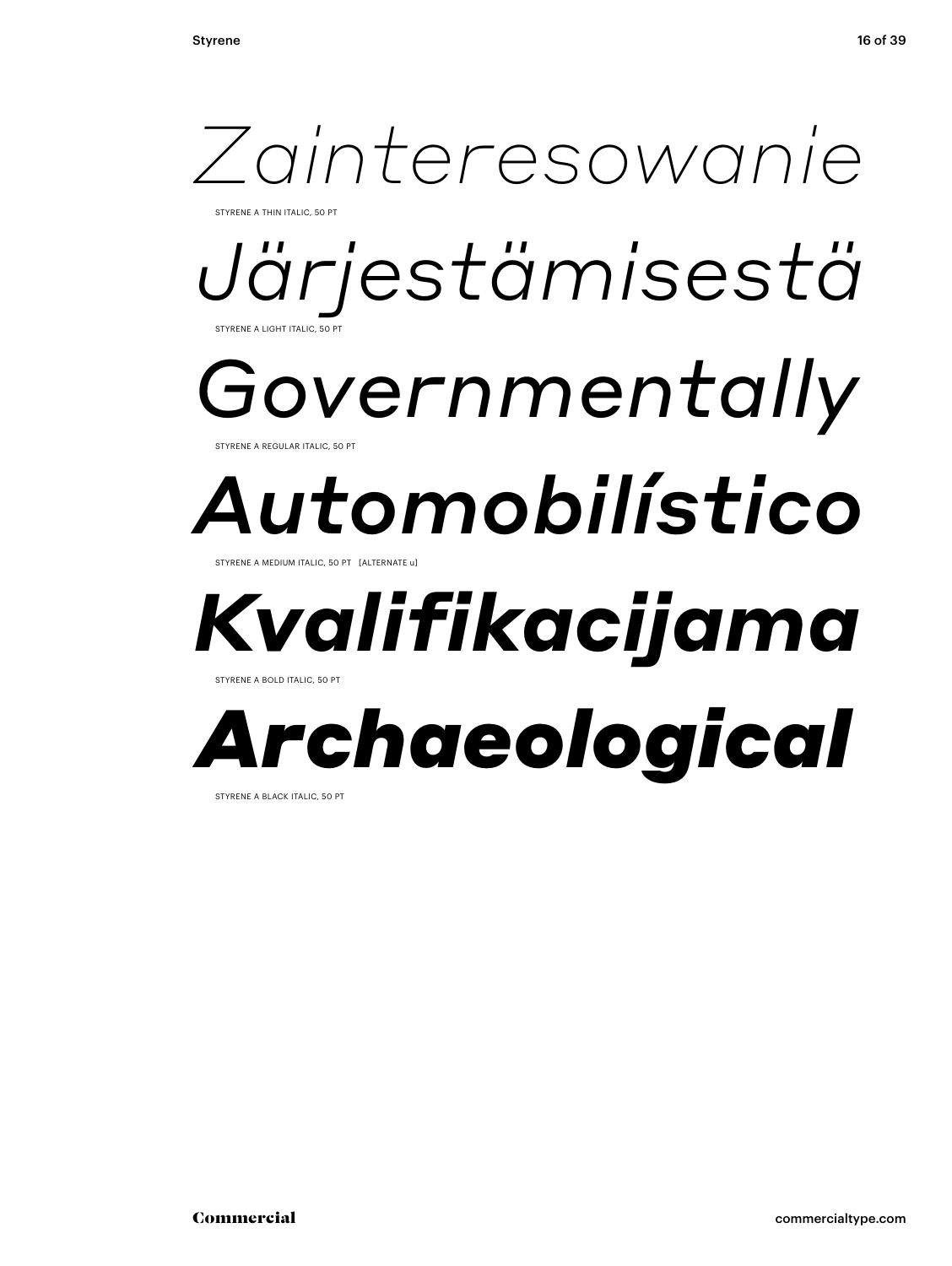## Városszociológiai Sześćdziesiątych Commemorative **Estandarización** Superproportions STYRENE B THIN, 50 PT STYRENE B LIGHT, 50 F STYRENE B REGULAR, 50 PT [ALTERNATE a] STYRENE B MEDIUM, 50 PT STYRENE B BOLD, 50 PT

# ncertmeister

STYRENE B BLACK, 50 PT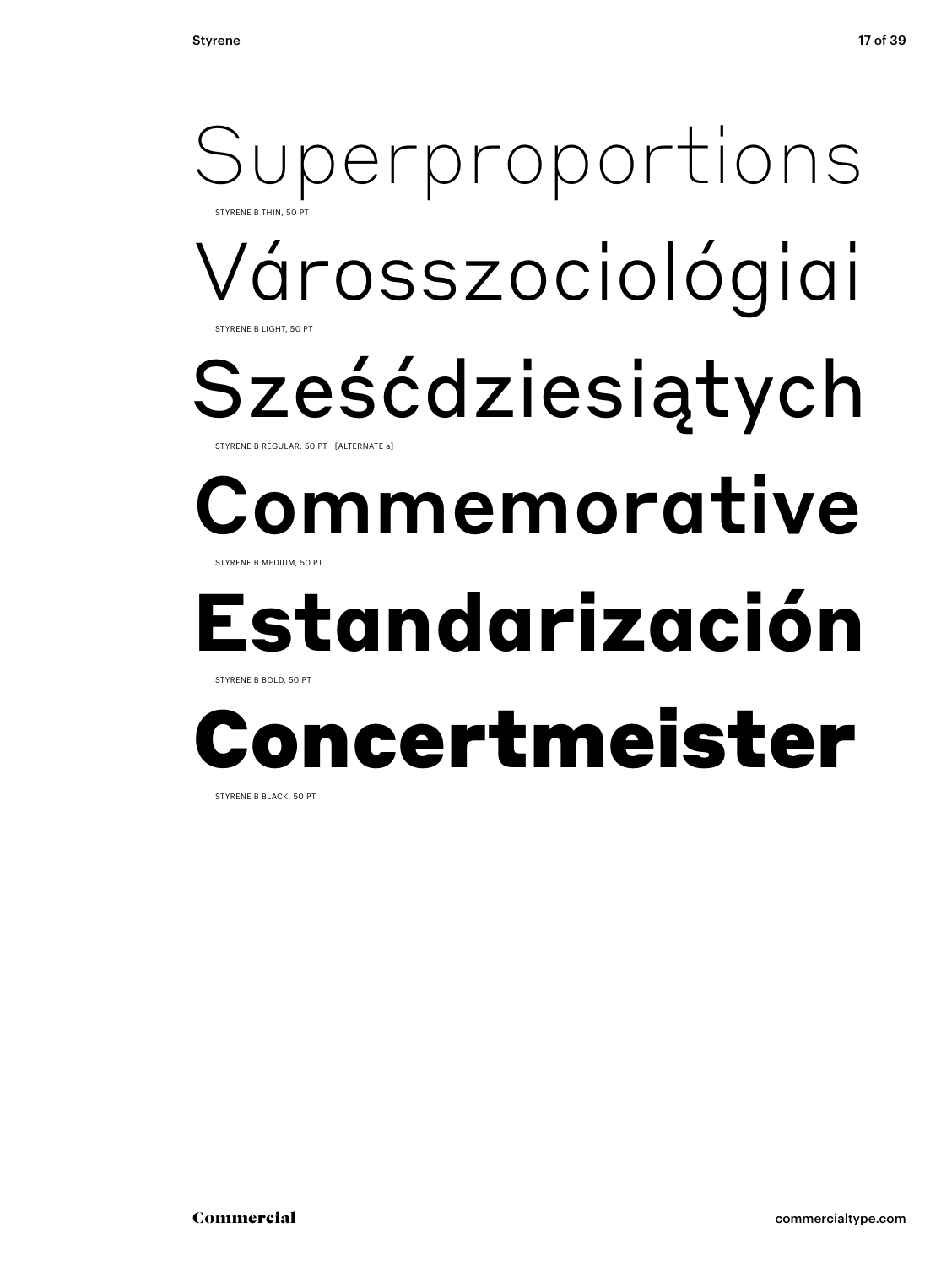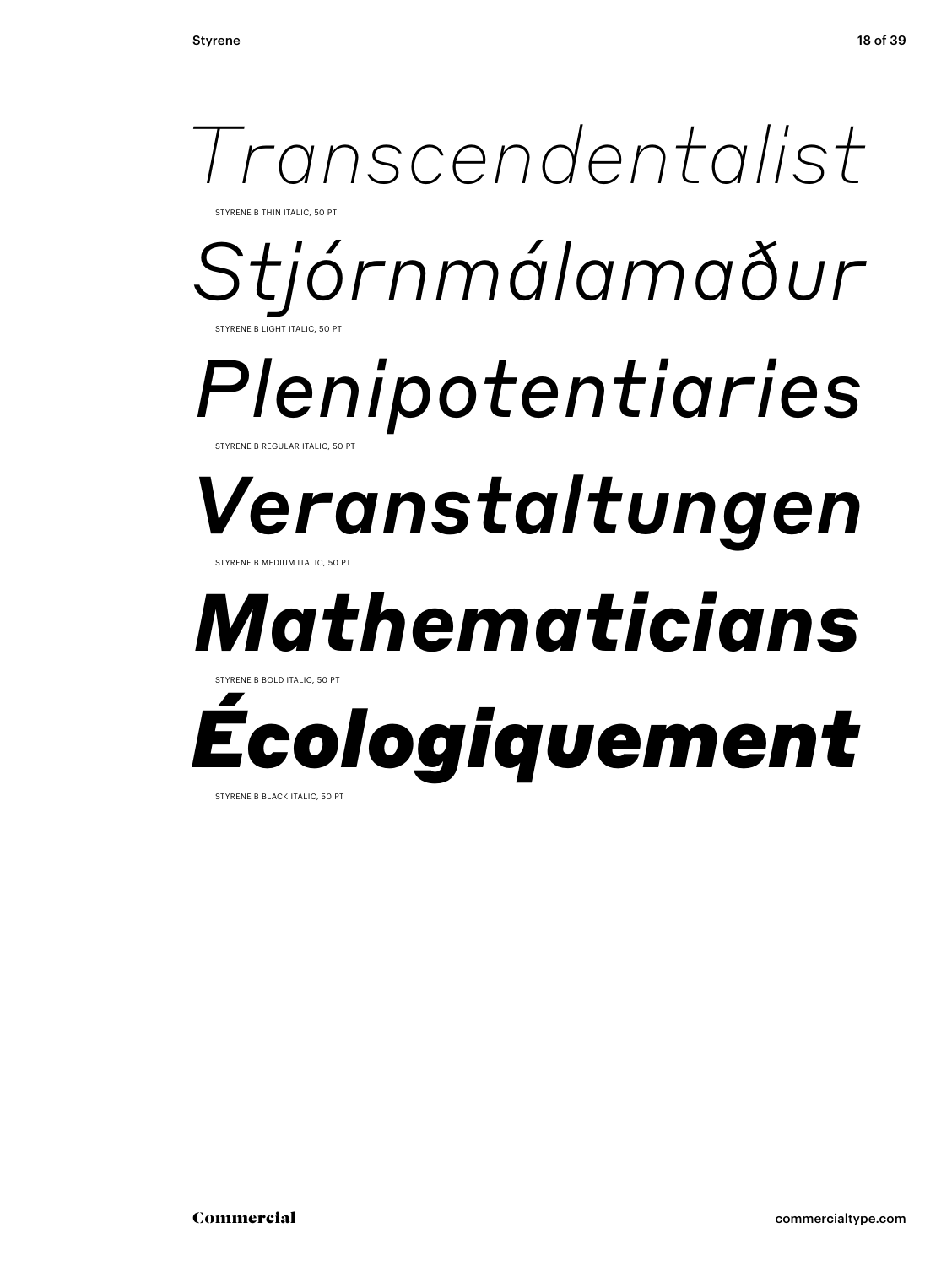REGULAR

BOLD

BOLD

STYRENE A REGULAR, REGULAR ITALIC, BOLD, 16/20 PT

REGULAR SMALL CAPS PROPORTIONAL LINING FIGURES REGULAR ITALIC PROPORTIONAL OLDSTYLE FIGURES the spanish war, which began in 1739, and the French war which soon followed it occasioned further increase of the debt, which, on the 31st of December 1748, after it had been concluded by the **Treaty of Aix-la-Chapelle,** amounted to £78,293,313. The most profound peace of the seventeen years of continuance had taken no more than £8,328,354. from it. A war of less than nine years' continuance added £31,338,689 to it (Refer to James Postlethwaite's *History of the Public Revenue*). During the administration of Mr. Pelham, the interest of the public debt was reduced from 4% to 3%; or at least measures were taken for reducing it, from four to three per cent; **the sinking fund** was increased, and some part of the public debt was paid off. In 1755, before the breaking out of the late war, the funded debt of Great Britain amounted to £72,289,673. On the 5th of January 1763, at the conclusion of the peace, the funded debt amounted to £122,603,336. The unfunded debt has been stated at £13,927,589. But the expense occasioned by the war did not end with the conclusion of the peace, so that though, on the 5th of January 1764, the funded debt was increased (partly by a new loan, and partly by funding a part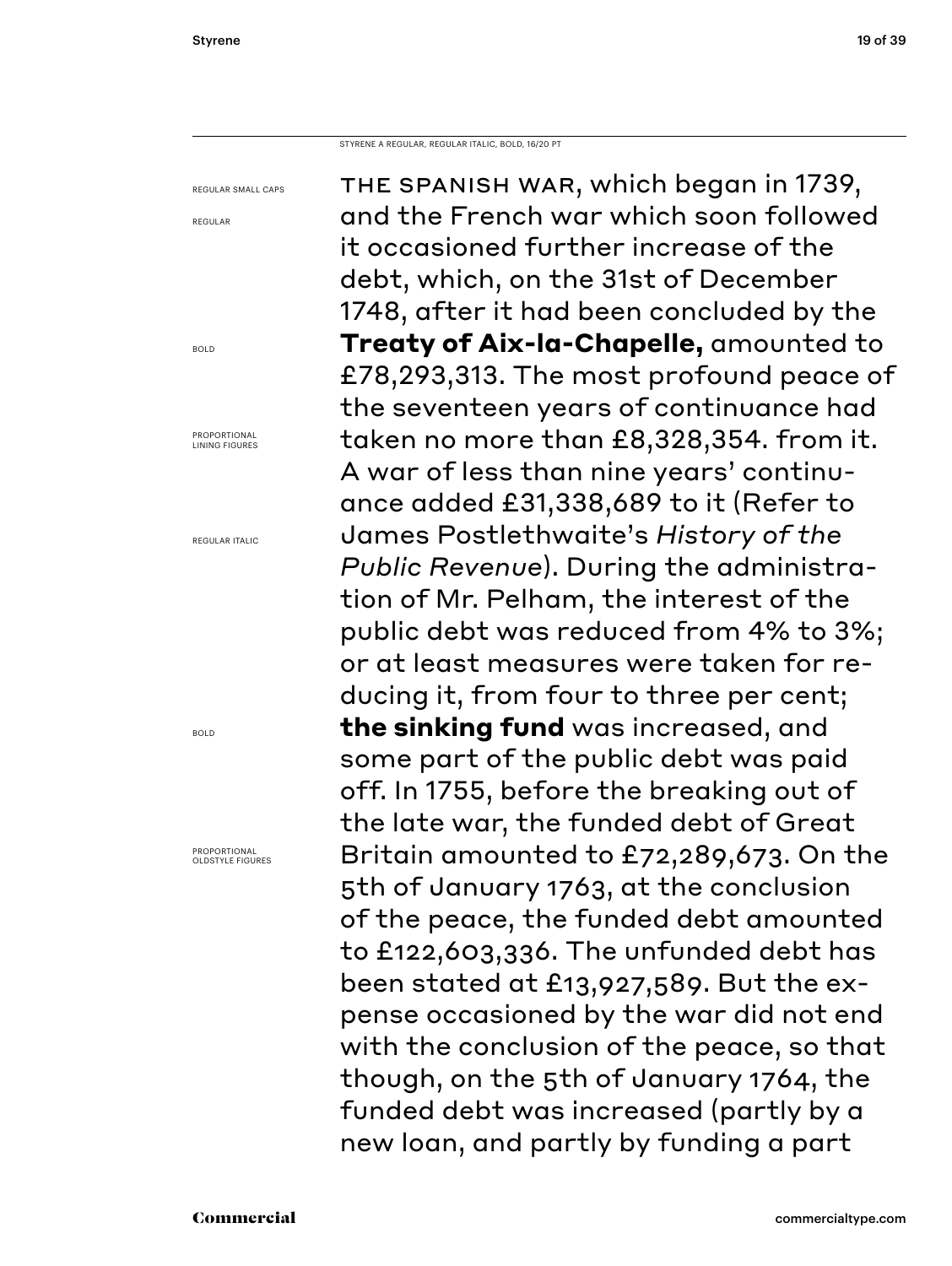REGULAR

BOLD

PROPORTIONAL LINING FIGURES

REGULAR ITALIC

BOLD

STYRENE B REGULAR, REGULAR ITALIC, BOLD, 16/20 PT

REGULAR SMALL CAPS PROPORTIONAL OLDSTYLE FIGURES the spanish war, which began in 1739, and the French war which soon followed it occasioned further increase of the debt, which, on the 31st of December 1748, after it had been concluded by the **Treaty of Aix-la-Chapelle,** amounted to £78,293,313. The most profound peace of the seventeen years of continuance had taken no more than £8,328,354. from it. A war of less than nine years' continuance added £31,338,689 to it (Refer to James Postlethwaite's *History of the Public Revenue*). During the administration of Mr. Pelham, the interest of the public debt was reduced from 4% to 3%; or at least measures were taken for reducing it, from four to three per cent; **the sinking fund** was increased, and some part of the public debt was paid off. In 1755, before the breaking out of the late war, the funded debt of Great Britain amounted to £72,289,673. On the 5th of January 1763, at the conclusion of the peace, the funded debt amounted to £122,603,336. The unfunded debt has been stated at £13,927,589. But the expense occasioned by the war did not end with the conclusion of the peace, so that though, on the 5th of January 1764, the funded debt was increased (partly by a new loan, and partly by funding a part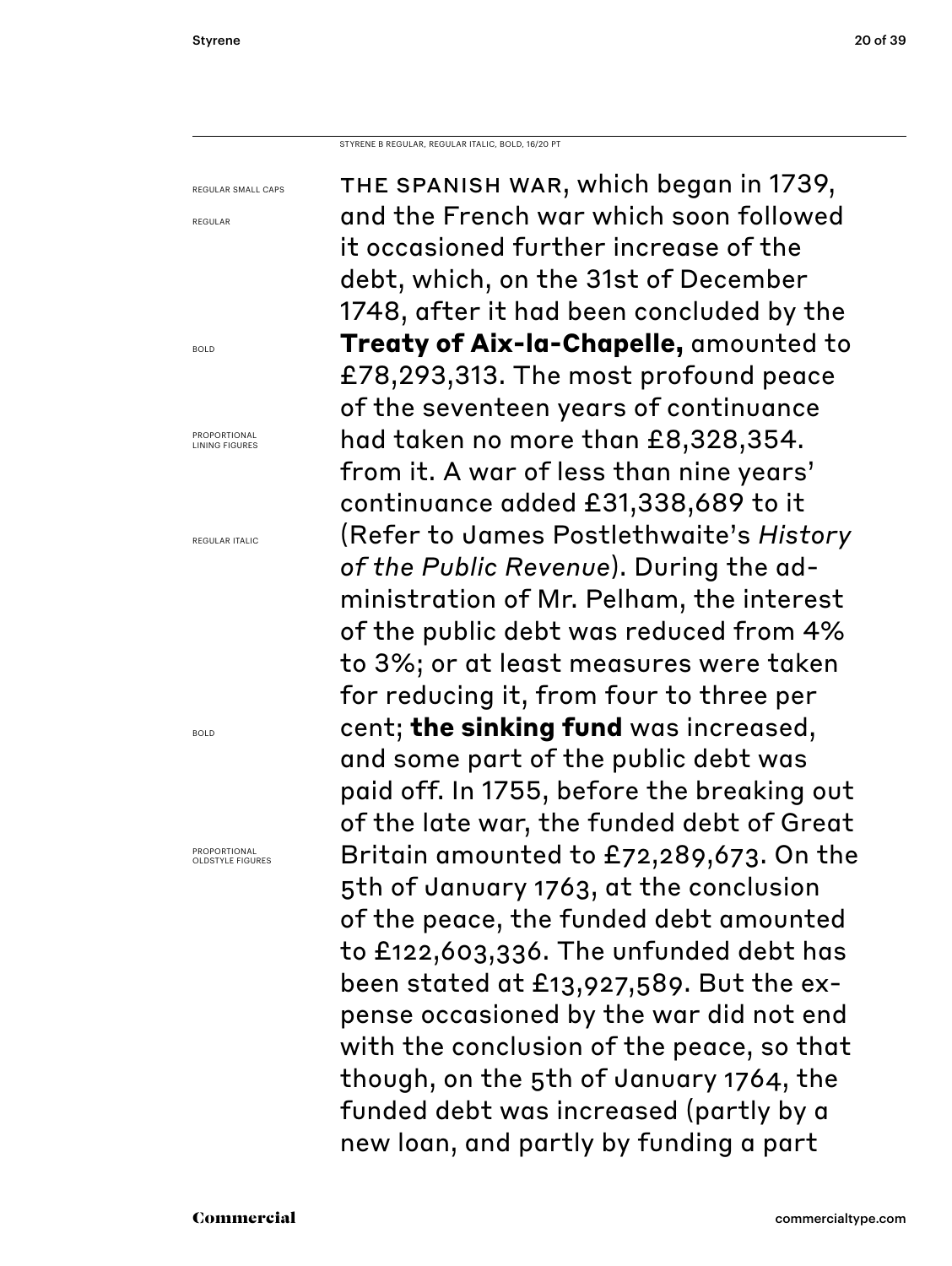Every introduction to the problems of aesthetics begins by acknowledging the existence and claims of two methods of attack—the *general, philosophical, deductive*, which starts from a complete metaphysics and installs beauty in its place among the other great concepts; and the *empirical*, or *inductive*, which seeks to disengage a general principle of beauty from the objects of aesthetic experience and the facts of aesthetic enjoyment: an example of Fechner's "aesthetics from above and from below."

## Methodologies of Aesthetics

The first was the method of aesthetics par excellence. It was indeed only through the desire of an eighteenth-century philosopher, Baumgarten, to round out his "architectonic" of metaphysics that the science received its name, as designating the theory of knowledge in the form of feeling, parallel to that of "clear," logical thought. Kant, Schelling, and Hegel, again, made use of the concept of *the Beautiful* as a kind of keystone or cornice for their respective philosophical edifices. Aesthetics, then, came into being as the philosophy of the Beautiful, and it may be asked why this philosophical aesthetics does not suffice; why beauty should need for its understanding also an aesthetics "von unten." The answer is not that no system of philosophy is universally accepted, but that *the general aesthetic theories* have not, as yet at least, succeeded in answering the plain questions of "the plain man" in regard to concrete beauty. Kant, indeed, frankly denied that the explanation of concrete beauty, or "Doctrine of Taste," as he called it, was possible, while the various definers of beauty as "the union of the Real and the Ideal" "the expression of the Ideal to Sense," have done no more than he. No one of *these* aesthetic

STYRENE A LIGHT, LIGHT ITALIC, MEDIUM 10/13 PT STYRENE B LIGHT, LIGHT ITALIC, MEDIUM 10/13 PT

Every introduction to the problems of aesthetics begins by acknowledging the existence and claims of two methods of attack—the *general, philosophical, deductive*, which starts from a complete metaphysics and installs beauty in its place among the other great concepts; and the *empirical*, or *inductive*, which seeks to disengage a general principle of beauty from the objects of aesthetic experience and the facts of aesthetic enjoyment: an example of Fechner's "aesthetics from above and from below."

## Methodologies of Aesthetics

The first was the method of aesthetics par excellence. It was indeed only through the desire of an eighteenthcentury philosopher, Baumgarten, to round out his "architectonic" of metaphysics that the science received its name, as designating the theory of knowledge in the form of feeling, parallel to that of "clear," logical thought. Kant, Schelling, and Hegel, again, made use of the concept of *the Beautiful* as a kind of keystone or cornice for their respective philosophical edifices. Aesthetics, then, came into being as the philosophy of the Beautiful, and it may be asked why this philosophical aesthetics does not suffice; why beauty should need for its understanding also an aesthetics "von unten." The answer is not that no system of philosophy is universally accepted, but that *the general aesthetic theories* have not, as yet at least, succeeded in answering the plain questions of "the plain man" in regard to concrete beauty. Kant, indeed, frankly denied that the explanation of concrete beauty, or "Doctrine of Taste," as he called it, was possible, while the various definers of beauty as "the union of the Real and the Ideal" "the expression of the Ideal to Sense," have done no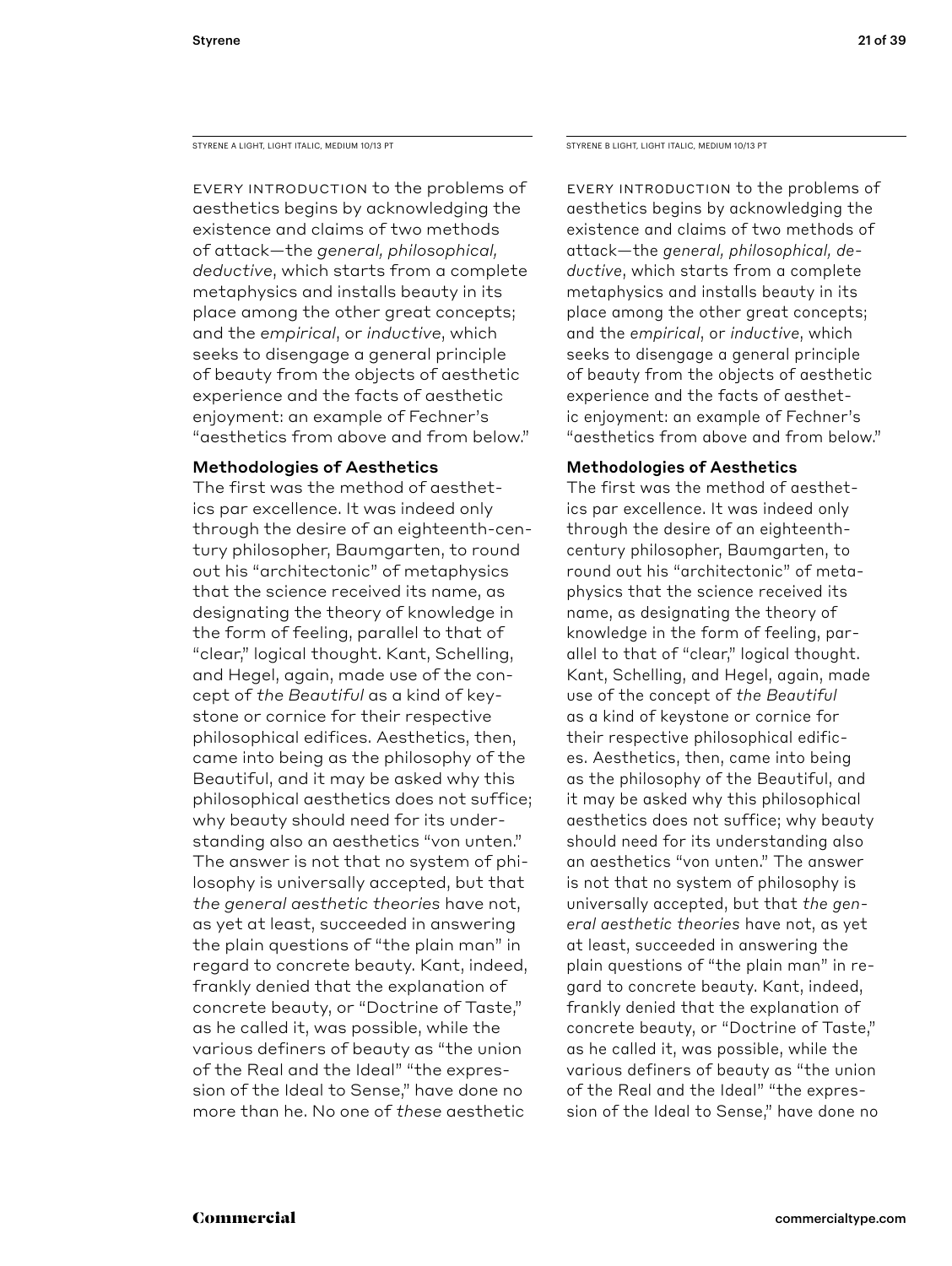STYRENE A REGULAR, REGULAR ITALIC, BOLD, 10/13 PT STYRENE B REGULAR, REGULAR ITALIC, BOLD, 10/13 PT

Every introduction to the problems of aesthetics begins by acknowledging the existence and claims of two methods of attack—the *general, philosophical, deductive*, which starts from a complete metaphysics and installs beauty in its place among the other great concepts; and the *empirical*, or *inductive*, which seeks to disengage a general principle of beauty from the objects of aesthetic experience and the facts of aesthetic enjoyment: an example of Fechner's "aesthetics from above and from below."

## **Methodologies of Aesthetics**

The first was the method of aesthetics par excellence. It was indeed only through the desire of an eighteenthcentury philosopher, Baumgarten, to round out his "architectonic" of metaphysics that the science received its name, as designating the theory of knowledge in the form of feeling, parallel to that of "clear," logical thought. Kant, Schelling, and Hegel, again, made use of the concept of *the Beautiful* as a kind of keystone or cornice for their respective philosophical edifices. Aesthetics, then, came into being as the philosophy of the Beautiful, and it may be asked why this philosophical aesthetics does not suffice; why beauty should need for its understanding also an aesthetics "von unten." The answer is not that no system of philosophy is universally accepted, but that *the general aesthetic theories* have not, as yet at least, succeeded in answering the plain questions of "the plain man" in regard to concrete beauty. Kant, indeed, frankly denied that the explanation of concrete beauty, or "Doctrine of Taste," as he called it, was possible, while the various definers of beauty as "the union of the Real and the Ideal" "the expression of the Ideal to Sense," have done no more than he. No

Every introduction to the problems of aesthetics begins by acknowledging the existence and claims of two methods of attack—the *general, philosophical, deductive*, which starts from a complete metaphysics and installs beauty in its place among the other great concepts; and the *empirical*, or *inductive*, which seeks to disengage a general principle of beauty from the objects of aesthetic experience and the facts of aesthetic enjoyment: an example of Fechner's "aesthetics from above and from below."

## **Methodologies of Aesthetics**

The first was the method of aesthetics par excellence. It was indeed only through the desire of an eighteenthcentury philosopher, Baumgarten, to round out his "architectonic" of metaphysics that the science received its name, as designating the theory of knowledge in the form of feeling, parallel to that of "clear," logical thought. Kant, Schelling, and Hegel, again, made use of the concept of *the Beautiful* as a kind of keystone or cornice for their respective philosophical edifices. Aesthetics, then, came into being as the philosophy of the Beautiful, and it may be asked why this philosophical aesthetics does not suffice; why beauty should need for its understanding also an aesthetics "von unten." The answer is not that no system of philosophy is universally accepted, but that *the general aesthetic theories* have not, as yet at least, succeeded in answering the plain questions of "the plain man" in regard to concrete beauty. Kant, indeed, frankly denied that the explanation of concrete beauty, or "Doctrine of Taste," as he called it, was possible, while the various definers of beauty as "the union of the Real and the Ideal" "the expression of the Ideal to Sense," have done no more than he. No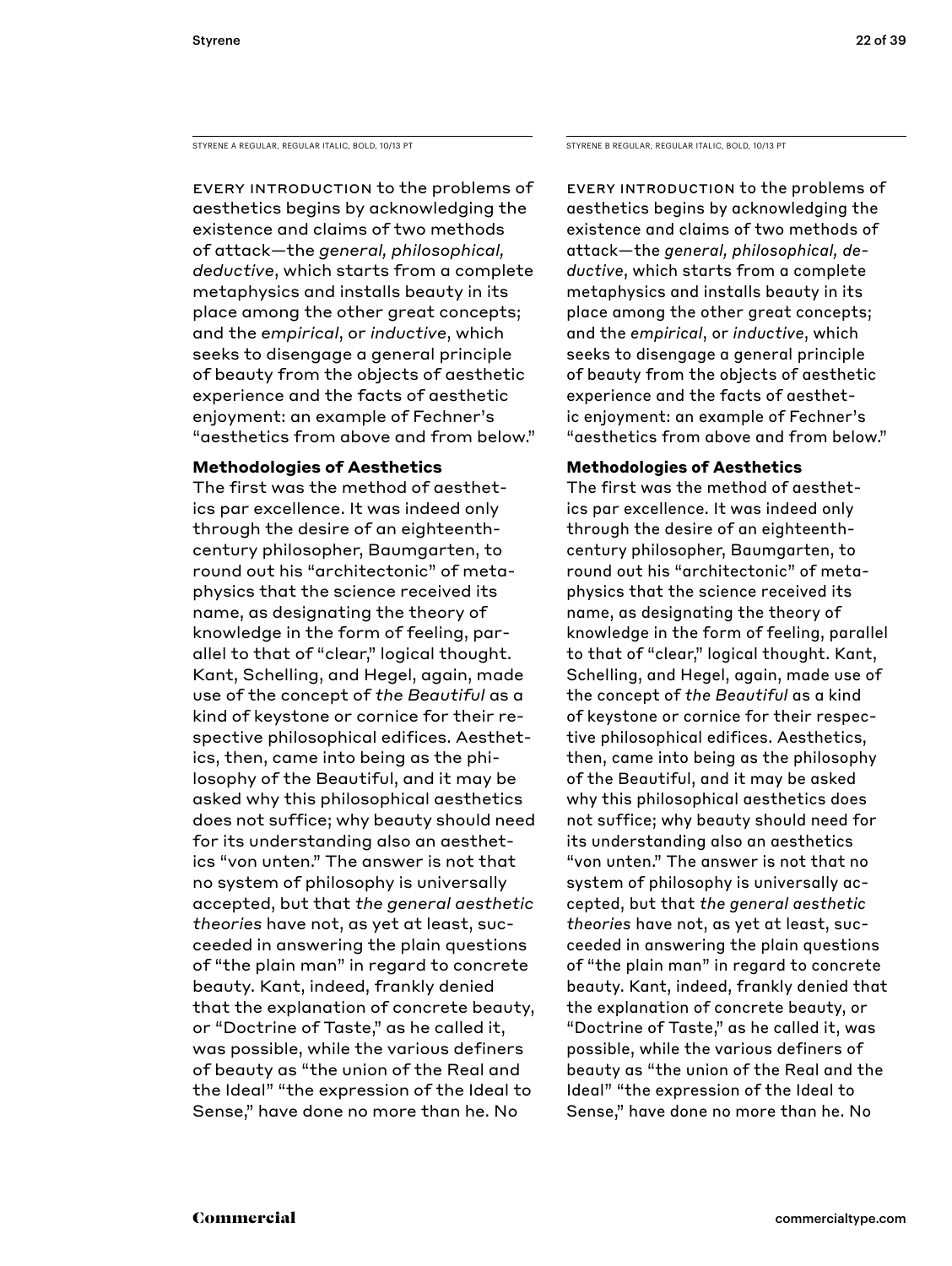STYRENE A MEDIUM, MEDIUM ITALIC, BLACK, 10/13 PT

Every introduction to the problems of aesthetics begins by acknowledging the existence and claims of two methods of attack—the *general, philosophical, deductive*, which starts from a complete metaphysics and installs beauty in its place among the other great concepts; and the *empirical*, or *inductive*, which seeks to disengage a general principle of beauty from the objects of aesthetic experience and the facts of aesthetic enjoyment: an example of Fechner's "aesthetics from above and from below."

## Methodologies of Aesthetics

The first was the method of aesthetics par excellence. It was indeed only through the desire of an eighteenthcentury philosopher, Baumgarten, to round out his "architectonic" of meta-

STYRENE A BOLD, BOLD ITALIC, 10/13 PT

**Every introduction to the problems of aesthetics begins by acknowledging the existence and claims of two methods of attack—the** *general, philosophical, deductive***, which starts from a complete metaphysics and installs beauty in its place among the other great concepts; and the** *empirical***, or**  *inductive***, which seeks to disengage a general principle of beauty from the objects of aesthetic experience and the facts of aesthetic enjoyment: an example of Fechner's "aesthetics from above and from below."** 

### *Methodologies of Aesthetics*

**The first was the method of aesthetics par excellence. It was indeed only through the desire of an eighteenthcentury philosopher, Baumgarten, to round out his "architectonic" of meta-** STYRENE B MEDIUM, MEDIUM ITALIC, BLACK, 10/13 PT

Every introduction to the problems of aesthetics begins by acknowledging the existence and claims of two methods of attack—the *general, philosophical, deductive*, which starts from a complete metaphysics and installs beauty in its place among the other great concepts; and the *empirical*, or *inductive*, which seeks to disengage a general principle of beauty from the objects of aesthetic experience and the facts of aesthetic enjoyment: an example of Fechner's "aesthetics from above and from below."

## Methodologies of Aesthetics

The first was the method of aesthetics par excellence. It was indeed only through the desire of an eighteenthcentury philosopher, Baumgarten, to round out his "architectonic" of

STYRENE B BOLD, BOLD ITALIC, 10/13 PT

**Every introduction to the problems of aesthetics begins by acknowledging the existence and claims of two methods of attack—the** *general, philosophical, deductive***, which starts from a complete metaphysics and installs beauty in its place among the other great concepts; and the** *empirical***, or**  *inductive***, which seeks to disengage a general principle of beauty from the objects of aesthetic experience and the facts of aesthetic enjoyment: an example of Fechner's "aesthetics from above and from below."** 

*Methodologies of Aesthetics* **The first was the method of aesthetics par excellence. It was indeed only through the desire of an eighteenthcentury philosopher, Baumgarten, to round out his "architectonic" of**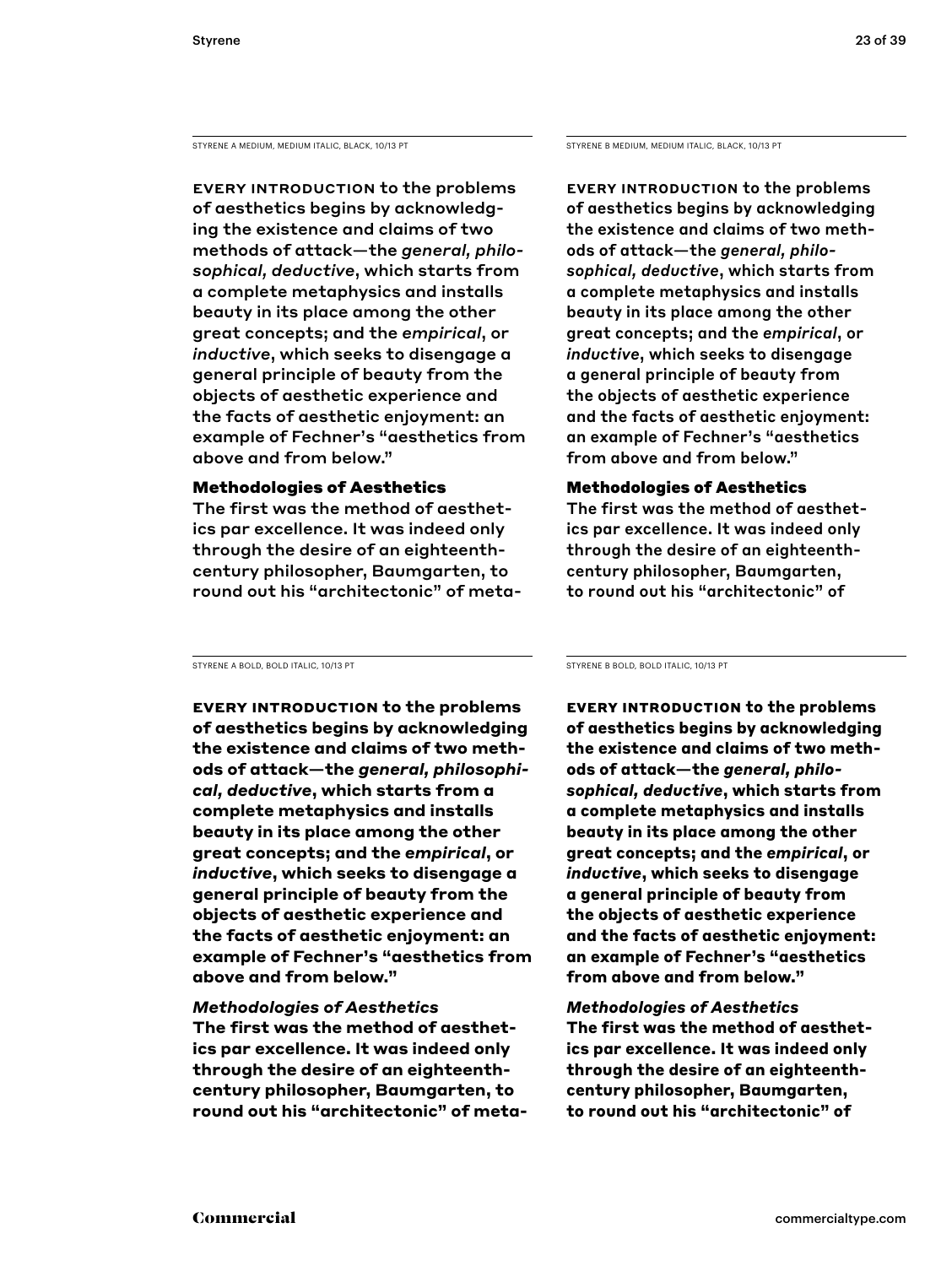STYRENE A REGULAR, REGULAR ITALIC, BOLD, 9/12 PT STYRENE B REGULAR, REGULAR ITALIC, BOLD, 9/12 PT

Every introduction to the problems of aesthetics begins by acknowledging the existence and claims of two methods of attack—the *general, philosophical, deductive*, which starts from a complete metaphysics and installs beauty in its place among the other great concepts; and the *empirical*, or *inductive*, which seeks to disengage a general principle of beauty from the objects of aesthetic experience and the facts of aesthetic enjoyment: an example of Fechner's "aesthetics from above and from below."

### **Methodologies of Aesthetics**

The first was the method of aesthetics par excellence. It was indeed only through the desire of an eighteenth-century philosopher, Baumgarten, to round out his "architectonic" of metaphysics that the science received its name, as designating the theory of knowledge in the form of feeling, parallel to that of "clear," logical thought. Kant, Schelling, and Hegel, again, made use of the concept of *the Beautiful* as a kind of keystone or cornice for their respective philosophical edifices.

### **The Concept of the "Beautiful"**

Aesthetics, then, came into being as the philosophy of the Beautiful, and it may be asked why this philosophical aesthetics does not suffice; why beauty should need for its understanding also an aesthetics "von unten." The answer is not that no system of philosophy is universally accepted, but that *the general aesthetic theories*  have not, as yet at least, succeeded in answering the plain questions of "the plain man" in regard to concrete beauty. Kant, indeed, frankly denied that the explanation of concrete beauty, or "Doctrine of Taste," as he called it, was possible, while the various definers of beauty as "the union of the Real and the Ideal" "the expression of the Ideal to Sense," have done no more than he. No one of *these* aesthetic systems, in spite of volumes of so-called application of their principles to works of art, has been able to furnish a criterion of beauty. The

Every introduction to the problems of aesthetics begins by acknowledging the existence and claims of two methods of attack—the *general, philosophical, deductive*, which starts from a complete metaphysics and installs beauty in its place among the other great concepts; and the *empirical*, or *inductive*, which seeks to disengage a general principle of beauty from the objects of aesthetic experience and the facts of aesthetic enjoyment: an example of Fechner's "aesthetics from above and from below."

### **Methodologies of Aesthetics**

The first was the method of aesthetics par excellence. It was indeed only through the desire of an eighteenth-century philosopher, Baumgarten, to round out his "architectonic" of metaphysics that the science received its name, as designating the theory of knowledge in the form of feeling, parallel to that of "clear," logical thought. Kant, Schelling, and Hegel, again, made use of the concept of *the Beautiful* as a kind of keystone or cornice for their respective philosophical edifices.

### **The Concept of the "Beautiful"**

Aesthetics, then, came into being as the philosophy of the Beautiful, and it may be asked why this philosophical aesthetics does not suffice; why beauty should need for its understanding also an aesthetics "von unten." The answer is not that no system of philosophy is universally accepted, but that *the general aesthetic theories* have not, as yet at least, succeeded in answering the plain questions of "the plain man" in regard to concrete beauty. Kant, indeed, frankly denied that the explanation of concrete beauty, or "Doctrine of Taste," as he called it, was possible, while the various definers of beauty as "the union of the Real and the Ideal" "the expression of the Ideal to Sense," have done no more than he. No one of *these* aesthetic systems, in spite of volumes of so-called application of their principles to works of art, has been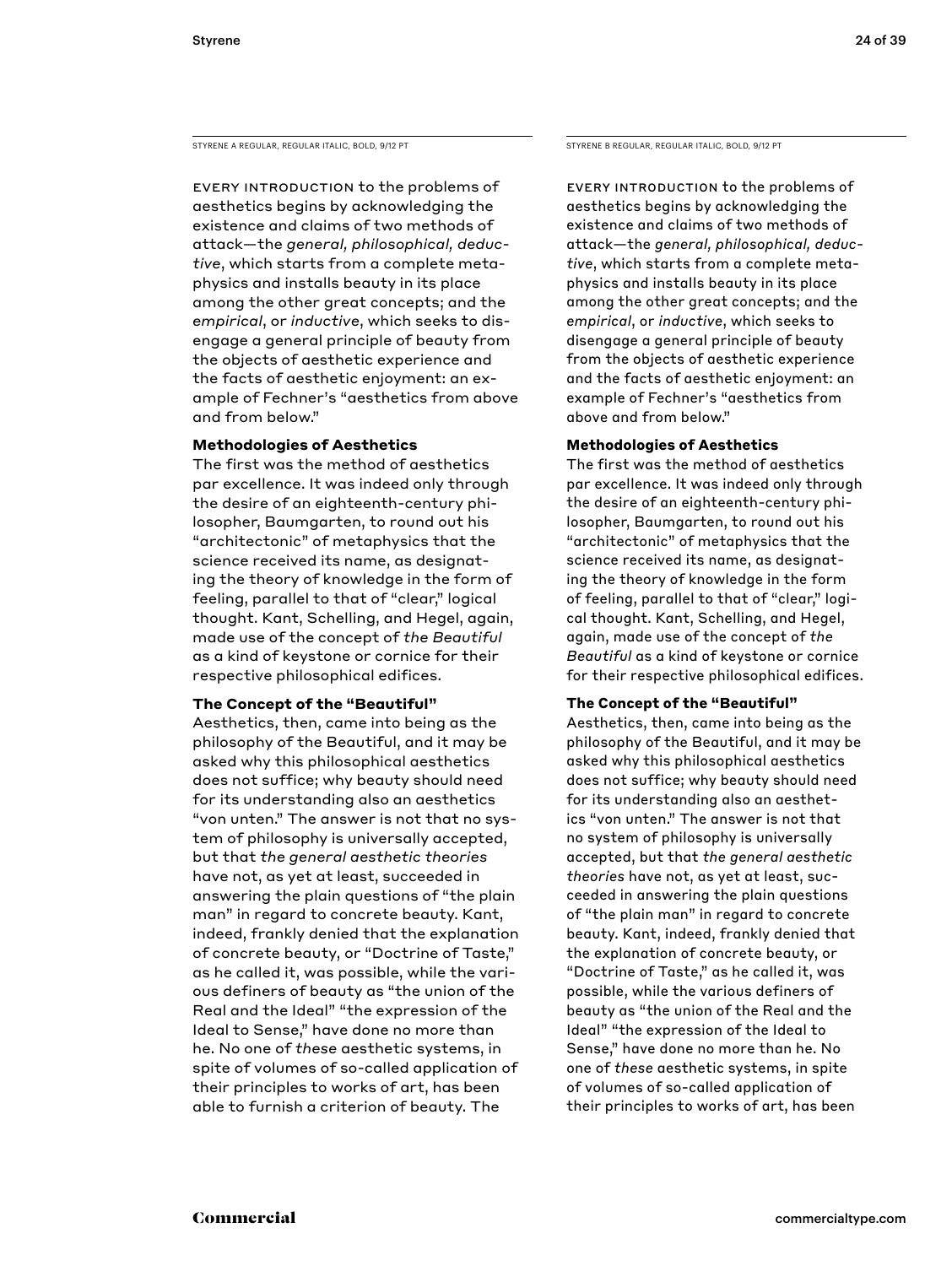STYRENE A REGULAR, REGULAR ITALIC, BOLD, 8/11 PT STYRENE B REGULAR, REGULAR ITALIC, BOLD, 8/11 PT

Every introduction to the problems of aesthetics begins by acknowledging the existence and claims of two methods of attack—the *general, philosophical, deductive*, which starts from a complete metaphysics and installs beauty in its place among the other great concepts; and the *empirical*, or *inductive*, which seeks to disengage a general principle of beauty from the objects of aesthetic experience and the facts of aesthetic enjoyment: an example of Fechner's "aesthetics from above and from below."

#### **Methodologies of Aesthetics**

The first was the method of aesthetics par excellence. It was indeed only through the desire of an eighteenth-century philosopher, Baumgarten, to round out his "architectonic" of metaphysics that the science received its name, as designating the theory of knowledge in the form of feeling, parallel to that of "clear," logical thought. Kant, Schelling, and Hegel, again, made use of the concept of *the Beautiful* as a kind of keystone or cornice for their respective philosophical edifices.

### **The Concept of the "Beautiful"**

Aesthetics, then, came into being as the philosophy of the Beautiful, and it may be asked why this philosophical aesthetics does not suffice; why beauty should need for its understanding also an aesthetics "von unten." The answer is not that no system of philosophy is universally accepted, but that *the general aesthetic theories* have not, as yet at least, succeeded in answering the plain questions of "the plain man" in regard to concrete beauty. Kant, indeed, frankly denied that the explanation of concrete beauty, or "Doctrine of Taste," as he called it, was possible, while the various definers of beauty as "the union of the Real and the Ideal" "the expression of the Ideal to Sense," have done no more than he. No one of *these* aesthetic systems, in spite of volumes of socalled application of their principles to works of art, has been able to furnish a criterion of beauty. The criticism of the generations is summed up in the mild remark of Fechner, in his "Vorschule der Aesthetik," to the effect that the philosophical path leaves one in conceptions that, by reason of their generality, *do not well fit* the particular cases. And

Every introduction to the problems of aesthetics begins by acknowledging the existence and claims of two methods of attack—the *general, philosophical, deductive*, which starts from a complete metaphysics and installs beauty in its place among the other great concepts; and the *empirical*, or *inductive*, which seeks to disengage a general principle of beauty from the objects of aesthetic experience and the facts of aesthetic enjoyment: an example of Fechner's "aesthetics from above and from below."

#### **Methodologies of Aesthetics**

The first was the method of aesthetics par excellence. It was indeed only through the desire of an eighteenth-century philosopher, Baumgarten, to round out his "architectonic" of metaphysics that the science received its name, as designating the theory of knowledge in the form of feeling, parallel to that of "clear," logical thought. Kant, Schelling, and Hegel, again, made use of the concept of *the Beautiful* as a kind of keystone or cornice for their respective philosophical edifices.

### **The Concept of the "Beautiful"**

Aesthetics, then, came into being as the philosophy of the Beautiful, and it may be asked why this philosophical aesthetics does not suffice; why beauty should need for its understanding also an aesthetics "von unten." The answer is not that no system of philosophy is universally accepted, but that *the general aesthetic theories*  have not, as yet at least, succeeded in answering the plain questions of "the plain man" in regard to concrete beauty. Kant, indeed, frankly denied that the explanation of concrete beauty, or "Doctrine of Taste," as he called it, was possible, while the various definers of beauty as "the union of the Real and the Ideal" "the expression of the Ideal to Sense," have done no more than he. No one of *these* aesthetic systems, in spite of volumes of so-called application of their principles to works of art, has been able to furnish a criterion of beauty. The criticism of the generations is summed up in the mild remark of Fechner, in his "Vorschule der Aesthetik," to the effect that the philosophical path leaves one in conceptions that, by reason of their gen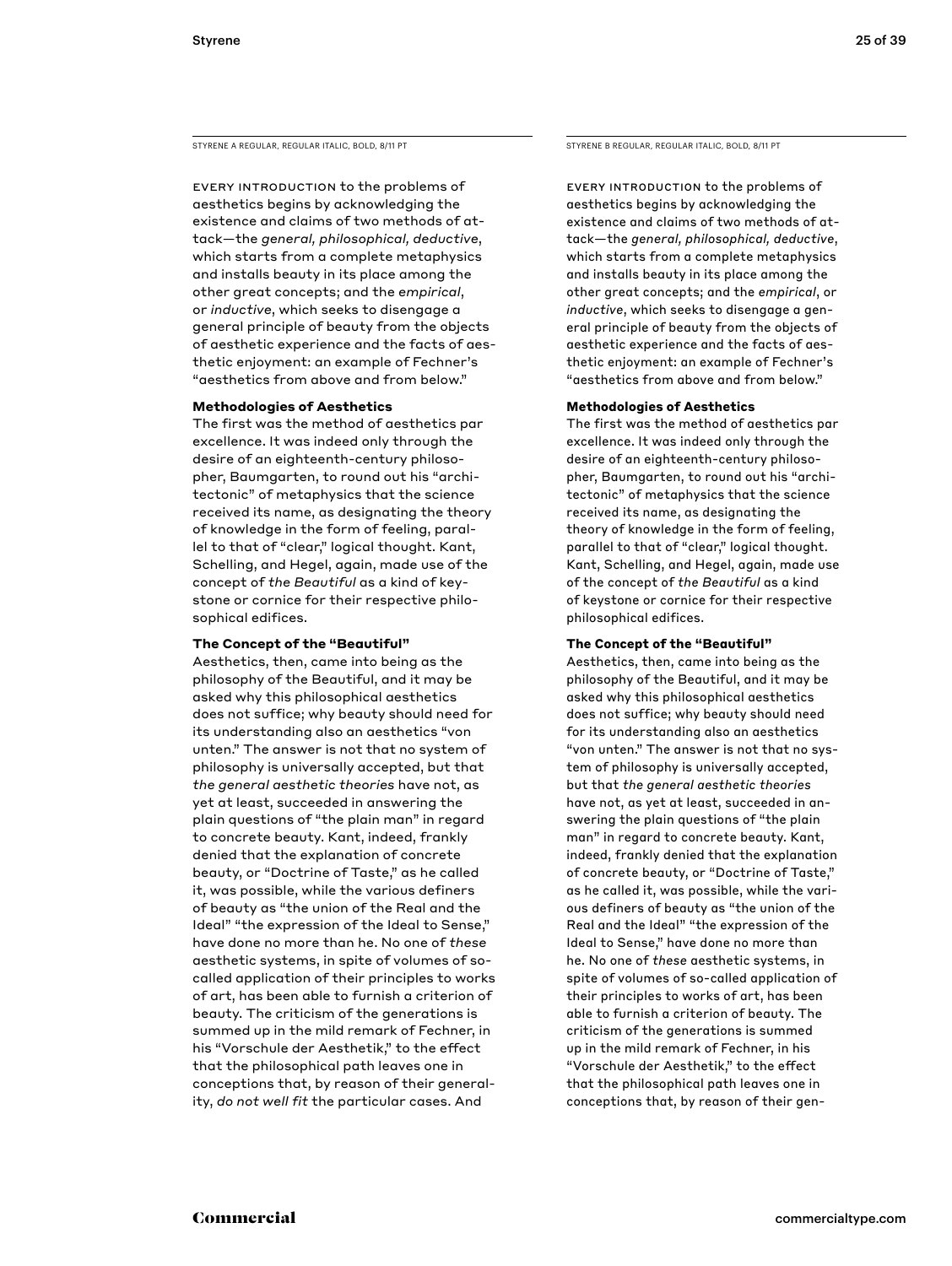STYRENE A REGULAR, 7/9 PT [TRACKING +4]

SITUATIONIST INTERNATIONAL (SI) was a group of international revolutionaries founded in 1957. With their ideas rooted in Marxism and the 20th century European artistic avantgarde, they advocated experiences of life being alternative to those admitted by the capitalist order, for the fulfillment of human primitive desires and the pursuing of a superior passional quality. For this purpose they suggested and experimented with the construction of situations; the setting up of environments favorable for the fulfillment of such desires. Using methods drawn from the arts, they developed a series of experimental fields of study for the construction of such, like unitary urbanism.

The sense of constructing situations is to fulfill human primitive desires and pursue a superior passional quality. From *Internationale Situationiste #1*: "This alone can lead to the further clarification of these simple basic desires, and to the confused emergence of new

STYRENE A REGULAR, 6/8 PT [TRACKING +6]

SITUATIONIST INTERNATIONAL (SI) was a group of international revolutionaries founded in 1957. With their ideas rooted in Marxism and the 20th century European artistic avantgarde, they advocated experiences of life being alternative to those admitted by the capitalist order, for the fulfillment of human primitive desires and the pursuing of a superior passional quality. For this purpose they suggested and experimented with the construction of situations; the setting up of environments favorable for the fulfillment of such desires. Using methods drawn from the arts, they developed a series of experimental fields of study for the construction of such, like unitary urbanism.

The sense of constructing situations is to fulfill human primitive desires and pursue a superior passional quality. From *Internationale Situationiste #1*: "This alone can lead to the further clarification of these simple basic desires, and to the confused emergence of new desires whose material roots will be precisely the new reality engendered by situationist constructions. We must thus envisage a sort of situationist-oriented

## STYRENE A MEDIUM, 7/9 PT [TRACKING +4]

SITUATIONIST INTERNATIONAL (SI) was a group of international revolutionaries founded in 1957. With their ideas rooted in Marxism and the 20th century European artistic avantgarde, they advocated experiences of life being alternative to those admitted by the capitalist order, for the fulfillment of human primitive desires and the pursuing of a superior passional quality. For this purpose they suggested and experimented with the construction of situations; the setting up of environments favorable for the fulfillment of such desires. Using methods drawn from the arts, they developed a series of experimental fields of study for the construction of such, like unitary urbanism.

The sense of constructing situations is to fulfill human primitive desires and pursue a superior passional quality. From *Internationale Situationiste #1*: "This alone can lead to the further clarification of these simple basic desires,

STYRENE A MEDIUM, 6/8 PT [TRACKING +6]

SITUATIONIST INTERNATIONAL (SI) was a group of international revolutionaries founded in 1957. With their ideas rooted in Marxism and the 20th century European artistic avantgarde, they advocated experiences of life being alternative to those admitted by the capitalist order, for the fulfillment of human primitive desires and the pursuing of a superior passional quality. For this purpose they suggested and experimented with the construction of situations; the setting up of environments favorable for the fulfillment of such desires. Using methods drawn from the arts, they developed a series of experimental fields of study for the construction of such, like unitary urbanism.

The sense of constructing situations is to fulfill human primitive desires and pursue a superior passional quality. From *Internationale Situationiste #1*: "This alone can lead to the further clarification of these simple basic desires, and to the confused emergence of new desires whose material roots will be precisely the new reality engendered by situationist constructions. We must thus envisage a sort of situationist-oriented

STYRENE A BOLD, 7/9 PT [TRACKING +4]

**SITUATIONIST INTERNATIONAL (SI) was a group of international revolutionaries founded in 1957. With their ideas rooted in Marxism and the 20th century European artistic avantgarde, they advocated experiences of life being alternative to those admitted by the capitalist order, for the fulfillment of human primitive desires and the pursuing of a superior passional quality. For this purpose they suggested and experimented with the construction of situations; the setting up of environments favorable for the fulfillment of such desires. Using methods drawn from the arts, they developed a series of experimental fields of study for the construction of such, like unitary urbanism.**

**The sense of constructing situations is to fulfill human primitive desires and pursue a superior passional quality. From**  *Internationale Situationiste #1***: "This alone can lead to the** 

#### STYRENE A BOLD, 6/8 PT [TRACKING +6]

**SITUATIONIST INTERNATIONAL (SI) was a group of international revolutionaries founded in 1957. With their ideas rooted in Marxism and the 20th century European artistic avantgarde, they advocated experiences of life being alternative to those admitted by the capitalist order, for the fulfillment of human primitive desires and the pursuing of a superior passional quality. For this purpose they suggested and experimented with the construction of situations; the setting up of environments favorable for the fulfillment of such desires. Using methods drawn from the arts, they developed a series of experimental fields of study for the construction of such, like unitary urbanism.**

**The sense of constructing situations is to fulfill human primitive desires and pursue a superior passional quality. From** *Internationale Situationiste #1***: "This alone can lead to the further clarification of these simple basic desires, and to the confused emergence of new desires whose material roots will be precisely the new reality engendered by situationist constructions. We must thus envisage a sort of situationist-oriented**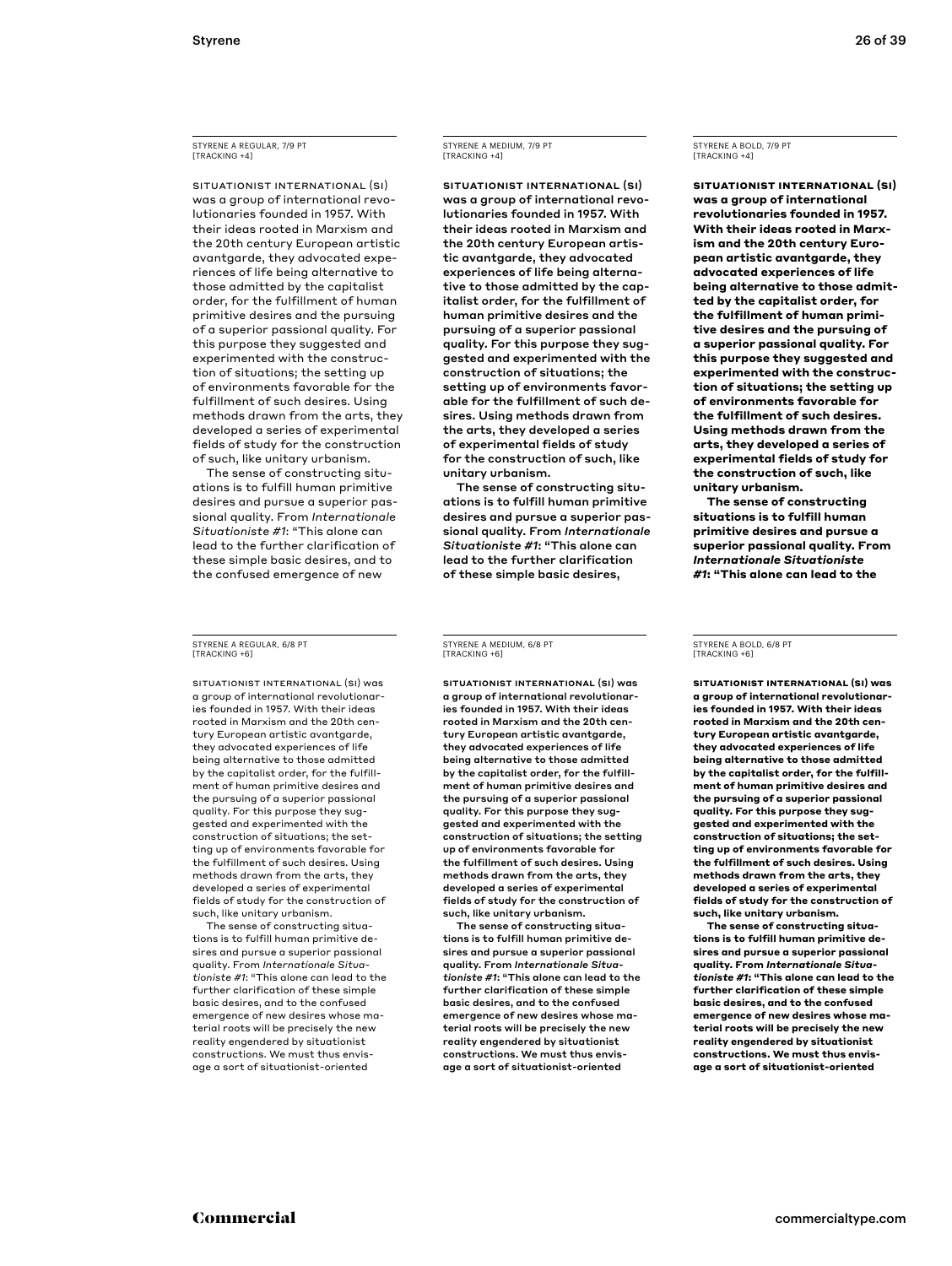STYRENE B REGULAR, 7/9 PT [TRACKING +4]

SITUATIONIST INTERNATIONAL (SI) was a group of international revolutionaries founded in 1957. With their ideas rooted in Marxism and the 20th century European artistic avantgarde, they advocated experiences of life being alternative to those admitted by the capitalist order, for the fulfillment of human primitive desires and the pursuing of a superior passional quality. For this purpose they suggested and experimented with the construction of situations; the setting up of environments favorable for the fulfillment of such desires. Using methods drawn from the arts, they developed a series of experimental fields of study for the construction of such, like unitary urbanism.

The sense of constructing situations is to fulfill human primitive desires and pursue a superior passional quality. From *Internationale Situationiste #1*: "This alone can lead to the further clarification of these simple basic desires, and to the confused emergence of new

STYRENE B REGULAR, 6/8 PT [TRACKING +6]

SITUATIONIST INTERNATIONAL (SI) was a group of international revolutionaries founded in 1957. With their ideas rooted in Marxism and the 20th century European artistic avantgarde, they advocated experiences of life being alternative to those admitted by the capitalist order, for the fulfillment of human primitive desires and the pursuing of a superior passional quality. For this purpose they suggested and experimented with the construction of situations; the setting up of environments favorable for the fulfillment of such desires. Using methods drawn from the arts, they developed a series of experimental fields of study for the construction of such, like unitary urbanism.

The sense of constructing situations is to fulfill human primitive desires and pursue a superior passional quality. From *Internationale Situationiste #1*: "This alone can lead to the further clarification of these simple basic desires, and to the confused emergence of new desires whose material roots will be precisely the new reality engendered by situationist constructions. We must thus envisage a sort of situationist-oriented

## STYRENE B MEDIUM, 7/9 PT [TRACKING +4]

SITUATIONIST INTERNATIONAL (SI) was a group of international revolutionaries founded in 1957. With their ideas rooted in Marxism and the 20th century European artistic avantgarde, they advocated experiences of life being alternative to those admitted by the capitalist order, for the fulfillment of human primitive desires and the pursuing of a superior passional quality. For this purpose they suggested and experimented with the construction of situations; the setting up of environments favorable for the fulfillment of such desires. Using methods drawn from the arts, they developed a series of experimental fields of study for the construction of such, like unitary urbanism.

The sense of constructing situations is to fulfill human primitive desires and pursue a superior passional quality. From *Internationale Situationiste #1*: "This alone can lead to the further clarification of these simple basic desires, and to the confused emergence of

STYRENE B MEDIUM, 6/8 PT [TRACKING +6]

SITUATIONIST INTERNATIONAL (SI) was a group of international revolutionaries founded in 1957. With their ideas rooted in Marxism and the 20th century European artistic avantgarde, they advocated experiences of life being alternative to those admitted by the capitalist order, for the fulfillment of human primitive desires and the pursuing of a superior passional quality. For this purpose they suggested and experimented with the construction of situations; the setting up of environments favorable for the fulfillment of such desires. Using methods drawn from the arts, they developed a series of experimental fields of study for the construction of such, like unitary urbanism.

The sense of constructing situations is to fulfill human primitive desires and pursue a superior passional quality. From *Internationale Situationiste #1*: "This alone can lead to the further clarification of these simple basic desires, and to the confused emergence of new desires whose material roots will be precisely the new reality engendered by situationist constructions. We must thus envisage a sort of situationist-oriented

## STYRENE B BOLD, 7/9 PT [TRACKING +4]

**SITUATIONIST INTERNATIONAL (SI) was a group of international revolutionaries founded in 1957. With their ideas rooted in Marxism and the 20th century European artistic avantgarde, they advocated experiences of life being alternative to those admitted by the capitalist order, for the fulfillment of human primitive desires and the pursuing of a superior passional quality. For this purpose they suggested and experimented with the construction of situations; the setting up of environments favorable for the fulfillment of such desires. Using methods drawn from the arts, they developed a series of experimental fields of study for the construction of such, like unitary urbanism.**

**The sense of constructing situations is to fulfill human primitive desires and pursue a superior passional quality. From** *Internationale Situationiste #1***: "This alone can lead to the further clarification of these simple basic desires, and to the confused emergence** 

STYRENE B BOLD, 6/8 PT [TRACKING +6]

**SITUATIONIST INTERNATIONAL (SI) was a group of international revolutionaries founded in 1957. With their ideas rooted in Marxism and the 20th century European artistic avantgarde, they advocated experiences of life being alternative to those admitted by the capitalist order, for the fulfillment of human primitive desires and the pursuing of a superior passional quality. For this purpose they suggested and experimented with the construction of situations; the setting up of environments favorable for the fulfillment of such desires. Using methods drawn from the arts, they developed a series of experimental fields of study for the construction of such, like unitary urbanism.**

**The sense of constructing situations is to fulfill human primitive desires and pursue a superior passional quality. From** *Internationale Situationiste #1***: "This alone can lead to the further clarification of these simple basic desires, and to the confused emergence of new desires whose material roots will be precisely the new reality engendered by situationist constructions. We must thus envisage a sort of situationist-oriented**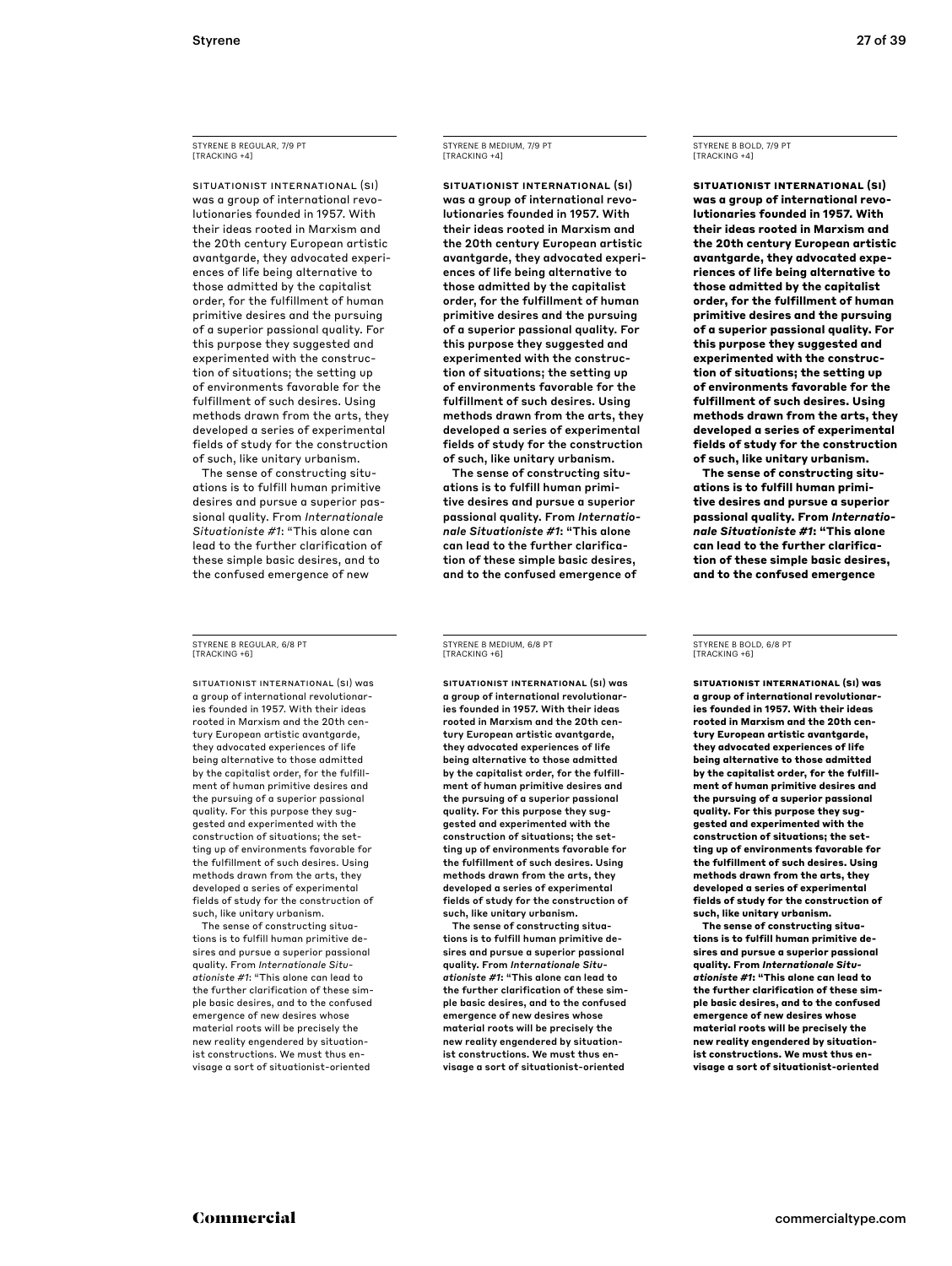#### STYRENE A REGULAR, 9/11 PT

The Spanish War, which began in 1739, and the French war which soon followed it occasioned further increase of the debt, which, on the 31st of December 1748, after the war had been concluded by the Treaty of Aix-la-Chapelle, amounted to £78,293,313. The most profound peace of seventeen years continuance had taken no more than £8,328,354. from it. A war of less than nine years' continuance added £31,338,689 to it. (Refer to James Postlethwaite's *The History of the Public Revenue.*) During the administration of Mr. Pelham, the interest of the public debt was reduced, or at least measures were taken for reducing it, from four to three per cent; the sinking fund was increased, and some part of the public debt was paid off. In 1755, before the breakSTYRENE A REGULAR, 9/12 PT

The Spanish War, which began in 1739, and the French war which soon followed it occasioned further increase of the debt, which, on the 31st of December 1748, after the war had been concluded by the Treaty of Aix-la-Chapelle, amounted to £78,293,313. The most profound peace of seventeen years continuance had taken no more than £8,328,354. from it. A war of less than nine years' continuance added £31,338,689 to it. (Refer to James Postlethwaite's *The History of the Public Revenue.*) During the administration of Mr. Pelham, the interest of the public debt was reduced, or at least measures were taken for reducing it, from four to three per cent; the sinking fund was increased, and some part of the public debt was paid off. In 1755, before the break-

STYRENE A REGULAR, 9/13 PT

The Spanish War, which began in 1739, and the French war which soon followed it occasioned further increase of the debt, which, on the 31st of December 1748, after the war had been concluded by the Treaty of Aix-la-Chapelle, amounted to £78,293,313. The most profound peace of seventeen years continuance had taken no more than £8,328,354. from it. A war of less than nine years' continuance added £31,338,689 to it. (Refer to James Postlethwaite's *The History of the Public Revenue.*) During the administration of Mr. Pelham, the interest of the public debt was reduced, or at least measures were taken for reducing it, from four to three per cent; the sinking fund was increased, and some part of the public debt was paid off. In 1755, before the breakSTYRENE A REGULAR, 9/14 PT

The Spanish War, which began in 1739, and the French war which soon followed it occasioned further increase of the debt, which, on the 31st of December 1748, after the war had been concluded by the Treaty of Aix-la-Chapelle, amounted to £78,293,313. The most profound peace of seventeen years continuance had taken no more than £8,328,354. from it. A war of less than nine years' continuance added £31,338,689 to it. (Refer to James Postlethwaite's *The History of the Public Revenue.*) During the administration of Mr. Pelham, the interest of the public debt was reduced, or at least measures were taken for reducing it, from four to three per cent; the sinking fund was increased, and some part of the public debt was paid off. In 1755, before the break-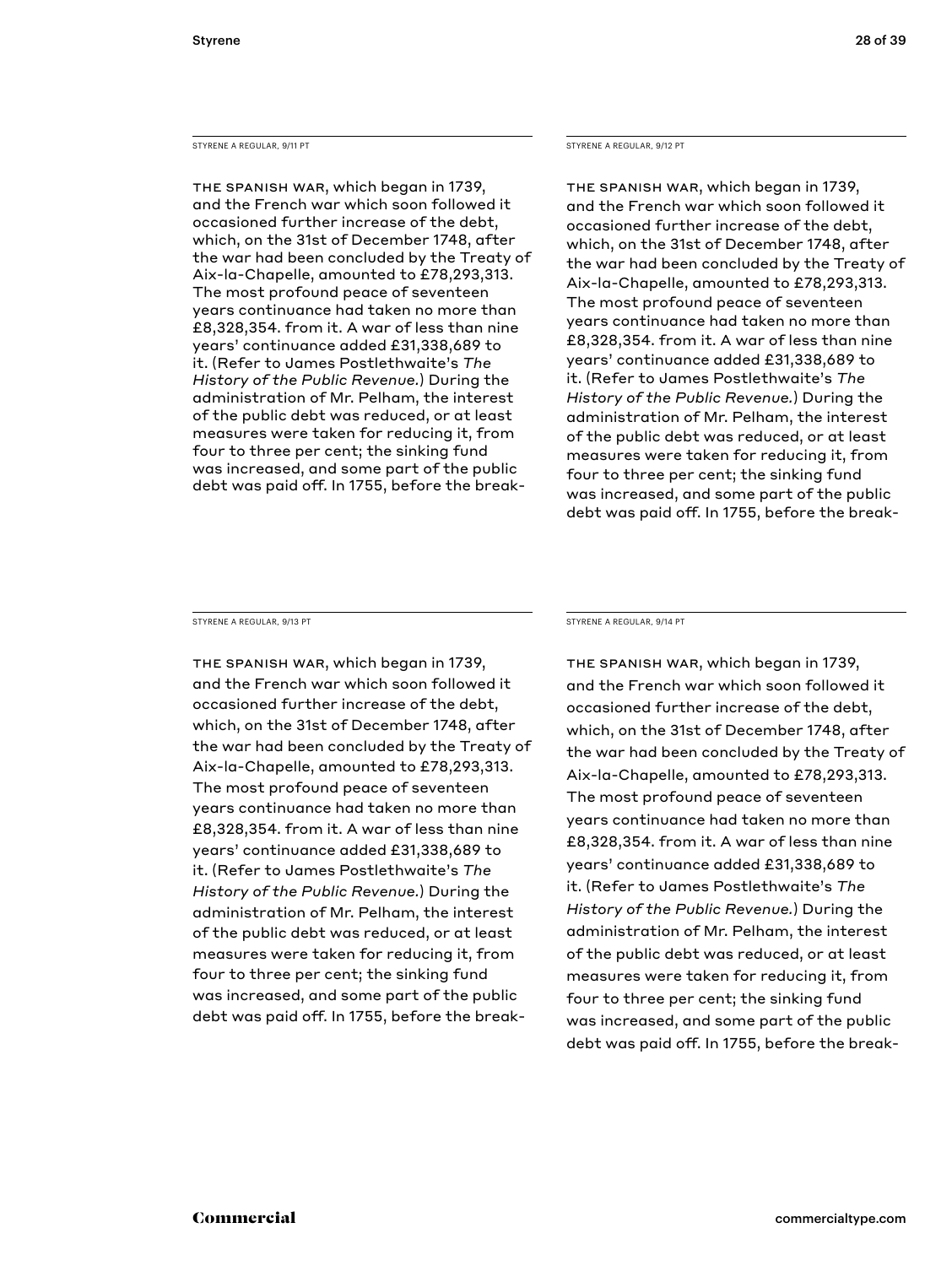#### STYRENE B REGULAR, 9/11 PT

The Spanish War, which began in 1739, and the French war which soon followed it occasioned further increase of the debt, which, on the 31st of December 1748, after the war had been concluded by the Treaty of Aix-la-Chapelle, amounted to £78,293,313. The most profound peace of seventeen years continuance had taken no more than £8,328,354. from it. A war of less than nine years' continuance added £31,338,689 to it. (Refer to James Postlethwaite's *The History of the Public Revenue.*) During the administration of Mr. Pelham, the interest of the public debt was reduced, or at least measures were taken for reducing it, from four to three per cent; the sinking fund was increased, and some part of the public debt was paid off. In 1755, before the break-

#### STYRENE B REGULAR, 9/12 PT

The Spanish War, which began in 1739, and the French war which soon followed it occasioned further increase of the debt, which, on the 31st of December 1748, after the war had been concluded by the Treaty of Aix-la-Chapelle, amounted to £78,293,313. The most profound peace of seventeen years continuance had taken no more than £8,328,354. from it. A war of less than nine years' continuance added £31,338,689 to it. (Refer to James Postlethwaite's *The History of the Public Revenue.*) During the administration of Mr. Pelham, the interest of the public debt was reduced, or at least measures were taken for reducing it, from four to three per cent; the sinking fund was increased, and some part of the public debt was paid off. In 1755, before the break-

STYRENE B REGULAR, 9/13 PT

The Spanish War, which began in 1739, and the French war which soon followed it occasioned further increase of the debt, which, on the 31st of December 1748, after the war had been concluded by the Treaty of Aix-la-Chapelle, amounted to £78,293,313. The most profound peace of seventeen years continuance had taken no more than £8,328,354. from it. A war of less than nine years' continuance added £31,338,689 to it. (Refer to James Postlethwaite's *The History of the Public Revenue.*) During the administration of Mr. Pelham, the interest of the public debt was reduced, or at least measures were taken for reducing it, from four to three per cent; the sinking fund was increased, and some part of the public debt was paid off. In 1755, before the breakSTYRENE B REGULAR, 9/14 PT

The Spanish War, which began in 1739, and the French war which soon followed it occasioned further increase of the debt, which, on the 31st of December 1748, after the war had been concluded by the Treaty of Aix-la-Chapelle, amounted to £78,293,313. The most profound peace of seventeen years continuance had taken no more than £8,328,354. from it. A war of less than nine years' continuance added £31,338,689 to it. (Refer to James Postlethwaite's *The History of the Public Revenue.*) During the administration of Mr. Pelham, the interest of the public debt was reduced, or at least measures were taken for reducing it, from four to three per cent; the sinking fund was increased, and some part of the public debt was paid off. In 1755, before the break-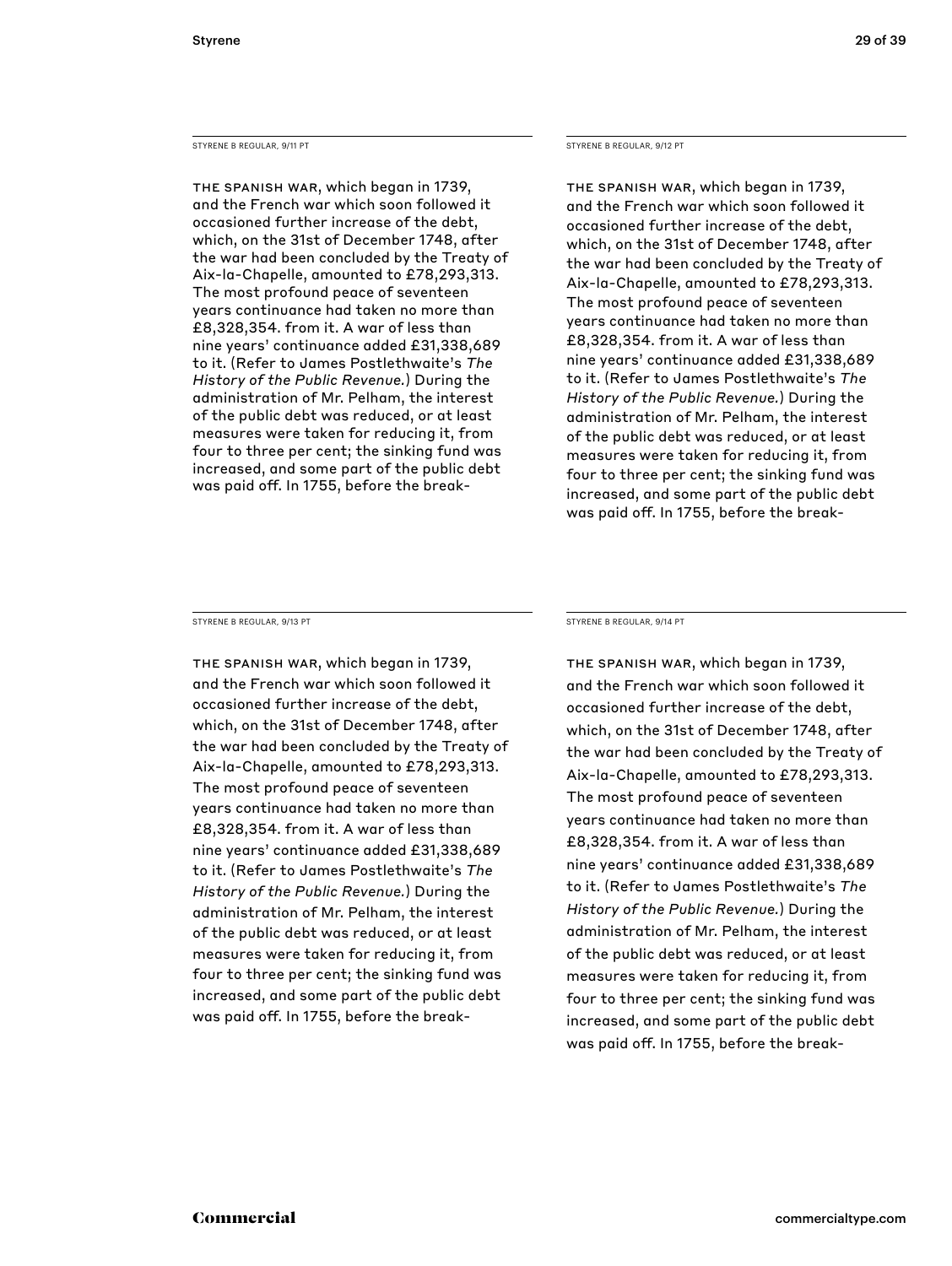### ČESKÝ (CZECH) STYRENE A REGULAR, REGULAR ITALIC, 9/12 PT

Ačkoli klimšova nenapsala knih mnoho, přece zná ji ta naše četbychtivá mládež tuze dobře. Zná ji zejména z knih: Z jara do léta, Kniha báchorek, Paleček a Malenka, Z ráje, Rodinná skřínka a j., a pak z různých časopisů pro mládež, do nichž velice pilně přispívá. Její práce vesměs děti naše rády čítají, poněvadž skutečně vynikají vším, čeho se na dobré četbě žádá. *Však Klimšova také pracuje s láskou, pracuje opravdově vážně a nevydá nic na světlo, co by důkladně nepodrobila soudu svému i soudu jiných*. A to právě dodává jejím prácem té pravé ceny. Nuže seznammež se se životem této tiché a skromné pracovnice, seznammež se i s jejími pěknými spisy. Klimšova narodila se 7. dne měsíce prosince roku 1851. v Poličce. Otec její byl dosti zámožným a váženým měšťanem, měltě v Poličce dům a byl dlouhá léta členem obecního zastupitelstva, ba i městským radním. *Při domě měli Klimšovi zahrádku.* Něžná matka Bohumilčina milovala totiž velice květiny a

#### DEUTSCH (GERMAN) STYRENE A REGULAR, REGULAR ITALIC, 9/12 PT

Sehen wir das Gesamtbild unseres heutigen Lebens nur mit unseren Augen an, so können wir die Folgerung ziehen, daß dieses Gebilde einen chaotischen Charakter trägt, und es kann uns nicht wundern, daß diejenigen, welche sich in diesem scheinbaren Chaos unwohl fühlen, der Welt entfliehen oder sich in geistigen Abstraktionen verlieren wollen. *Doch jedenfalls muß es uns klar sein, daß diese Flucht vor der Wirklichkeit ein ebenso großer Irrtum ist wie jene Anlehnung an den reinsten Materialismus*. Weder die Flucht in das Mittelalter, noch der von verschiedenen Kunsthistorikern empfohlene Wiederaufbau des Olympos kann und die Lösung bringen. Unsere Zeit hat eine andere Mission zu erfüllen als die des Mittelalters und des Hellenismus. Um die Aufgabe unserer Zeit richtig zu verstehen, ist es notwendig, daß wir nicht nur mit unseren Augen, sondern vielmehr mit unseren innerlichen Sinnesorganen die Lebensstruktur erfassen.

DANSK (DANISH) STYRENE A REGULAR, REGULAR ITALIC, 9/12 PT

Der var en lille havfisk af god familie, navnet husker jeg ikke, det må de lærde sige dig. Den lille fisk havde attenhundrede søskende, alle lige gamle; de kendte ikke deres fader eller moder, de måtte straks skøtte sig selv og svømme om, men det var en stor fornøjelse; vand havde de nok at drikke, hele verdenshavet, føden tænkte de ikke på, den kom nok; hver ville følge sin lyst, hver ville få sin egen historie, ja det tænkte heller ingen af dem på. *Solen skinnede ned i vandet, det lyste om dem, det var så klart, det var en verden med de forunderligste skabninger*, og nogle så gruelig store, med voldsomme gab, de kunne sluge de attenhundrede søskende, men det tænkte de heller ikke på, for ingen af dem var endnu blevet slugt. De små svømmede sammen, tæt op til hverandre, som sildene og makrellerne svømmer; men som de allerbedst svømmede i vandet og tænkte på ingenting, sank, med forfærdelig lyd, ovenfra, midt ned imellem dem, en

#### ESPAÑOL (SPANISH) STYRENE A REGULAR, REGULAR ITALIC, 9/12 PT

En esta conferencia no pretendo, como en anteriores, definir, sino subrayar; no quiero dibujar, sino sugerir. Animar, en su exacto sentido. Herir pájaros soñolientos. Donde haya un rincón oscuro, poner un reflejo de nube alargada y regalar unos cuantos espejos de bolsillo a las señoras que asisten. *He querido bajar a la ribera de los juncos. Por debajo de las tejas amarillas*. A la salida de las aldeas, donde el tigre se come a los niños. Estoy en este momento lejos del poeta que mira el reloj, lejos del poeta que lucha con la estatua, que lucha con el sueño, que lucha con la anatomía; he huido de todos mis amigos y me voy con aquel muchacho que se come la fruta verde y mira cómo las hormigas devoran al pájaro aplastado por el automóvil. Por las calles más puras del pueblo me encontraréis; por el aire viajero y la luz tendida de las melodías que Rodrigo Caro llamó "reverendas madres de todos los cantares". Por todos los sitios donde se abre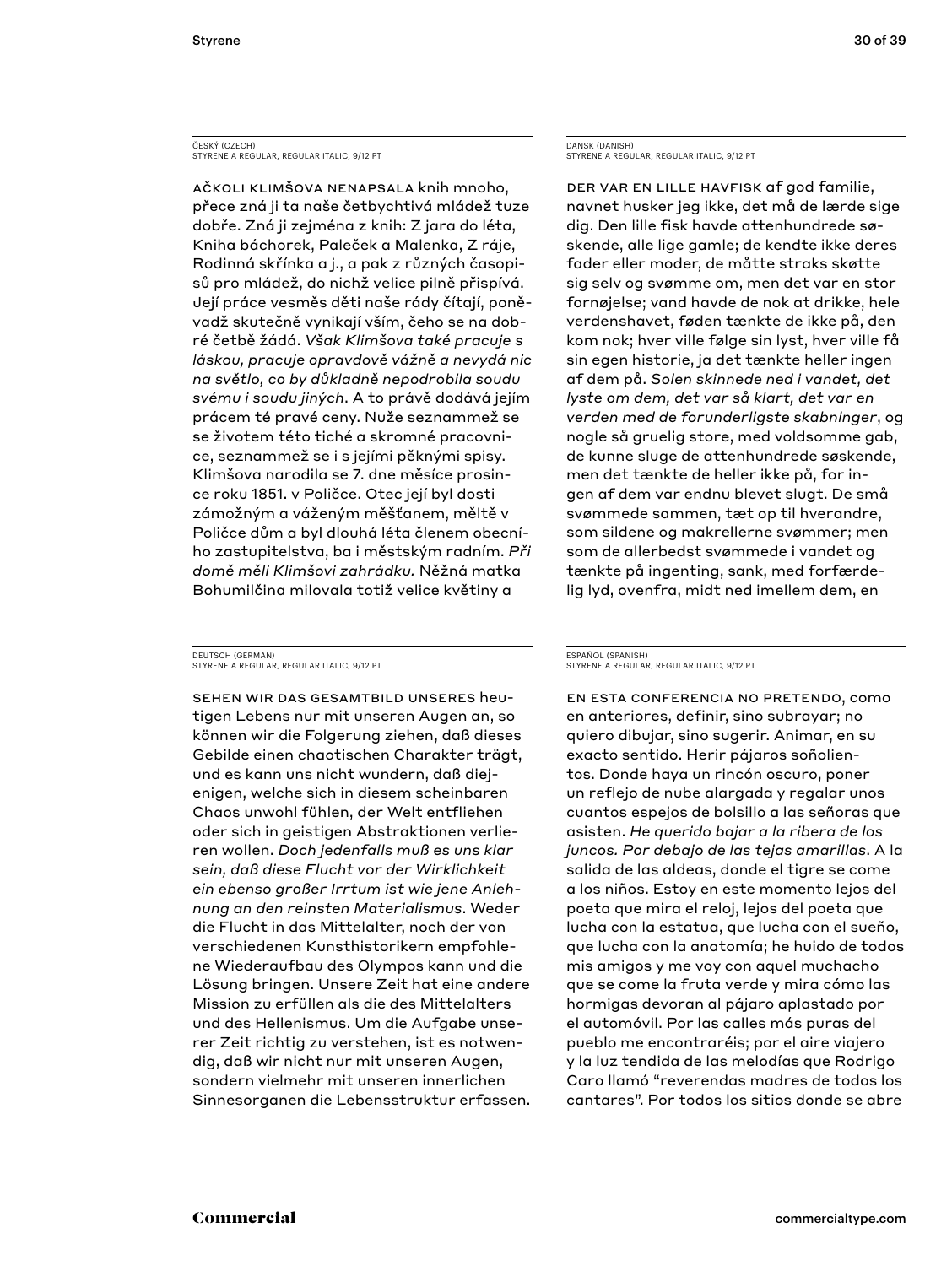FRANÇAIS (FRENCH) STYRENE A REGULAR, REGULAR ITALIC, 9/12 PT

Dada a son origine dans le dictionnaire. C'est terriblement simple. En français cela signifie «cheval de bois». En allemand «va te faire, au revoir, à la prochaine». En roumain «oui en effet, vous avez raison, c'est ça, d'accord, vraiment, on s'en occupe», etc. *C'est un mot international. Seulement un mot et ce mot comme mouvement.* Très facile à comprendre. Lorsqu'on en fait une tendance artistique, cela revient à vouloir supprimer les complications. Psychologie Dada. Allemagne Dada y compris indigestions et crampes brouillardeuses, littérature Dada, bourgeoisie Dada et vous, très vénérés poètes, vous qui avez toujours fait de la poésie avec des mots, mais qui n'en faites jamais du mot lui-même, vous qui tournez autour d'un simple point en poétisant. Guerre mondiale Dada et pas de fin, révolution Dada et pas de commencement. Dada, amis et soi-disant poètes, très estimés fabricateurs et évangélistes Dada Tzara,

MAGYAR (HUNGARIAN) STYRENE A REGULAR, REGULAR ITALIC, 9/12 PT

Hajnali két órakor a segédtiszt belépett a tábornok szobájába és jelentette, hogy a járőrök elindultak a hodricsi úton. Az asztalra állított petróleumlámpa körül szétteregetett tereprajzok és jelentések hevertek, rajtuk keresztbe dobva egy ezüstgombos lovaglópálca. A tábornok a szoba közepén állt és hideg arccal hallgatta a segédtiszt szavait. Kurtára nyírt szakála rőtesen csillogott a lámpafényben. *Aranykeretes szemüvege mögül jeges nyugalommal csillámlottak elő kék szemei.* Csupa energia volt ez a hat láb magas, karcsú ember, aki egy hónap előtt vette át a feldunai hadtest parancsnokságát. De most mégis, mintha valami fáradtságot vagy inkább fásultságot árultak volna el mozdulatai. Némán bólintott s mikor a segédtiszt mögött becsukódott az ajtó, kimerülten dobta magát a kopott díványra. Két nap óta mindig talpon volt s egyik izgalom a másik után érte.

ITALIANO (ITALIAN) STYRENE A REGULAR, REGULAR ITALIC, 9/12 PT

Dapprima, ripetendendo l'errore commesso in gioventù, scrisse di animali che conosceva poco, e le sue favole risonarono di ruggiti e barriti. Poi si fece più umano, se così si può dire, scrivendo degli animali che credeva di conoscere. *Così la mosca gli regalò una gran quantità di favole dimostrandosi un animale più utile di quanto si creda*. In una di quelle favole ammirava la velocità del dittero, velocità sprecata perchè non gli serviva nè a raggiungere la preda nè a garantire la sua incolumità. Qui faceva la morale una testuggine. Un'altra favola esaltava la mosca che distruggeva le cose sozze da essa tanto amate. Una terza si meravigliava che la mosca, l'animale più ricco d'occhi, veda tanto imperfettamente. Infine una raccontava di un uomo che, dopo di aver schiacciato una mosca noiosa, le gridò: "Ti ho beneficata; ecco che non sei più una mosca". Con tale sistema *era facile di avere ogni giorno* la favola pronta col caffè del mattino. Doveva

#### POLSKI (POLISH) STYRENE A REGULAR, REGULAR ITALIC, 9/12 PT

Od wczoraj jakiś niepokój panuje w uliczce. Stary Mendel dziwi się i częściej niż zwykle nakłada krótką łajkę patrząc w okno. Tych ludzi nie widział on tu jeszcze. Gdzie idą? Po co przystają z robotnikami, śpieszącymi do kopania fundamentów pod nowy dom niciarza Greulicha? Skąd się tu wzięły te obszarpane wyrostki? Dlaczego patrzą tak po sieniach? Skąd mają pieniądze, że idą w pięciu do szynku? Stary Mendel kręci głową, smokcząc mały, silnie wygięty wiśniowy cybuszek. *On zna tak dobrze tę uliczkę cichą. Jej fizjonomię, jej ruch.* jej głosy, jej tętno. Wie, kiedy zza którego węgła wyjrzy w dzień pogodny słońce; ile dzieci przebiegnie rankiem, drepcąc do ochronki, do szkoły; ile zwiędłych dziewcząt w ciemnych chustkach, z małymi blaszeczkami w ręku przejdzie po trzy, po cztery, do fabryki cygar na robotę; ile kobiet przystanie z koszami na starym, wytartym chodniku, pokazując sobie zakupione jarzyny, skarżąc się na drogość jaj,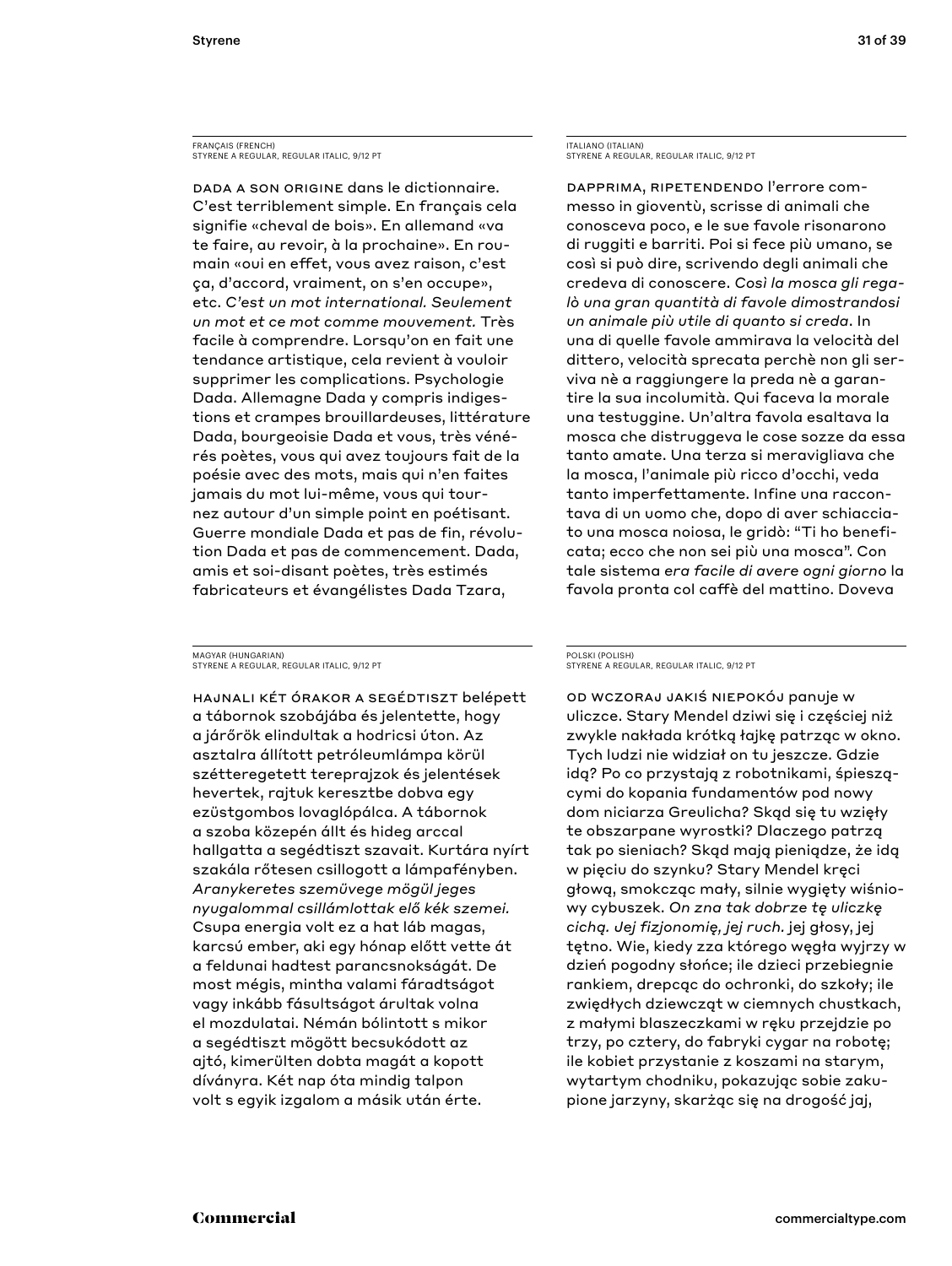PORTUGUÊS (PORTUGUESE) STYRENE A REGULAR, REGULAR ITALIC, 9/12 PT

D. Benedita levantou-se, no dia seguinte, com a idéia de escrever uma carta ao marido, uma longa carta em que lhe narrasse a festa da véspera, nomeasse os convivas e os pratos, descrevesse a recepção noturna, e, principalmente, desse notícia das novas relações com D. Maria dos Anjos. A mala fechava-se às duas horas da tarde, *D. Benedita acordara às nove, e, não morando longe (morava no Campo da Aclamação), um escravo levaria a carta ao correio muito a tempo.* Demais, chovia; D. Benedita arredou a cortina da janela, deu com os vidros molhados; era uma chuvinha teimosa, o céu estava todo brochado de uma cor pardo-escura, malhada de grossas nuvens negras. Ao longe, viu flutuar e voar o pano que cobria o balaio que uma preta levava à cabeça: concluiu que ventava. Magnífico dia para não sair, e, portanto, escrever uma carta, duas cartas, todas as cartas de uma esposa ao marido ausente. Ninguém viria tentá-la. En-

SVENSKA (SWEDISH) STYRENE A REGULAR, REGULAR ITALIC, 9/12 PT

Klockan var mellan åtta och nio den vackra majmorgonen, då Arvid Falk efter scenen hos brodern vandrade gatorna framåt, missnöjd med sig själv, missnöjd med brodern och missnöjd med det hela. Han önskade att det vore mulet och att han hade dåligt sällskap. Att han var en skurk, det trodde han icke fullt på, *men han var icke nöjd med sig själv, han var så van att ställa höga fordringar på sig,* och han var inlärd att i brodern se ett slags styvfar, för vilken han hyste stor aktning, nästan vördnad. Men även andra tankar döko upp och gjorde honom bekymrad. Han var utan pengar och utan sysselsättning. Detta senare var kanske det värsta ty sysslolösheten var honom en svår fiende, begåvad med en aldrig vilande fantasi som han var. Under ganska obehagliga funderingar hade han kommit ner på Lilla Trädgårdsgatan; han följde vänstra trottoaren utanför Dramatiska Teatern och befann sig snart inne på

SUOMI (FINNISH) STYRENE A REGULAR, REGULAR ITALIC, 9/12 PT

He olivat ystäviä ystävyydessä, joka oli läheisempää kuin veljeys. Nello oli pieni Ardennelainen — Patras suuri Flamandilainen. He olivat saman ikäisiä vuosilla mitattuna, mutta kuitenkin toinen oli vielä nuori, toinen oli jo vanha. He olivat asuneet yhdessä koko ikänsä; molemmat he olivat orpoja ja kurjia sekä saivat leipänsä samasta kädestä. *Se oli ollut heidän siteensä alku, heidän ensimmäinen sympatian säikeensä;* se oli vahvistunut päivä päivältä ja kasvanut heidän mukanaan kiinteänä ja erottamattomana niin, että he alkoivat rakastaa toisiansa erittäin paljon. Heidän kotinsa oli pieni mökki pienen Flamandilaisen kylän reunalla, peninkulman päässä Antverpenistä. Kylä sijaitsi leveiden laidunkaistaleiden ja viljavainioiden välissä, ja sen läpi virtaavan suuren kanavan reunamilla kasvoi pitkät rivit tuulessa taipuvia poppeleita ja tervaleppiä. Siinä oli parikymmentä maatilaa ja taloa, joiden ikkunaluukut olivat kirkkaan vihreät tai taivaansiniset ja

#### TÜRKÇE (TURKISH) STYRENE A REGULAR, REGULAR ITALIC, 9/12 PT

Sadık genç, araladığı kapıyı çekince, yine birden kararan sanduka sükunu içinde, İskender Paşa, galeyansız ibadetine başlardı. Artık dünyaya dair hiçbir ümidi kalmamıştı. İstediği yalnız bir iman selametiydi. *Vâkıa korkak bir adam değildi. Ama, muhakkak bir ölümü her gün, her saat, her dakika, hatta her saniye beklemek… Onun cesaretini kırmış, sinirlerini zayıflatmıştı.* Düşündükçe, ensesinde soğuk bir satırın sarih temasını duyar gibi oluyordu. Bu sarih temas silinirken karşısına kendi boğuk hayali gelirdi; gözleri patlamış, kavuğu bir tarafa yuvarlanmış, boynu yağlı bir kement ile sıkılmış, ayağından pabuçları çıkmış, ipek kuşağı çözülmüş, karanlık, köpüklü ağzından siyah dili sarkmış bir naaş… İskender Paşa'nın yerde sürünen ölüsü! Titrer, gözlerini oğuşturur, yine salât-ü selamlarını çekmeye başlardı. Yakın akıbetinin bu uzvî hatırası o kadar bariz, o kadar kuvvetliydi ki… Çocukluğunun saf muhayyilesini süsleyen cennet bahçelerini,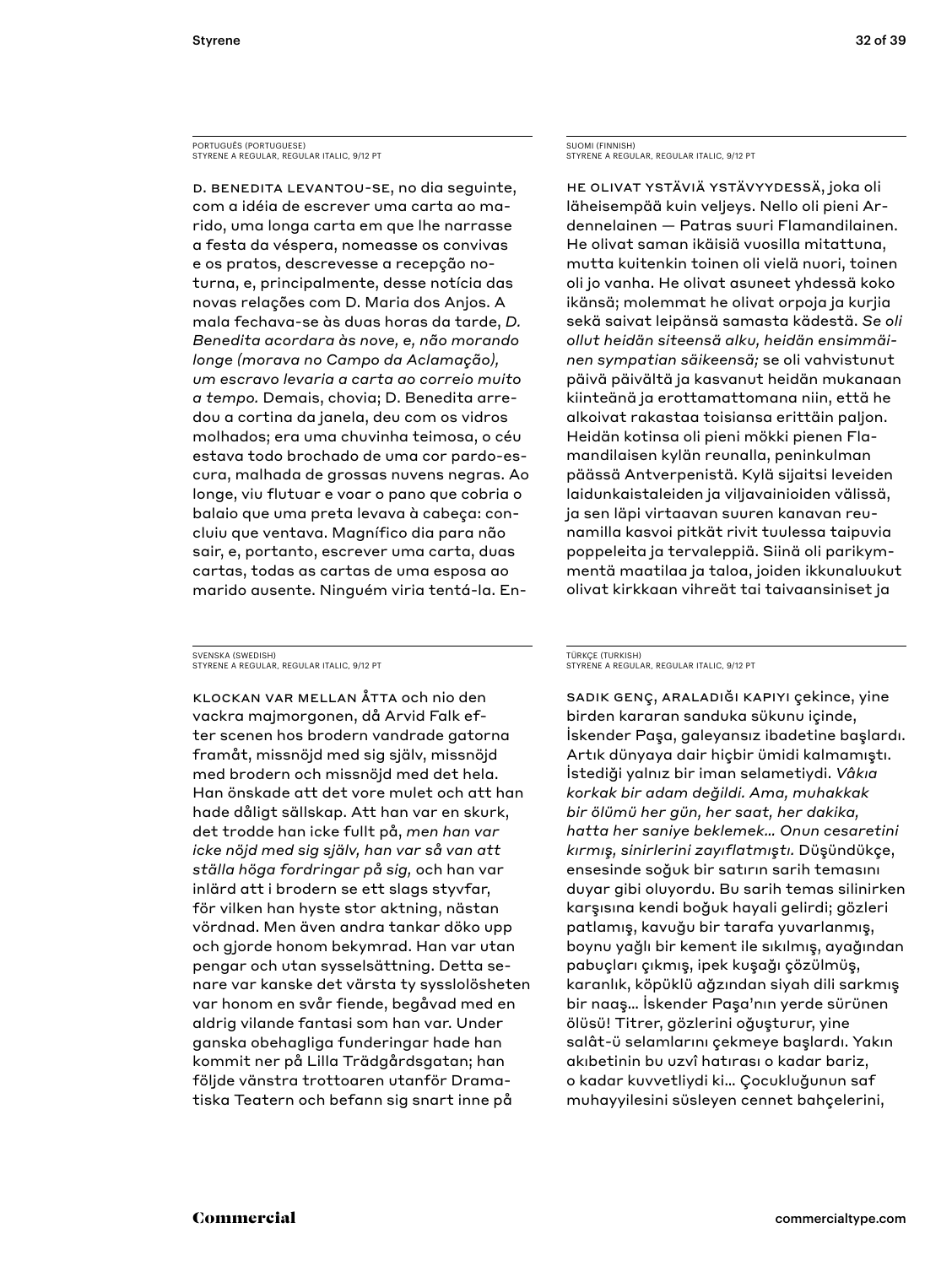ČESKÝ (CZECH) STYRENE B REGULAR, REGULAR ITALIC, 9/12 PT

Ačkoli klimšova nenapsala knih mnoho, přece zná ji ta naše četbychtivá mládež tuze dobře. Zná ji zejména z knih: Z jara do léta, Kniha báchorek, Paleček a Malenka, Z ráje, Rodinná skřínka a j., a pak z různých časopisů pro mládež, do nichž velice pilně přispívá. Její práce vesměs děti naše rády čítají, poněvadž skutečně vynikají vším, čeho se na dobré četbě žádá. *Však Klimšova také pracuje s láskou, pracuje opravdově vážně a nevydá nic na světlo, co by důkladně nepodrobila soudu svému i soudu jiných*. A to právě dodává jejím prácem té pravé ceny. Nuže seznammež se se životem této tiché a skromné pracovnice, seznammež se i s jejími pěknými spisy. Klimšova narodila se 7. dne měsíce prosince roku 1851. v Poličce. Otec její byl dosti zámožným a váženým měšťanem, měltě v Poličce dům a byl dlouhá léta členem obecního zastupitelstva, ba i městským radním. *Při domě měli Klimšovi zahrádku.* Něžná matka Bohumilčina milo-

DEUTSCH (GERMAN) STYRENE B REGULAR, REGULAR ITALIC, 9/12 PT

Sehen wir das Gesamtbild unseres heutigen Lebens nur mit unseren Augen an, so können wir die Folgerung ziehen, daß dieses Gebilde einen chaotischen Charakter trägt, und es kann uns nicht wundern, daß diejenigen, welche sich in diesem scheinbaren Chaos unwohl fühlen, der Welt entfliehen oder sich in geistigen Abstraktionen verlieren wollen. *Doch jedenfalls muß es uns klar sein, daß diese Flucht vor der Wirklichkeit ein ebenso großer Irrtum ist wie jene Anlehnung an den reinsten Materialismus*. Weder die Flucht in das Mittelalter, noch der von verschiedenen Kunsthistorikern empfohlene Wiederaufbau des Olympos kann und die Lösung bringen. Unsere Zeit hat eine andere Mission zu erfüllen als die des Mittelalters und des Hellenismus. Um die Aufgabe unserer Zeit richtig zu verstehen, ist es notwendig, daß wir nicht nur mit unseren Augen, sondern vielmehr mit unseren innerlichen Sinnesorganen die Lebensstruktur erfassen.

DANSK (DANISH) STYRENE B REGULAR, REGULAR ITALIC, 9/12 PT

Der var en lille havfisk af god familie, navnet husker jeg ikke, det må de lærde sige dig. Den lille fisk havde attenhundrede søskende, alle lige gamle; de kendte ikke deres fader eller moder, de måtte straks skøtte sig selv og svømme om, men det var en stor fornøjelse; vand havde de nok at drikke, hele verdenshavet, føden tænkte de ikke på, den kom nok; hver ville følge sin lyst, hver ville få sin egen historie, ja det tænkte heller ingen af dem på. *Solen skinnede ned i vandet, det lyste om dem, det var så klart, det var en verden med de forunderligste skabninger*, og nogle så gruelig store, med voldsomme gab, de kunne sluge de attenhundrede søskende, men det tænkte de heller ikke på, for ingen af dem var endnu blevet slugt. De små svømmede sammen, tæt op til hverandre, som sildene og makrellerne svømmer; men som de allerbedst svømmede i vandet og tænkte på ingenting, sank, med forfærdelig lyd, ovenfra, midt ned imellem dem, en

#### ESPAÑOL (SPANISH) STYRENE B REGULAR, REGULAR ITALIC, 9/12 PT

En esta conferencia no pretendo, como en anteriores, definir, sino subrayar; no quiero dibujar, sino sugerir. Animar, en su exacto sentido. Herir pájaros soñolientos. Donde haya un rincón oscuro, poner un reflejo de nube alargada y regalar unos cuantos espejos de bolsillo a las señoras que asisten. *He querido bajar a la ribera de los juncos. Por debajo de las tejas amarillas*. A la salida de las aldeas, donde el tigre se come a los niños. Estoy en este momento lejos del poeta que mira el reloj, lejos del poeta que lucha con la estatua, que lucha con el sueño, que lucha con la anatomía; he huido de todos mis amigos y me voy con aquel muchacho que se come la fruta verde y mira cómo las hormigas devoran al pájaro aplastado por el automóvil. Por las calles más puras del pueblo me encontraréis; por el aire viajero y la luz tendida de las melodías que Rodrigo Caro llamó "reverendas madres de todos los cantares". Por todos los sitios donde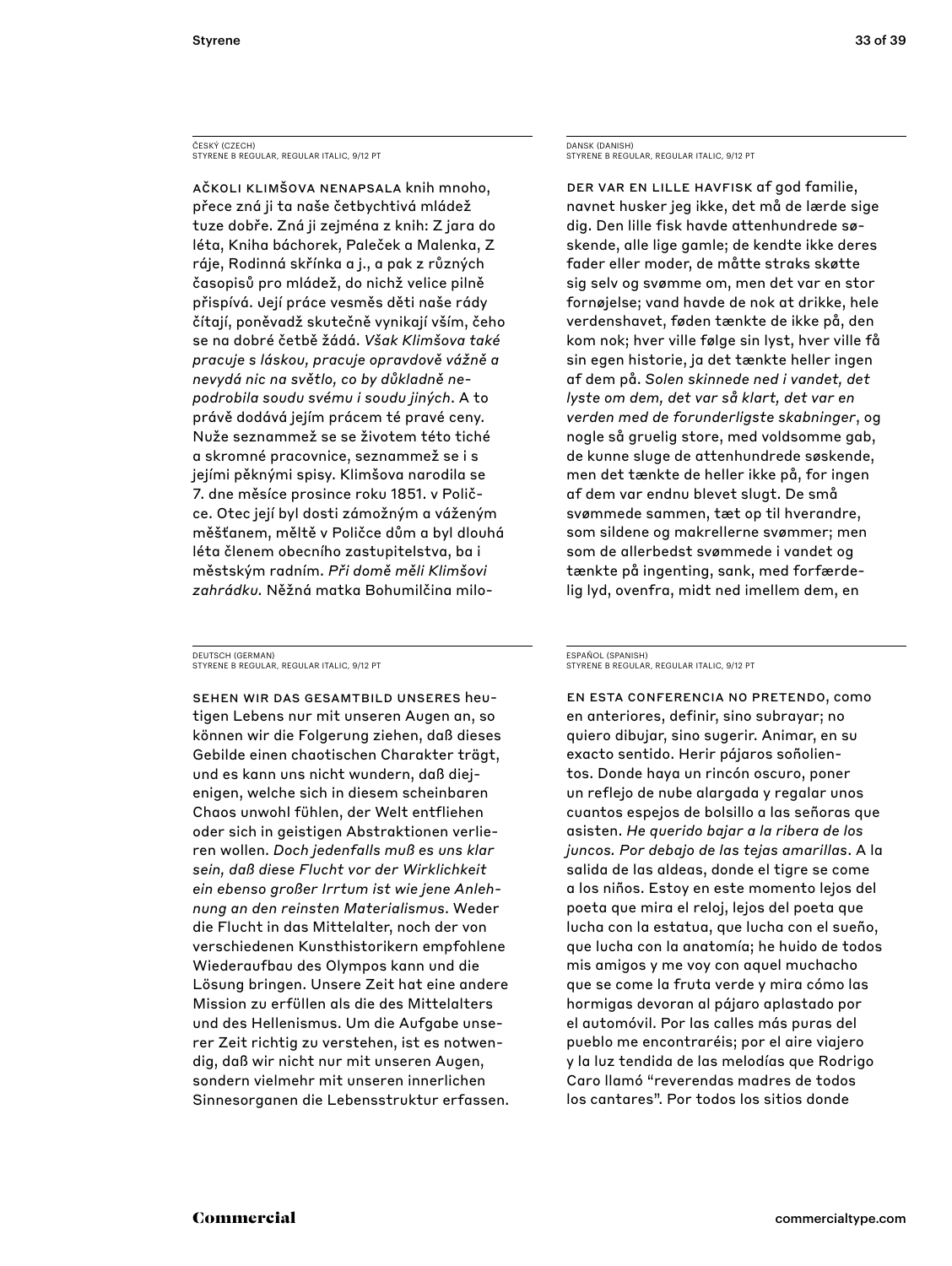FRANÇAIS (FRENCH) STYRENE B REGULAR, REGULAR ITALIC, 9/12 PT

DADA A SON ORIGINE dans le dictionnaire. C'est terriblement simple. En français cela signifie «cheval de bois». En allemand «va te faire, au revoir, à la prochaine». En roumain «oui en effet, vous avez raison, c'est ça, d'accord, vraiment, on s'en occupe», etc. *C'est un mot international. Seulement un mot et ce mot comme mouvement.* Très facile à comprendre. Lorsqu'on en fait une tendance artistique, cela revient à vouloir supprimer les complications. Psychologie Dada. Allemagne Dada y compris indigestions et crampes brouillardeuses, littérature Dada, bourgeoisie Dada et vous, très vénérés poètes, vous qui avez toujours fait de la poésie avec des mots, mais qui n'en faites jamais du mot lui-même, vous qui tournez autour d'un simple point en poétisant. Guerre mondiale Dada et pas de fin, révolution Dada et pas de commencement. Dada, amis et soi-disant poètes, très estimés fabricateurs et évangélistes Dada Tzara,

MAGYAR (HUNGARIAN) STYRENE B REGULAR, REGULAR ITALIC, 9/12 PT

Hajnali két órakor a segédtiszt belépett a tábornok szobájába és jelentette, hogy a járőrök elindultak a hodricsi úton. Az asztalra állított petróleumlámpa körül szétteregetett tereprajzok és jelentések hevertek, rajtuk keresztbe dobva egy ezüstgombos lovaglópálca. A tábornok a szoba közepén állt és hideg arccal hallgatta a segédtiszt szavait. Kurtára nyírt szakála rőtesen csillogott a lámpafényben. *Aranykeretes szemüvege mögül jeges nyugalommal csillámlottak elő kék szemei.* Csupa energia volt ez a hat láb magas, karcsú ember, aki egy hónap előtt vette át a feldunai hadtest parancsnokságát. De most mégis, mintha valami fáradtságot vagy inkább fásultságot árultak volna el mozdulatai. Némán bólintott s mikor a segédtiszt mögött becsukódott az ajtó, kimerülten dobta magát a kopott díványra. Két nap óta mindig talpon volt s egyik izgalom a másik után érte.

ITALIANO (ITALIAN) STYRENE B REGULAR, REGULAR ITALIC, 9/12 PT

Dapprima, ripetendendo l'errore commesso in gioventù, scrisse di animali che conosceva poco, e le sue favole risonarono di ruggiti e barriti. Poi si fece più umano, se così si può dire, scrivendo degli animali che credeva di conoscere. *Così la mosca gli regalò una gran quantità di favole dimostrandosi un animale più utile di quanto si creda*. In una di quelle favole ammirava la velocità del dittero, velocità sprecata perchè non gli serviva nè a raggiungere la preda nè a garantire la sua incolumità. Qui faceva la morale una testuggine. Un'altra favola esaltava la mosca che distruggeva le cose sozze da essa tanto amate. Una terza si meravigliava che la mosca, l'animale più ricco d'occhi, veda tanto imperfettamente. Infine una raccontava di un uomo che, dopo di aver schiacciato una mosca noiosa, le gridò: "Ti ho beneficata; ecco che non sei più una mosca". Con tale sistema *era facile di avere ogni giorno* la favola pronta col caffè del matti-

#### POLSKI (POLISH) STYRENE B REGULAR, REGULAR ITALIC, 9/12 PT

Od wczoraj jakiś niepokój panuje w uliczce. Stary Mendel dziwi się i częściej niż zwykle nakłada krótką łajkę patrząc w okno. Tych ludzi nie widział on tu jeszcze. Gdzie idą? Po co przystają z robotnikami, śpieszącymi do kopania fundamentów pod nowy dom niciarza Greulicha? Skąd się tu wzięły te obszarpane wyrostki? Dlaczego patrzą tak po sieniach? Skąd mają pieniądze, że idą w pięciu do szynku? Stary Mendel kręci głową, smokcząc mały, silnie wygięty wiśniowy cybuszek. *On zna tak dobrze tę uliczkę cichą. Jej fizjonomię, jej ruch.* jej głosy, jej tętno. Wie, kiedy zza którego węgła wyjrzy w dzień pogodny słońce; ile dzieci przebiegnie rankiem, drepcąc do ochronki, do szkoły; ile zwiędłych dziewcząt w ciemnych chustkach, z małymi blaszeczkami w ręku przejdzie po trzy, po cztery, do fabryki cygar na robotę; ile kobiet przystanie z koszami na starym, wytartym chodniku, pokazując sobie zakupione jarzyny, skarżąc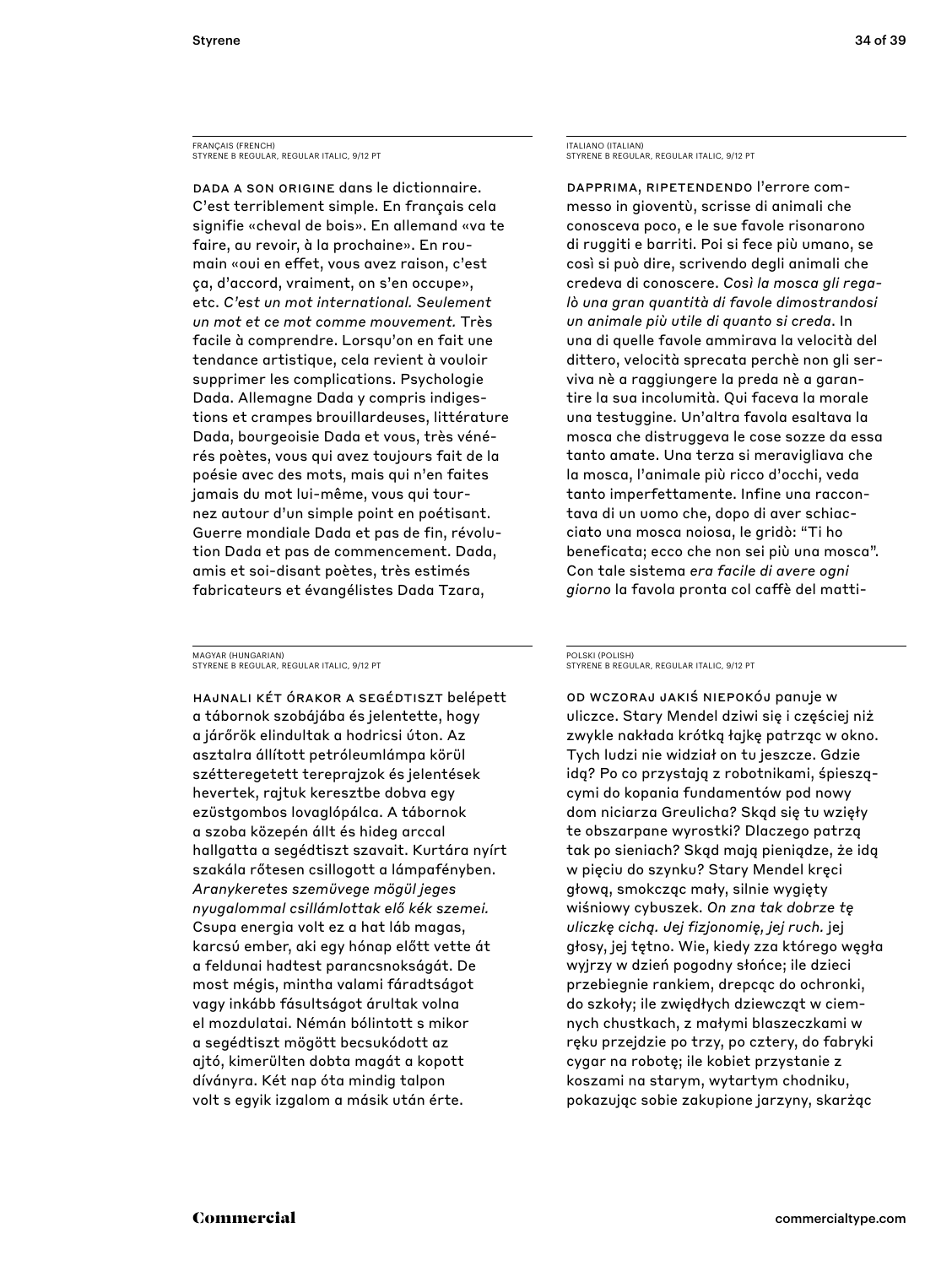PORTUGUÊS (PORTUGUESE) STYRENE B REGULAR, REGULAR ITALIC, 9/12 PT

D. Benedita levantou-se, no dia seguinte, com a idéia de escrever uma carta ao marido, uma longa carta em que lhe narrasse a festa da véspera, nomeasse os convivas e os pratos, descrevesse a recepção noturna, e, principalmente, desse notícia das novas relações com D. Maria dos Anjos. A mala fechava-se às duas horas da tarde, *D. Benedita acordara às nove, e, não morando longe (morava no Campo da Aclamação), um escravo levaria a carta ao correio muito a tempo.* Demais, chovia; D. Benedita arredou a cortina da janela, deu com os vidros molhados; era uma chuvinha teimosa, o céu estava todo brochado de uma cor pardo-escura, malhada de grossas nuvens negras. Ao longe, viu flutuar e voar o pano que cobria o balaio que uma preta levava à cabeça: concluiu que ventava. Magnífico dia para não sair, e, portanto, escrever uma carta, duas cartas, todas as cartas de uma esposa ao marido ausente. Ninguém viria tentá-la. En-

SVENSKA (SWEDISH) STYRENE B REGULAR, REGULAR ITALIC, 9/12 PT

Klockan var mellan åtta och nio den vackra majmorgonen, då Arvid Falk efter scenen hos brodern vandrade gatorna framåt, missnöjd med sig själv, missnöjd med brodern och missnöjd med det hela. Han önskade att det vore mulet och att han hade dåligt sällskap. Att han var en skurk, det trodde han icke fullt på, *men han var icke nöjd med sig själv, han var så van att ställa höga fordringar på sig,* och han var inlärd att i brodern se ett slags styvfar, för vilken han hyste stor aktning, nästan vördnad. Men även andra tankar döko upp och gjorde honom bekymrad. Han var utan pengar och utan sysselsättning. Detta senare var kanske det värsta ty sysslolösheten var honom en svår fiende, begåvad med en aldrig vilande fantasi som han var. Under ganska obehagliga funderingar hade han kommit ner på Lilla Trädgårdsgatan; han följde vänstra trottoaren utanför Dramatiska Teatern och befann sig snart inne på

SUOMI (FINNISH) STYRENE B REGULAR, REGULAR ITALIC, 9/12 PT

He olivat ystäviä ystävyydessä, joka oli läheisempää kuin veljeys. Nello oli pieni Ardennelainen — Patras suuri Flamandilainen. He olivat saman ikäisiä vuosilla mitattuna, mutta kuitenkin toinen oli vielä nuori, toinen oli jo vanha. He olivat asuneet yhdessä koko ikänsä; molemmat he olivat orpoja ja kurjia sekä saivat leipänsä samasta kädestä. *Se oli ollut heidän siteensä alku, heidän ensimmäinen sympatian säikeensä;* se oli vahvistunut päivä päivältä ja kasvanut heidän mukanaan kiinteänä ja erottamattomana niin, että he alkoivat rakastaa toisiansa erittäin paljon. Heidän kotinsa oli pieni mökki pienen Flamandilaisen kylän reunalla, peninkulman päässä Antverpenistä. Kylä sijaitsi leveiden laidunkaistaleiden ja viljavainioiden välissä, ja sen läpi virtaavan suuren kanavan reunamilla kasvoi pitkät rivit tuulessa taipuvia poppeleita ja tervaleppiä. Siinä oli parikymmentä maatilaa ja taloa, joiden ikkunaluukut olivat kirkkaan vihreät tai taivaansiniset ja

#### TÜRKÇE (TURKISH) STYRENE B REGULAR, REGULAR ITALIC, 9/12 PT

Sadık genç, araladığı kapıyı çekince, yine birden kararan sanduka sükunu içinde, İskender Paşa, galeyansız ibadetine başlardı. Artık dünyaya dair hiçbir ümidi kalmamıştı. İstediği yalnız bir iman selametiydi. *Vâkıa korkak bir adam değildi. Ama, muhakkak bir ölümü her gün, her saat, her dakika, hatta her saniye beklemek… Onun cesaretini kırmış, sinirlerini zayıflatmıştı.* Düşündükçe, ensesinde soğuk bir satırın sarih temasını duyar gibi oluyordu. Bu sarih temas silinirken karşısına kendi boğuk hayali gelirdi; gözleri patlamış, kavuğu bir tarafa yuvarlanmış, boynu yağlı bir kement ile sıkılmış, ayağından pabuçları çıkmış, ipek kuşağı çözülmüş, karanlık, köpüklü ağzından siyah dili sarkmış bir naaş… İskender Paşa'nın yerde sürünen ölüsü! Titrer, gözlerini oğuşturur, yine salât-ü selamlarını çekmeye başlardı. Yakın akıbetinin bu uzvî hatırası o kadar bariz, o kadar kuvvetliydi ki… Çocukluğunun saf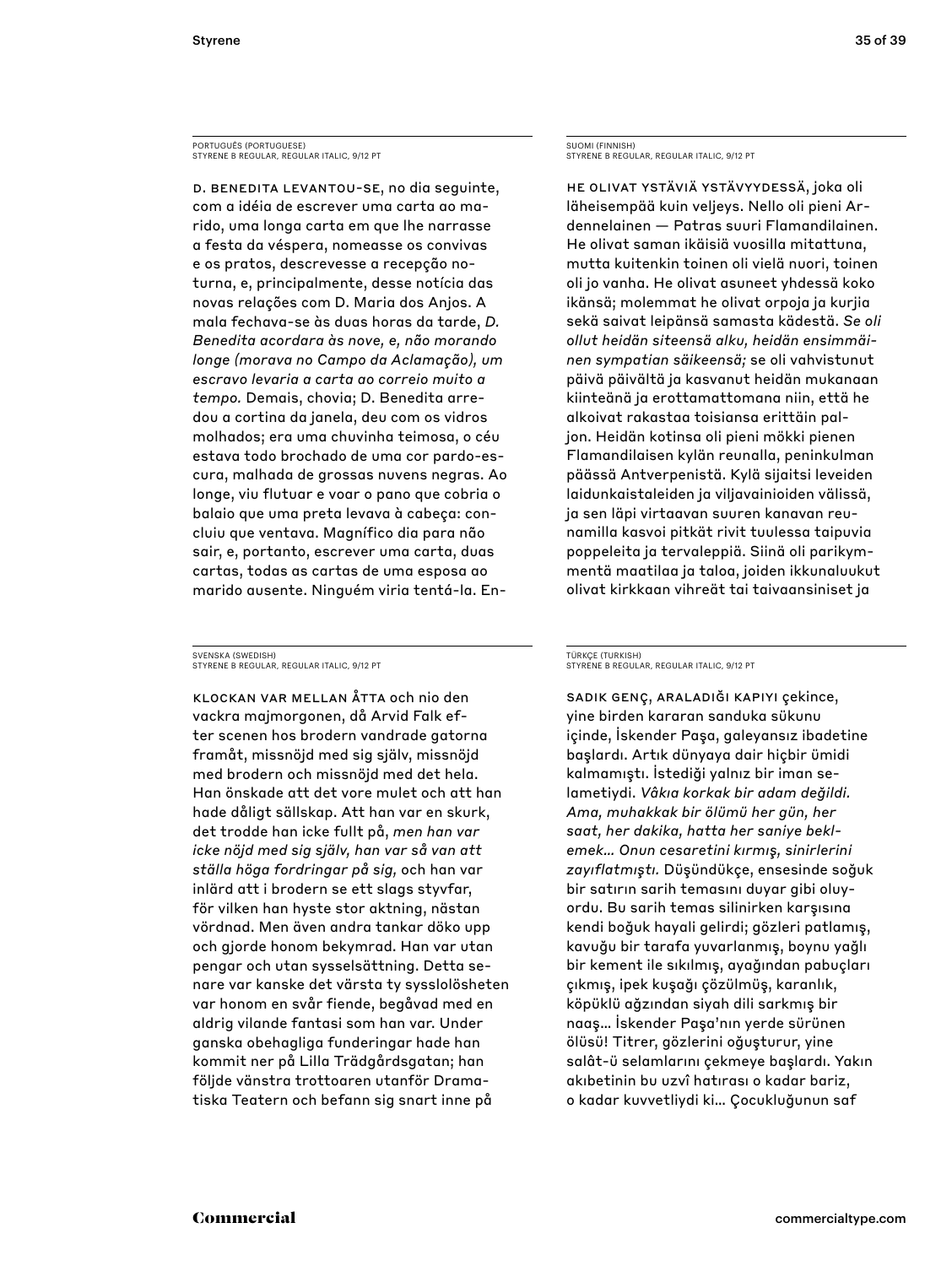| <b>UPPERCASE</b>                               | ABCDEFGHIJKLMNOPQRSTUVWXYZ                                                                                                    |  |  |  |  |
|------------------------------------------------|-------------------------------------------------------------------------------------------------------------------------------|--|--|--|--|
| LOWERCASE                                      | abcdefghijklmnopqrstuvwxyz                                                                                                    |  |  |  |  |
| SMALL CAPS                                     | ABCDEFGHIJKLMNOPQRSTUVWXYZ                                                                                                    |  |  |  |  |
| STANDARD PUNCTUATION                           | i¦¿?.,:;-——()[]{}/ \&@*""''·",«»⇔ §•¶†‡©®®™                                                                                   |  |  |  |  |
| ALL CAP PUNCTUATION                            | id--- <sup>##0</sup> «»⇔                                                                                                      |  |  |  |  |
| LIGATURES                                      | fb ff fh fi fj fk fl ffb ffh ffi ffj ffk ffl                                                                                  |  |  |  |  |
| PROPORTIONAL LINING<br>default figures         | \$£€¥1234567890¢f%‰ <sup>ao</sup> #°<+=-×÷>′″                                                                                 |  |  |  |  |
| PROPORTIONAL OLDSTYLE                          | \$£€¥1234567890                                                                                                               |  |  |  |  |
| <b>TABULAR LINING</b>                          | \$£€¥1234567890¢f%‰<+×-=÷>≤≈≠≥                                                                                                |  |  |  |  |
| PREBUILT FRACTIONS                             | $\frac{1}{2}$ $\frac{1}{3}$ $\frac{2}{3}$ $\frac{1}{4}$ $\frac{3}{4}$ $\frac{1}{8}$ $\frac{3}{8}$ $\frac{5}{8}$ $\frac{7}{8}$ |  |  |  |  |
| <b>NUMERATORS &amp;</b><br><b>DENOMINATORS</b> | $ $ 1234567890/ <sub>1234567890</sub>                                                                                         |  |  |  |  |
| <b>SUPERSCRIPT &amp;</b><br><b>SUBSCRIPT</b>   | H1234567890 H1234567890                                                                                                       |  |  |  |  |
| STYLISTIC ALTERNATES                           | $au$ 4 ¼ ¾ $H$ <sup>4</sup> $H$ ų $H$ $4/4$ àáâãäåãå $a$ åùúûüũūŭůű                                                           |  |  |  |  |
| <b>ACCENTED UPPERCASE</b>                      | ÁÂÀÄÅÃĂĀĄÅÆÆÇĆČĈĊĎĐÉÊÈËĖĒĘĞĜĢ<br>ĠĦĤÍÎÌĬĬĨĨĨĴĶŁĹĽĻĿÑŃŇŅŊÓÔÒÖŐŐŌØØŒ<br>ŔŘŖŠŚŞŜŞÞŤŢŦÚWÛÙÜŬŰŪŲŮŨŴŴŴŴÝ<br>ŶŶŸIJŽŹŻ                |  |  |  |  |
| ACCENTED LOWER CASE                            | áâàäåãããąåææçćčĉċďđðéêèëěēęğĝģġħĥíîìïi<br>īįĩĭĵķłĺľḷŀñńňṇŋóôòöõőōøǿœŕřṛßšśşŝşþťţŧúûù<br>üŭűūyůũẃŵẁẅýŷỳÿijžźż                  |  |  |  |  |
| ACCENTED SMALL CAPS                            | ÁÂÀÄÅÃĂĀĄÅÆÆÇĆČĈĊĎĐÉÊÈËĖĒĘĞĜĢĠĦĤÍÎÌÏ<br>İĪĮĨĬĴĶŁĹĽĻĿÑŃŇŅŊÓÔÒÖŐŐŌØØŒŔŘŖŠŚŞŜŞÞŤ<br>ŢŦÚWÛÙÜŬŰŪŲŮŨŴŴŴŴÝŶŶŸIJŽŹŻ                   |  |  |  |  |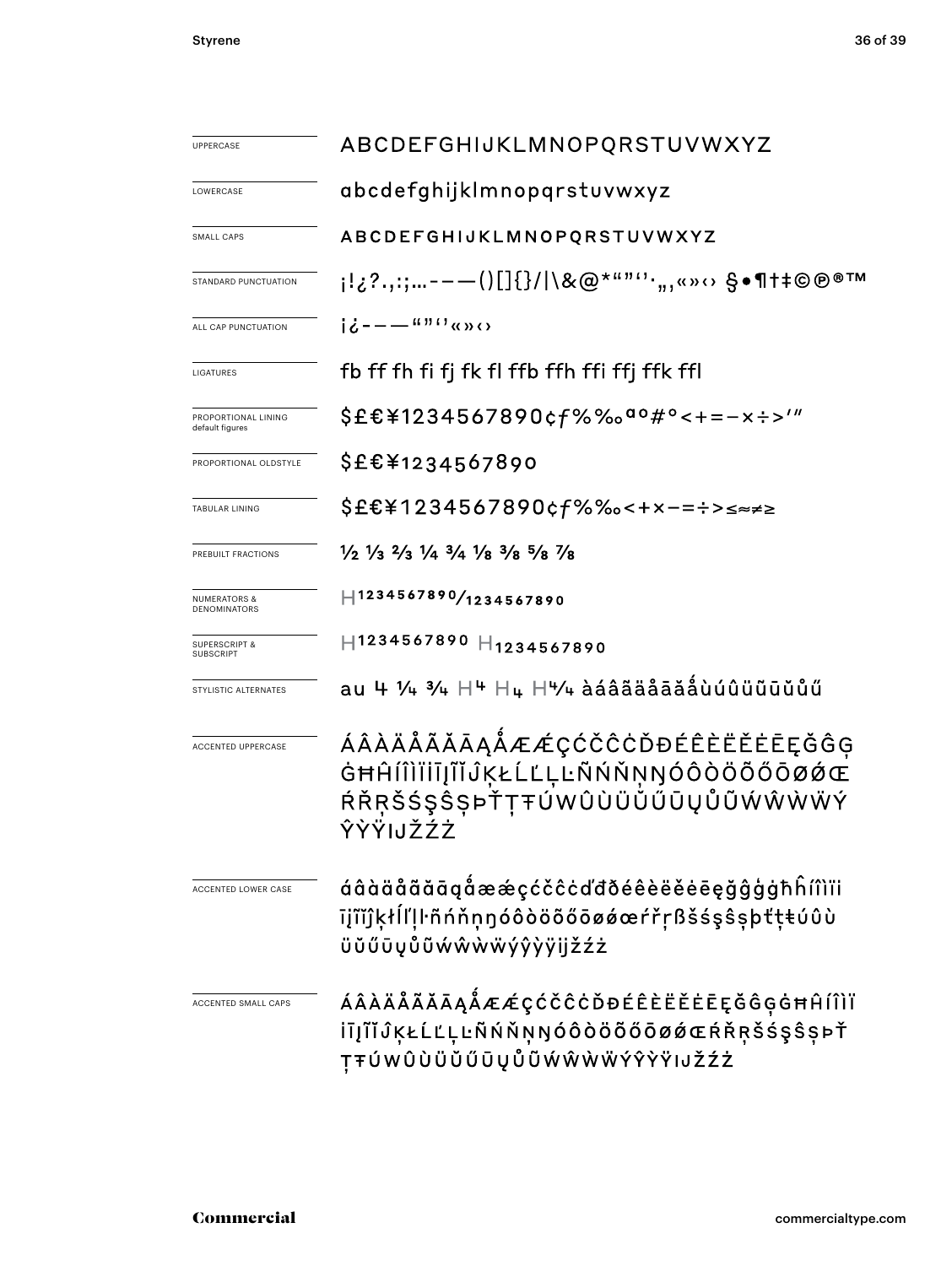| UPPERCASE                               | ABCDEFGHIJKLMNOPQRSTUVWXYZ                                                                                                    |  |  |  |  |
|-----------------------------------------|-------------------------------------------------------------------------------------------------------------------------------|--|--|--|--|
| LOWERCASE                               | abcdefghijklmnopqrstuvwxyz                                                                                                    |  |  |  |  |
| SMALL CAPS                              | ABCDEFGHIJKLMNOPQRSTUVWXYZ                                                                                                    |  |  |  |  |
| STANDARD PUNCTUATION                    | ;¦¿?.,:;---()[]{}/ \&@*""'',,«»⇔ §•¶†‡©®®™                                                                                    |  |  |  |  |
| ALL CAP PUNCTUATION                     | $i\ddot{\epsilon}$ - - - $\frac{u\pi i}{\kappa}$ $\kappa$ $\kappa$ $\kappa$                                                   |  |  |  |  |
| LIGATURES                               | fb ff fh fi fj fk fl ffb ffh ffi ffj ffk ffl                                                                                  |  |  |  |  |
| PROPORTIONAL LINING<br>default figures  | \$£€¥1234567890¢f%‰ <sup>ao</sup> #°<+=-×÷>′″                                                                                 |  |  |  |  |
| PROPORTIONAL OLDSTYLE                   | <i>\$£€¥1234567890</i>                                                                                                        |  |  |  |  |
| <b>TABULAR LINING</b>                   | \$£€¥1234567890¢f%‰<+×−=÷>≤≈≠≥                                                                                                |  |  |  |  |
| PREBUILT FRACTIONS                      | $\frac{1}{2}$ $\frac{1}{3}$ $\frac{2}{3}$ $\frac{1}{4}$ $\frac{3}{4}$ $\frac{1}{8}$ $\frac{3}{8}$ $\frac{5}{8}$ $\frac{7}{8}$ |  |  |  |  |
| <b>NUMERATORS &amp;</b><br>DENOMINATORS | H1234567890/1234567890                                                                                                        |  |  |  |  |
| <b>SUPERSCRIPT &amp;</b><br>SUBSCRIPT   | $H$ 1234567890 $H$ 1234567890                                                                                                 |  |  |  |  |
| STYLISTIC ALTERNATES                    | au 4 1/4 3/4 $H^4$ $H_4$ $H^4$ /4 àáâãäåãåååůúûüũūŭůű                                                                         |  |  |  |  |
| ACCENTED UPPERCASE                      | <i>ÁÂÀÄÅÃĂĀĄÅÆÆ</i> ÇĆČĈĊĎĐÉÊÈËĔĒĘĞĜĢ<br>ĠĦĤÍÎÌĬİĪJĨĬĴĶŁĹĽĻĿÑŃŇŅŊÓÔŎŎŐŐŌØŹŒ<br>ŔŘŖŠŚŞŜŞÞŤŢŦÚWÛÙÜŬŰŨŲŮŨŴŴŴŴÝŶ<br>ŶŸIJŽŹŻ       |  |  |  |  |
| <b>ACCENTED LOWER CASE</b>              | áâàäåãăāąåææçćčĉċďđðéêèëěēęğĝģġħĥíîìïi<br>īįĩĭĵķłĺľḷŀñńňṇŋóôòöõőōøǿœŕřṛßšśşŝṣþťṭŧúûù<br>üŭűūyůũẃŵẁẅýŷỳÿijžźż                  |  |  |  |  |
| <b>ACCENTED SMALL CAPS</b>              | ÁÂÀÄÅÃĂĀĄÅÆÆÇĆČĈĊĎĐÉÊÈËĔĒĘĞĜĢĠĦĤÍÎÌÏ<br><i>İīįĨĬĴĶŁĹĽĻĿŇŃŇŅŊÓÔÒÖŐŐŌØÓŒŔŘŖŠŚŞŜŞÞŤŢ</i><br>ŦÚWÛÙÜŬŰŪŲŮŨŴŴŴŴÝŶŶŸIJŽŹŻ            |  |  |  |  |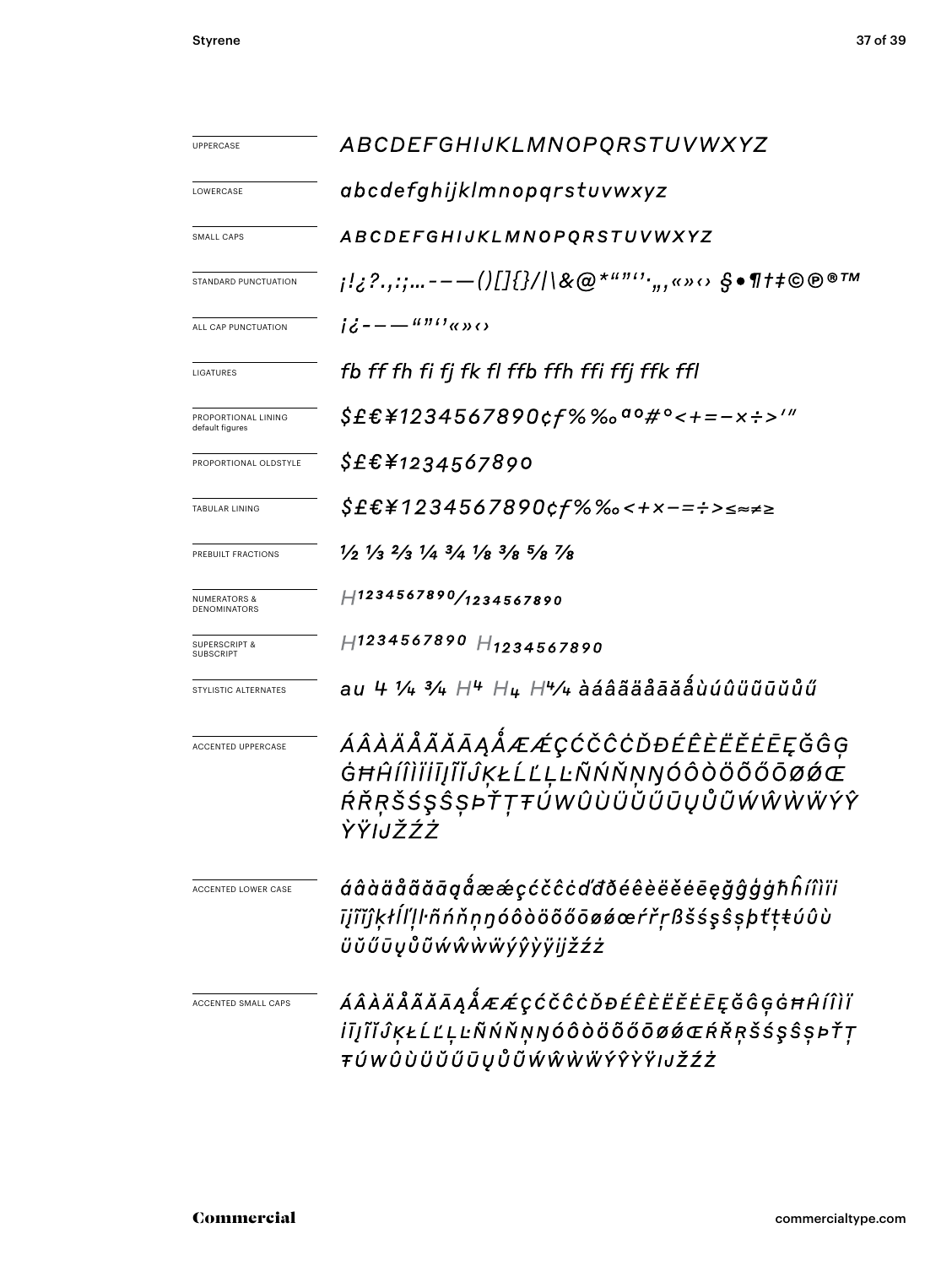| <b>OPENTYPE FEATURES</b><br><b>FAMILY WIDE</b>               | <b>DEACTIVATED</b>                 |                                  | <b>ACTIVATED</b>                               |                                   |
|--------------------------------------------------------------|------------------------------------|----------------------------------|------------------------------------------------|-----------------------------------|
| <b>ALL CAPS</b><br>opens up spacing, moves<br>punctuation up |                                    | Fish & 'Chips' for £24.65?       | FISH & 'CHIPS' FOR £24.65?                     |                                   |
| SMALL CAPS                                                   | Fish & 'Chips' for £24.65?         |                                  | <b>FISH &amp; 'CHIPS' FOR £24.65?</b>          |                                   |
| ALL SMALL CAPS<br>activates oldstyle figures                 | Fish & 'Chips' for £24.65?         |                                  | FISH & 'CHIPS' FOR £24.65?                     |                                   |
| PROPORTIONAL LINING<br>default figures                       | Sale Price:<br>Originally:         | \$3,460 €1,895<br>\$7,031 £9,215 | Sale Price:<br>Originally:                     | \$3,460 €1,895<br>\$7,031 £9,215  |
| PROPORTIONAL OLDSTYLE                                        | Sale Price:<br>Originally:         | \$3,460 €1,895<br>\$7,031 £9,215 | Sale Price:<br>Originally:                     | $$3,460$ €1,895<br>\$7,031 £9,215 |
| <b>TABULAR LINING</b>                                        | Sale Price:<br>Originally:         | \$3,460 €1,895<br>\$7,031 £9,215 | Sale Price:<br>Originally:                     | \$3,460 €1,895<br>\$7,031 £9,215  |
| <b>FRACTIONS</b><br>ignores numeric date format              | 21/03/10 and 21/18 460/920         |                                  | 21/03/10 and 2 1/18 460/920                    |                                   |
| SUPERSCRIPT/SUPERIOR                                         | $x158 + y23 \times z18 - a4260$    |                                  | $x^{158} + y^{23} \times z^{18} - q^{4260}$    |                                   |
| SUBSCRIPT/INFERIOR                                           | $x158 \div y23 \times z18 - a4260$ |                                  | $X_{158} \div Y_{23} \times Z_{18} - Q_{4260}$ |                                   |
| <b>LANGUAGE FEATURE</b><br>Română (Romanian) s accent        | ÎNSUŞI conştıința științifice      |                                  | ÎNSUȘI conștiința științifice                  |                                   |
| <b>OPENTYPE FEATURES</b><br><b>ROMAN &amp; ITALIC</b>        | <b>DEACTIVATED</b>                 |                                  | <b>ACTIVATED</b>                               |                                   |
| STYLISTIC SET 01<br>alternate a                              | Patiently awaiting approvals       |                                  | Patiently awaiting approvals                   |                                   |
| STYLISTIC SET 02<br>alternate u                              | Must've had such a question        |                                  | Must've had such a question                    |                                   |
| STYLISTIC SET 03<br>alternate 4                              |                                    | A population of about 14,400     | A population of about 14,400                   |                                   |

STYLISTIC ALTERNATES Illustrator/Photoshop

Fraught with fear for 4 days Fraught with fear for 4 days